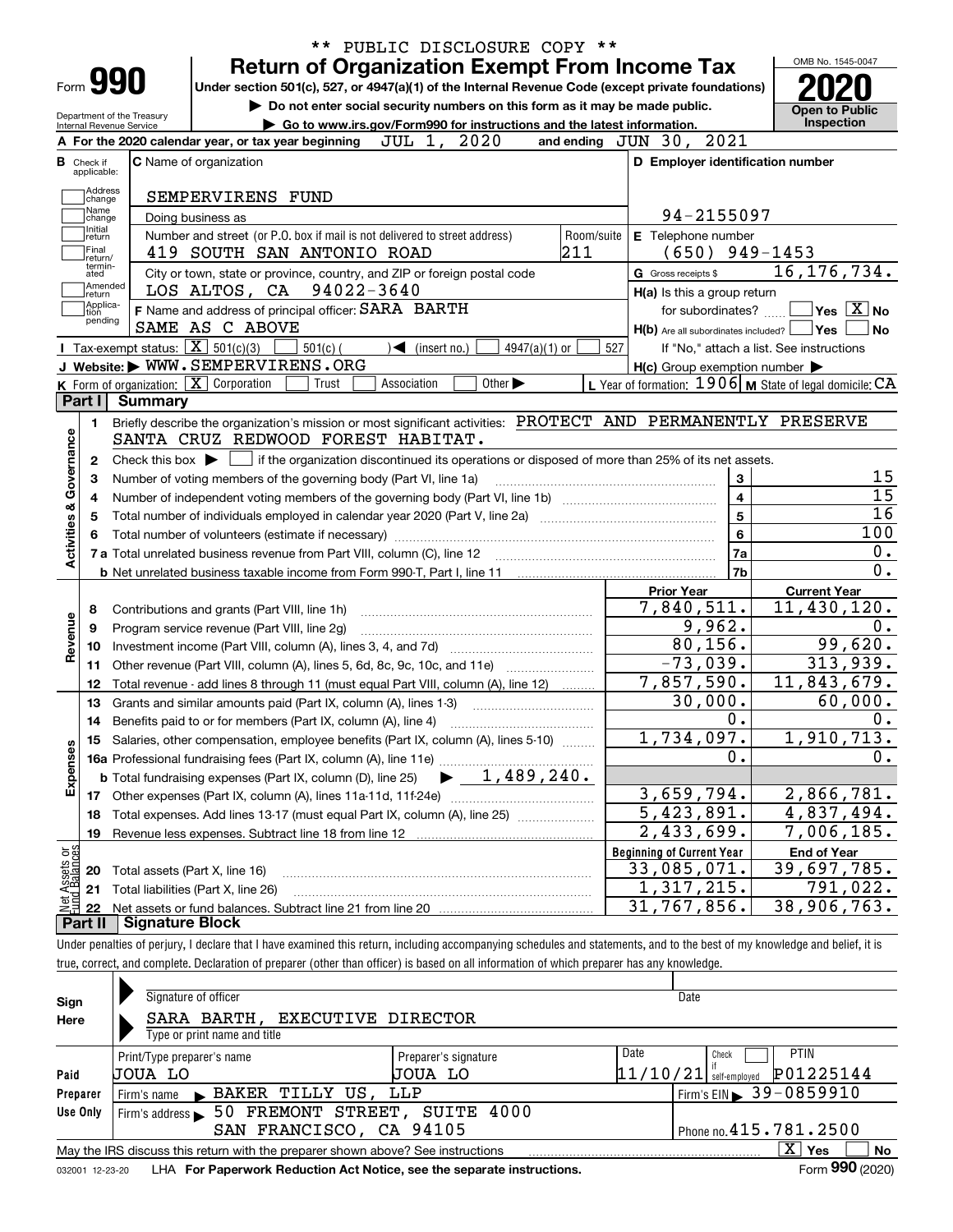|              | SEMPERVIRENS FUND<br>Form 990 (2020)                                                                                                         | 94-2155097                | Page <sup>2</sup>                         |
|--------------|----------------------------------------------------------------------------------------------------------------------------------------------|---------------------------|-------------------------------------------|
|              | <b>Statement of Program Service Accomplishments</b><br>Part III                                                                              |                           |                                           |
|              |                                                                                                                                              |                           | $\boxed{\text{X}}$                        |
| 1            | Briefly describe the organization's mission:                                                                                                 |                           |                                           |
|              | TO PROTECT AND PERMANENTLY PRESERVE REDWOOD FORESTS<br>(SEQUOIA                                                                              |                           |                                           |
|              | SEMPERVIRENS), WILDLIFE HABITATS, WATERSHEDS, AND OTHER IMPORTANT<br>NATURAL AND SCENIC FEATURES OF CALIFORNIA'S SANTA CRUZ MOUNTAINS,       | AND                       |                                           |
|              | TO ENCOURAGE PUBLIC APPRECIATION AND ENJOYMENT OF THIS ENVIRONMENT.                                                                          |                           |                                           |
| $\mathbf{2}$ | Did the organization undertake any significant program services during the year which were not listed on the                                 |                           |                                           |
|              | prior Form 990 or 990-EZ?                                                                                                                    |                           | $\overline{\ }$ Yes $\overline{\ \ X}$ No |
|              | If "Yes," describe these new services on Schedule O.                                                                                         |                           |                                           |
| 3            | Did the organization cease conducting, or make significant changes in how it conducts, any program services?                                 | $\Box$ Yes $\boxed{X}$ No |                                           |
|              | If "Yes," describe these changes on Schedule O.                                                                                              |                           |                                           |
| 4            | Describe the organization's program service accomplishments for each of its three largest program services, as measured by expenses.         |                           |                                           |
|              | Section 501(c)(3) and 501(c)(4) organizations are required to report the amount of grants and allocations to others, the total expenses, and |                           |                                           |
|              | revenue, if any, for each program service reported.                                                                                          |                           |                                           |
| 4а           | 1, 266, 758. including grants of \$<br>$\sqrt{$ (Revenue \$<br>) (Expenses \$<br>(Code:                                                      |                           | $\rightarrow$                             |
|              | LAND ACQUISITION AND DISPOSITION                                                                                                             |                           |                                           |
|              |                                                                                                                                              |                           |                                           |
|              | SEMPERVIRENS FUND WORKS CLOSELY WITH CALIFORNIA STATE PARKS, OTHER                                                                           |                           |                                           |
|              | PUBLIC AGENCIES, AND LOCAL NONPROFITS TO MAKE STRATEGIC LAND PURCHASES<br>THAT CREATE, EXPAND, AND LINK REDWOOD FORESTS AND PARKS.           | IN MOST CASES,            |                                           |
|              | THE FUND ACOUIRES FEE TITLE TO LAND WITH THE INTENTION OF EVENTUALLY                                                                         |                           |                                           |
|              | TRANSFERRING IT INTO PUBLIC OWNERSHIP; HOWEVER,<br>IN SOME CASES,                                                                            | IT                        |                                           |
|              | ACQUIRES AND HOLDS CONSERVATION EASEMENTS THAT PROVIDE CERTAIN RIGHTS                                                                        |                           |                                           |
|              | SUCH AS TRAIL ACCESS OR PREVENT FUTURE DEVELOPMENT OR LIMIT TIMBER                                                                           |                           |                                           |
|              | HARVESTING ON PRIVATELY HELD PARCELS OF LAND. WHEN APPROPRIATE, THE                                                                          |                           |                                           |
|              | FUND ALSO ENTERS INTO JOINT VENTURES WITH OTHER LAND CONSERVATION                                                                            |                           |                                           |
|              | ORGANIZATIONS PROVIDING CASH OR OTHER ASSETS TO SUPPORT PRIORITY                                                                             |                           |                                           |
| 4b           | $60,000.$ (Revenue \$<br>) (Expenses \$ $979$ , $410$ $\cdot$ $\,$ including grants of \$ $\,$<br>(Code:                                     | $\overline{a}$            |                                           |
|              | STEWARDSHIP                                                                                                                                  |                           |                                           |
|              |                                                                                                                                              |                           |                                           |
|              | PROPERTIES THAT ARE HELD BY SEMPERVIRENS FUND REQUIRE ON-GOING                                                                               |                           |                                           |
|              | STEWARDSHIP TO ENSURE THAT THE LAND IS IN GOOD CONDITION AND THE<br>FORESTS REMAIN HEALTHY. STEWARDSHIP ACTIVITIES INCLUDE REMOVING DEBRIS,  |                           |                                           |
|              | MAINTAINING TRAILS, MONITORING WILDLIFE, CLEARING INVASIVE PLANTS, AND                                                                       |                           |                                           |
|              | PLANTING NEW SEEDLINGS AS NEEDED.                                                                                                            |                           |                                           |
|              |                                                                                                                                              |                           |                                           |
|              | ACTIVITIES ALSO INCLUDE RESTORATION EFFORTS AFTER WILDFIRE, LIKE                                                                             |                           |                                           |
|              | CULVERT REPLACEMENT, AND EFFORTS TO REDUCE CATASTROPHIC WILDFIRE                                                                             |                           |                                           |
|              | DAMAGE, LIKE SHADED FUEL BREAKS AND PRESCRIBED FIRES.                                                                                        |                           |                                           |
|              |                                                                                                                                              |                           |                                           |
|              | <b>4c</b> (Code: ) (Expenses \$ 585, 679 a including grants of \$ ) (Revenue \$                                                              |                           |                                           |
|              | EDUCATION AND OUTREACH                                                                                                                       |                           |                                           |
|              | SEMPERVIRENS FUND REGULARLY COMMUNICATES GENERAL INFORMATION ABOUT ITS                                                                       |                           |                                           |
|              | WORK, AND OPPORTUNITIES TO FIND RECREATION IN THE SANTA CRUZ MOUNTAINS.                                                                      |                           |                                           |
|              | THE COMMUNICATION STRATEGIES INCLUDE PUBLICATIONS, OTHER PRINTED                                                                             |                           |                                           |
|              | MATERIALS, WEBSITE, SOCIAL MEDIA, ELECTRONIC NEWSLETTERS; OUTREACH                                                                           |                           |                                           |
|              | ACTIVITIES INCLUDE EVENTS, SPEAKERS, HIKING AND VOLUNTEER                                                                                    |                           |                                           |
|              | OPPORTUNITIES. THE FOCUS OF SEMPERVIRENS FUND IS TO INFORM NEW GROUPS                                                                        |                           |                                           |
|              | OF PEOPLE ABOUT IT'S WORK; INTRODUCE THEM TO OUTDOOR RECREATION                                                                              |                           |                                           |
|              | OPPORTUNITIES; AND CULTIVATE THEIR INTEREST TO BECOME NEW STEWARDS OF                                                                        |                           |                                           |
|              | THE SANTA CRUZ MOUNTAINS HABITAT. SEMPERVIRENS FUND STRIVES TO BE                                                                            |                           |                                           |
|              | INLCUSIVE AND WELCOMING TO ALL PEOPLE, AND VALUES DIVERSE BACKGROUNDS                                                                        |                           |                                           |
|              | 4d Other program services (Describe on Schedule O.)                                                                                          |                           |                                           |
|              | 97, 350. including grants of \$<br>(Expenses \$<br>(Revenue \$                                                                               |                           |                                           |
|              | 4e Total program service expenses > 2,929,197.                                                                                               |                           |                                           |
|              |                                                                                                                                              |                           | Form 990 (2020)                           |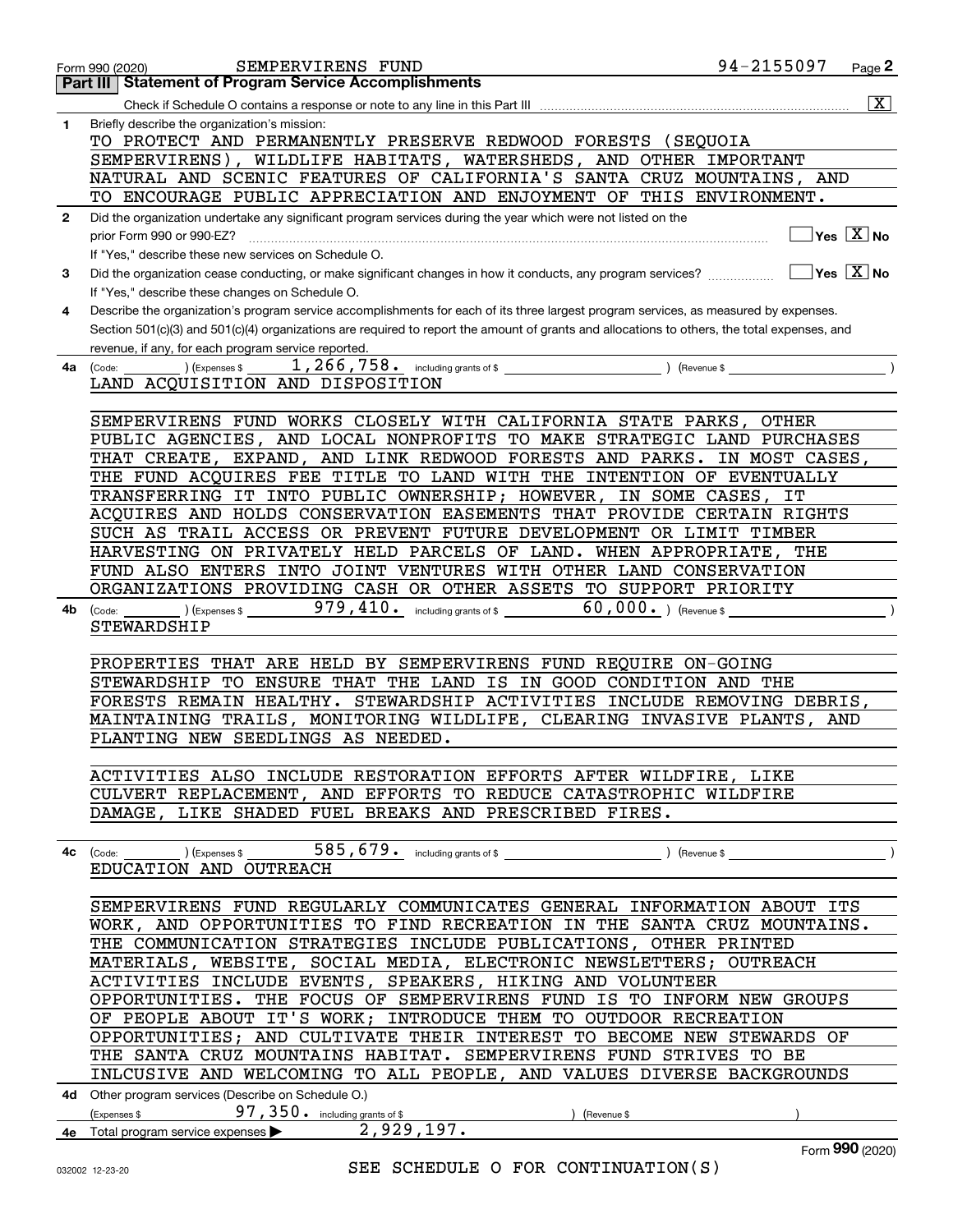|  | Form 990 (2020) |
|--|-----------------|

|     |                                                                                                                                       |                 |   | Yes   No |
|-----|---------------------------------------------------------------------------------------------------------------------------------------|-----------------|---|----------|
| 1.  | Is the organization described in section 501(c)(3) or 4947(a)(1) (other than a private foundation)?                                   |                 |   |          |
|     |                                                                                                                                       | 1.              | х |          |
| 2   |                                                                                                                                       | $\mathbf{2}$    | X |          |
| 3   | Did the organization engage in direct or indirect political campaign activities on behalf of or in opposition to candidates for       |                 |   |          |
|     |                                                                                                                                       | 3               |   | x        |
| 4   | Section 501(c)(3) organizations. Did the organization engage in lobbying activities, or have a section 501(h) election in effect      |                 |   |          |
|     |                                                                                                                                       | 4               | х |          |
| 5   | Is the organization a section 501(c)(4), 501(c)(5), or 501(c)(6) organization that receives membership dues, assessments, or          |                 |   |          |
|     |                                                                                                                                       | 5               |   | х        |
| 6   | Did the organization maintain any donor advised funds or any similar funds or accounts for which donors have the right to             |                 |   |          |
|     | provide advice on the distribution or investment of amounts in such funds or accounts? If "Yes," complete Schedule D, Part I          | 6               |   | х        |
| 7   | Did the organization receive or hold a conservation easement, including easements to preserve open space,                             |                 |   |          |
|     |                                                                                                                                       | $\overline{7}$  | x |          |
| 8   | Did the organization maintain collections of works of art, historical treasures, or other similar assets? If "Yes," complete          |                 |   |          |
|     |                                                                                                                                       | 8               | х |          |
|     |                                                                                                                                       |                 |   |          |
| 9   | Did the organization report an amount in Part X, line 21, for escrow or custodial account liability, serve as a custodian for         |                 |   |          |
|     | amounts not listed in Part X; or provide credit counseling, debt management, credit repair, or debt negotiation services?             |                 |   |          |
|     |                                                                                                                                       | 9               |   | x        |
| 10  | Did the organization, directly or through a related organization, hold assets in donor-restricted endowments                          |                 |   |          |
|     |                                                                                                                                       | 10              | x |          |
| 11  | If the organization's answer to any of the following questions is "Yes," then complete Schedule D, Parts VI, VII, VIII, IX, or X      |                 |   |          |
|     | as applicable.                                                                                                                        |                 |   |          |
|     | a Did the organization report an amount for land, buildings, and equipment in Part X, line 10? If "Yes," complete Schedule D,         |                 |   |          |
|     |                                                                                                                                       | 11a             | x |          |
|     | <b>b</b> Did the organization report an amount for investments - other securities in Part X, line 12, that is 5% or more of its total |                 |   |          |
|     |                                                                                                                                       | 11 <sub>b</sub> |   | х        |
|     | c Did the organization report an amount for investments - program related in Part X, line 13, that is 5% or more of its total         |                 |   |          |
|     |                                                                                                                                       | 11c             |   | х        |
|     | d Did the organization report an amount for other assets in Part X, line 15, that is 5% or more of its total assets reported in       |                 |   |          |
|     |                                                                                                                                       | 11d             | х |          |
| е   | Did the organization report an amount for other liabilities in Part X, line 25? If "Yes," complete Schedule D, Part X                 | 11e             | X |          |
| f   | Did the organization's separate or consolidated financial statements for the tax year include a footnote that addresses               |                 |   |          |
|     | the organization's liability for uncertain tax positions under FIN 48 (ASC 740)? If "Yes," complete Schedule D, Part X                | 11f             | x |          |
|     | 12a Did the organization obtain separate, independent audited financial statements for the tax year? If "Yes," complete               |                 |   |          |
|     |                                                                                                                                       | 12a             | x |          |
|     | <b>b</b> Was the organization included in consolidated, independent audited financial statements for the tax year?                    |                 |   |          |
|     | If "Yes," and if the organization answered "No" to line 12a, then completing Schedule D, Parts XI and XII is optional                 | 12 <sub>b</sub> |   | х        |
| 13  |                                                                                                                                       | 13              |   | X        |
| 14a | Did the organization maintain an office, employees, or agents outside of the United States?                                           | 14a             |   | x        |
|     | <b>b</b> Did the organization have aggregate revenues or expenses of more than \$10,000 from grantmaking, fundraising, business,      |                 |   |          |
|     | investment, and program service activities outside the United States, or aggregate foreign investments valued at \$100,000            |                 |   |          |
|     |                                                                                                                                       | 14b             |   | x        |
| 15  | Did the organization report on Part IX, column (A), line 3, more than \$5,000 of grants or other assistance to or for any             |                 |   |          |
|     |                                                                                                                                       |                 |   | X.       |
|     |                                                                                                                                       | 15              |   |          |
| 16  | Did the organization report on Part IX, column (A), line 3, more than \$5,000 of aggregate grants or other assistance to              |                 |   |          |
|     |                                                                                                                                       | 16              |   | x        |
| 17  | Did the organization report a total of more than \$15,000 of expenses for professional fundraising services on Part IX,               |                 |   |          |
|     |                                                                                                                                       | 17              |   | x        |
| 18  | Did the organization report more than \$15,000 total of fundraising event gross income and contributions on Part VIII, lines          |                 |   |          |
|     |                                                                                                                                       | 18              |   | x        |
| 19  | Did the organization report more than \$15,000 of gross income from gaming activities on Part VIII, line 9a? If "Yes."                |                 |   |          |
|     |                                                                                                                                       | 19              |   | x        |
| 20a |                                                                                                                                       | 20a             |   | x        |
| b   | If "Yes" to line 20a, did the organization attach a copy of its audited financial statements to this return?                          | 20 <sub>b</sub> |   |          |
| 21  | Did the organization report more than \$5,000 of grants or other assistance to any domestic organization or                           |                 |   |          |
|     |                                                                                                                                       | 21              | X |          |

Form (2020) **990**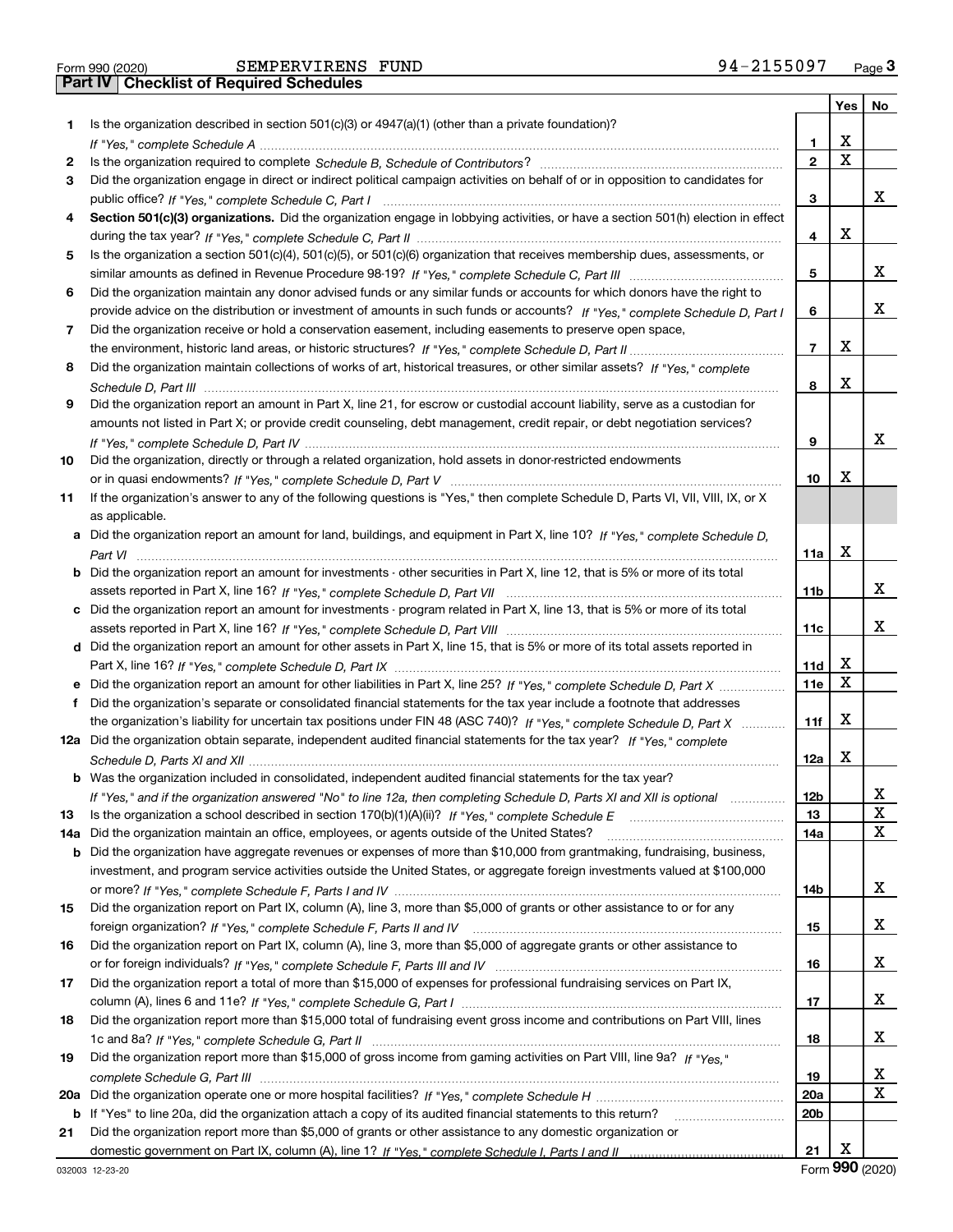|  | Form 990 (2020) |
|--|-----------------|
|  |                 |

*(continued)*

|               |                                                                                                                                                                                                                                        |          | Yes | No          |
|---------------|----------------------------------------------------------------------------------------------------------------------------------------------------------------------------------------------------------------------------------------|----------|-----|-------------|
| 22            | Did the organization report more than \$5,000 of grants or other assistance to or for domestic individuals on                                                                                                                          |          |     |             |
|               |                                                                                                                                                                                                                                        | 22       |     | x           |
| 23            | Did the organization answer "Yes" to Part VII, Section A, line 3, 4, or 5 about compensation of the organization's current                                                                                                             |          |     |             |
|               | and former officers, directors, trustees, key employees, and highest compensated employees? If "Yes." complete                                                                                                                         | 23       | х   |             |
|               | 24a Did the organization have a tax-exempt bond issue with an outstanding principal amount of more than \$100,000 as of the                                                                                                            |          |     |             |
|               | last day of the year, that was issued after December 31, 2002? If "Yes," answer lines 24b through 24d and complete                                                                                                                     |          |     |             |
|               |                                                                                                                                                                                                                                        | 24a      |     | x           |
|               | Did the organization invest any proceeds of tax-exempt bonds beyond a temporary period exception?                                                                                                                                      | 24b      |     |             |
|               | c Did the organization maintain an escrow account other than a refunding escrow at any time during the year to defease                                                                                                                 |          |     |             |
|               |                                                                                                                                                                                                                                        | 24c      |     |             |
|               |                                                                                                                                                                                                                                        | 24d      |     |             |
|               | 25a Section 501(c)(3), 501(c)(4), and 501(c)(29) organizations. Did the organization engage in an excess benefit                                                                                                                       |          |     |             |
|               |                                                                                                                                                                                                                                        | 25a      |     | x           |
|               | b Is the organization aware that it engaged in an excess benefit transaction with a disqualified person in a prior year, and                                                                                                           |          |     |             |
|               | that the transaction has not been reported on any of the organization's prior Forms 990 or 990-EZ? If "Yes," complete                                                                                                                  |          |     |             |
|               | Schedule L. Part I                                                                                                                                                                                                                     | 25b      |     | х           |
| 26            | Did the organization report any amount on Part X, line 5 or 22, for receivables from or payables to any current                                                                                                                        |          |     |             |
|               | or former officer, director, trustee, key employee, creator or founder, substantial contributor, or 35%                                                                                                                                | 26       |     | х           |
| 27            | Did the organization provide a grant or other assistance to any current or former officer, director, trustee, key employee,                                                                                                            |          |     |             |
|               | creator or founder, substantial contributor or employee thereof, a grant selection committee member, or to a 35% controlled                                                                                                            |          |     |             |
|               | entity (including an employee thereof) or family member of any of these persons? If "Yes," complete Schedule L, Part III                                                                                                               | 27       |     | x           |
| 28            | Was the organization a party to a business transaction with one of the following parties (see Schedule L, Part IV                                                                                                                      |          |     |             |
|               | instructions, for applicable filing thresholds, conditions, and exceptions):                                                                                                                                                           |          |     |             |
|               | a A current or former officer, director, trustee, key employee, creator or founder, or substantial contributor? If                                                                                                                     |          |     |             |
|               |                                                                                                                                                                                                                                        | 28a      |     | х           |
|               |                                                                                                                                                                                                                                        | 28b      |     | х           |
|               | c A 35% controlled entity of one or more individuals and/or organizations described in lines 28a or 28b? If                                                                                                                            |          |     |             |
|               |                                                                                                                                                                                                                                        | 28c      |     | х           |
| 29            |                                                                                                                                                                                                                                        | 29       | X   |             |
| 30            | Did the organization receive contributions of art, historical treasures, or other similar assets, or qualified conservation                                                                                                            |          |     | х           |
|               |                                                                                                                                                                                                                                        | 30<br>31 |     | $\mathbf X$ |
| 31<br>32      | Did the organization liquidate, terminate, or dissolve and cease operations? If "Yes," complete Schedule N, Part I<br>Did the organization sell, exchange, dispose of, or transfer more than 25% of its net assets? If "Yes," complete |          |     |             |
|               |                                                                                                                                                                                                                                        | 32       |     | х           |
| 33            | Did the organization own 100% of an entity disregarded as separate from the organization under Regulations                                                                                                                             |          |     |             |
|               |                                                                                                                                                                                                                                        | 33       |     | x           |
| 34            | Was the organization related to any tax-exempt or taxable entity? If "Yes," complete Schedule R, Part II, III, or IV, and                                                                                                              |          |     |             |
|               | Part V, line 1                                                                                                                                                                                                                         | 34       |     | x           |
|               | 35a Did the organization have a controlled entity within the meaning of section 512(b)(13)?                                                                                                                                            | 35a      |     | X           |
|               | b If "Yes" to line 35a, did the organization receive any payment from or engage in any transaction with a controlled entity                                                                                                            |          |     |             |
|               |                                                                                                                                                                                                                                        | 35b      |     |             |
| 36            | Section 501(c)(3) organizations. Did the organization make any transfers to an exempt non-charitable related organization?                                                                                                             |          |     |             |
|               |                                                                                                                                                                                                                                        | 36       |     | X           |
| 37            | Did the organization conduct more than 5% of its activities through an entity that is not a related organization                                                                                                                       | 37       |     | x           |
| 38            | Did the organization complete Schedule O and provide explanations in Schedule O for Part VI, lines 11b and 19?                                                                                                                         |          |     |             |
|               | Note: All Form 990 filers are required to complete Schedule O                                                                                                                                                                          | 38       | х   |             |
| <b>Part V</b> | <b>Statements Regarding Other IRS Filings and Tax Compliance</b>                                                                                                                                                                       |          |     |             |
|               | Check if Schedule O contains a response or note to any line in this Part V                                                                                                                                                             |          |     |             |
|               |                                                                                                                                                                                                                                        |          | Yes | No          |
|               | 12<br>1a                                                                                                                                                                                                                               |          |     |             |
| b             | 0<br>Enter the number of Forms W-2G included in line 1a. Enter -0- if not applicable<br>1b                                                                                                                                             |          |     |             |
| c             | Did the organization comply with backup withholding rules for reportable payments to vendors and reportable gaming                                                                                                                     |          |     |             |
|               |                                                                                                                                                                                                                                        | 1c       | X   |             |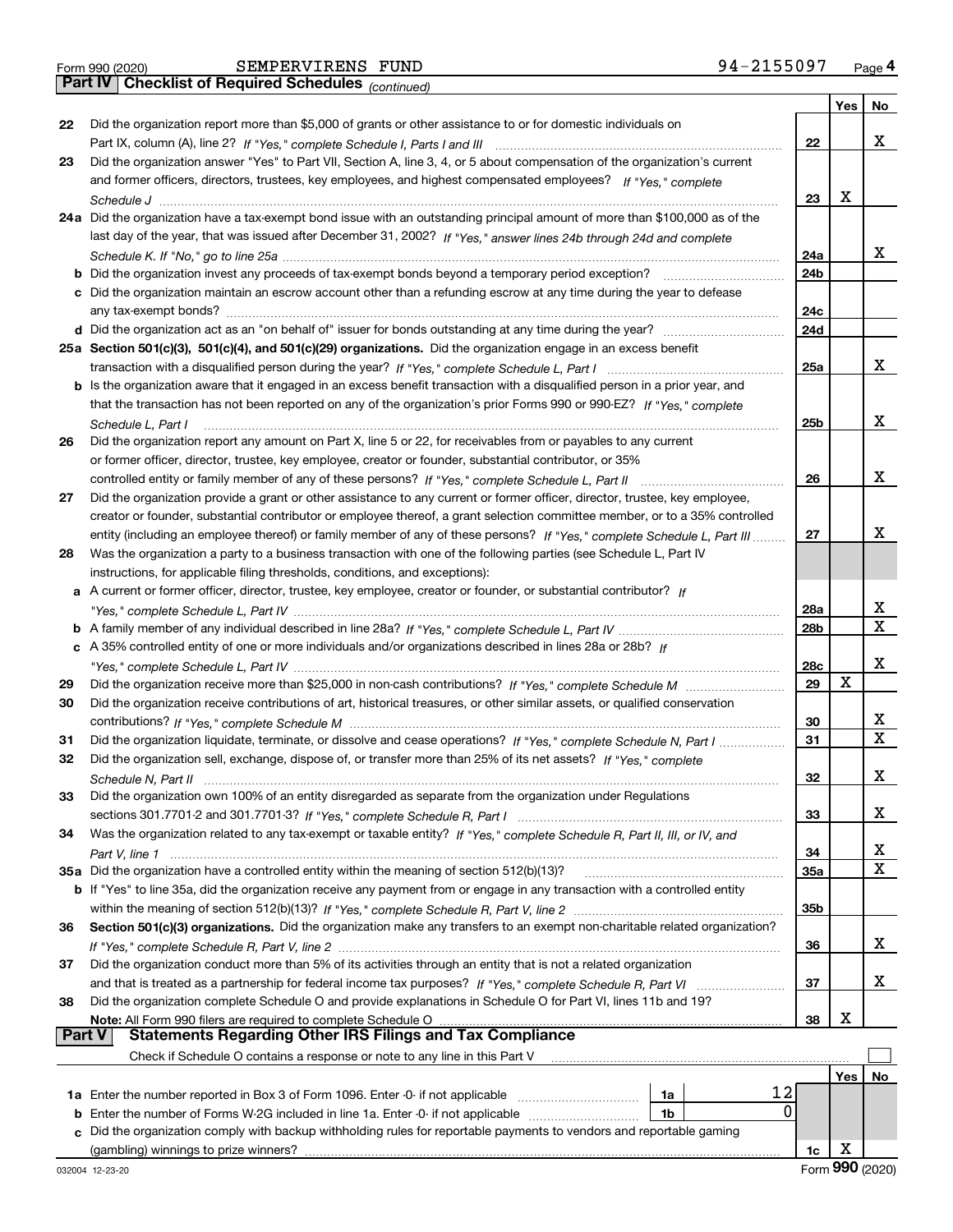|        | 94-2155097<br>SEMPERVIRENS FUND<br>Form 990 (2020)                                                                                              |                |   | Page $5$ |
|--------|-------------------------------------------------------------------------------------------------------------------------------------------------|----------------|---|----------|
| Part V | Statements Regarding Other IRS Filings and Tax Compliance (continued)                                                                           |                |   |          |
|        |                                                                                                                                                 |                |   | Yes   No |
|        | 2a Enter the number of employees reported on Form W-3, Transmittal of Wage and Tax Statements,                                                  |                |   |          |
|        | 16<br>filed for the calendar year ending with or within the year covered by this return <i>manumumumum</i><br>2a                                |                |   |          |
|        |                                                                                                                                                 | 2 <sub>b</sub> | х |          |
|        | Note: If the sum of lines 1a and 2a is greater than 250, you may be required to $e$ -file (see instructions) <i></i>                            |                |   |          |
|        | 3a Did the organization have unrelated business gross income of \$1,000 or more during the year?                                                | За             |   | х        |
|        |                                                                                                                                                 | 3 <sub>b</sub> |   |          |
|        | 4a At any time during the calendar year, did the organization have an interest in, or a signature or other authority over, a                    |                |   |          |
|        |                                                                                                                                                 |                |   |          |
|        | <b>b</b> If "Yes," enter the name of the foreign country $\blacktriangleright$                                                                  |                |   |          |
|        | See instructions for filing requirements for FinCEN Form 114, Report of Foreign Bank and Financial Accounts (FBAR).                             |                |   |          |
|        | 5a Was the organization a party to a prohibited tax shelter transaction at any time during the tax year?                                        | 5a             |   | х        |
| b      |                                                                                                                                                 | 5 <sub>b</sub> |   | Х        |
| c      |                                                                                                                                                 | 5c             |   |          |
|        | 6a Does the organization have annual gross receipts that are normally greater than \$100,000, and did the organization solicit                  |                |   |          |
|        | any contributions that were not tax deductible as charitable contributions?                                                                     | 6a             |   | x        |
|        | b If "Yes," did the organization include with every solicitation an express statement that such contributions or gifts                          |                |   |          |
|        | were not tax deductible?                                                                                                                        | 6b             |   |          |
| 7      | Organizations that may receive deductible contributions under section 170(c).                                                                   |                |   |          |
| a      | Did the organization receive a payment in excess of \$75 made partly as a contribution and partly for goods and services provided to the payor? | 7a             |   | х        |
| b      | If "Yes," did the organization notify the donor of the value of the goods or services provided?                                                 | 7b             |   |          |
|        | c Did the organization sell, exchange, or otherwise dispose of tangible personal property for which it was required                             |                |   |          |
|        |                                                                                                                                                 | 7c             |   | x        |
|        | 7d                                                                                                                                              |                |   |          |
| е      | Did the organization receive any funds, directly or indirectly, to pay premiums on a personal benefit contract?                                 | 7e             |   | х        |
| Ť      | Did the organization, during the year, pay premiums, directly or indirectly, on a personal benefit contract?                                    | 7f             |   | х        |
| g      | If the organization received a contribution of qualified intellectual property, did the organization file Form 8899 as required?                | 7g             |   |          |
| h.     | If the organization received a contribution of cars, boats, airplanes, or other vehicles, did the organization file a Form 1098-C?              | 7h             |   |          |
| 8      | Sponsoring organizations maintaining donor advised funds. Did a donor advised fund maintained by the                                            |                |   |          |
|        | sponsoring organization have excess business holdings at any time during the year?                                                              | 8              |   |          |
| 9      | Sponsoring organizations maintaining donor advised funds.                                                                                       |                |   |          |
| а      | Did the sponsoring organization make any taxable distributions under section 4966?                                                              | 9а             |   |          |
| b      | Did the sponsoring organization make a distribution to a donor, donor advisor, or related person?                                               | 9b             |   |          |
| 10     | Section 501(c)(7) organizations. Enter:                                                                                                         |                |   |          |
|        | 10a                                                                                                                                             |                |   |          |
| b      | Gross receipts, included on Form 990, Part VIII, line 12, for public use of club facilities manuscum<br>10b                                     |                |   |          |
| 11     | Section 501(c)(12) organizations. Enter:                                                                                                        |                |   |          |
| а      | 11a                                                                                                                                             |                |   |          |
| b      | Gross income from other sources (Do not net amounts due or paid to other sources against                                                        |                |   |          |
|        | 11b                                                                                                                                             |                |   |          |
|        | 12a Section 4947(a)(1) non-exempt charitable trusts. Is the organization filing Form 990 in lieu of Form 1041?                                  | 12a            |   |          |
|        | <b>b</b> If "Yes," enter the amount of tax-exempt interest received or accrued during the year<br>12b                                           |                |   |          |
| 13     | Section 501(c)(29) qualified nonprofit health insurance issuers.                                                                                |                |   |          |
|        | a Is the organization licensed to issue qualified health plans in more than one state?                                                          | 13а            |   |          |
|        | Note: See the instructions for additional information the organization must report on Schedule O.                                               |                |   |          |
|        | <b>b</b> Enter the amount of reserves the organization is required to maintain by the states in which the                                       |                |   |          |
|        | 13 <sub>b</sub>                                                                                                                                 |                |   |          |
| c      | 13с                                                                                                                                             |                |   |          |
|        | 14a Did the organization receive any payments for indoor tanning services during the tax year?                                                  | 14a            |   | x        |
|        |                                                                                                                                                 | 14b            |   |          |
| 15     | Is the organization subject to the section 4960 tax on payment(s) of more than \$1,000,000 in remuneration or                                   |                |   |          |
|        |                                                                                                                                                 | 15             |   | х        |
|        | If "Yes," see instructions and file Form 4720, Schedule N.                                                                                      |                |   |          |
| 16     | Is the organization an educational institution subject to the section 4968 excise tax on net investment income?<br>.                            | 16             |   | х        |
|        | If "Yes," complete Form 4720, Schedule O.                                                                                                       |                |   |          |

Form (2020) **990**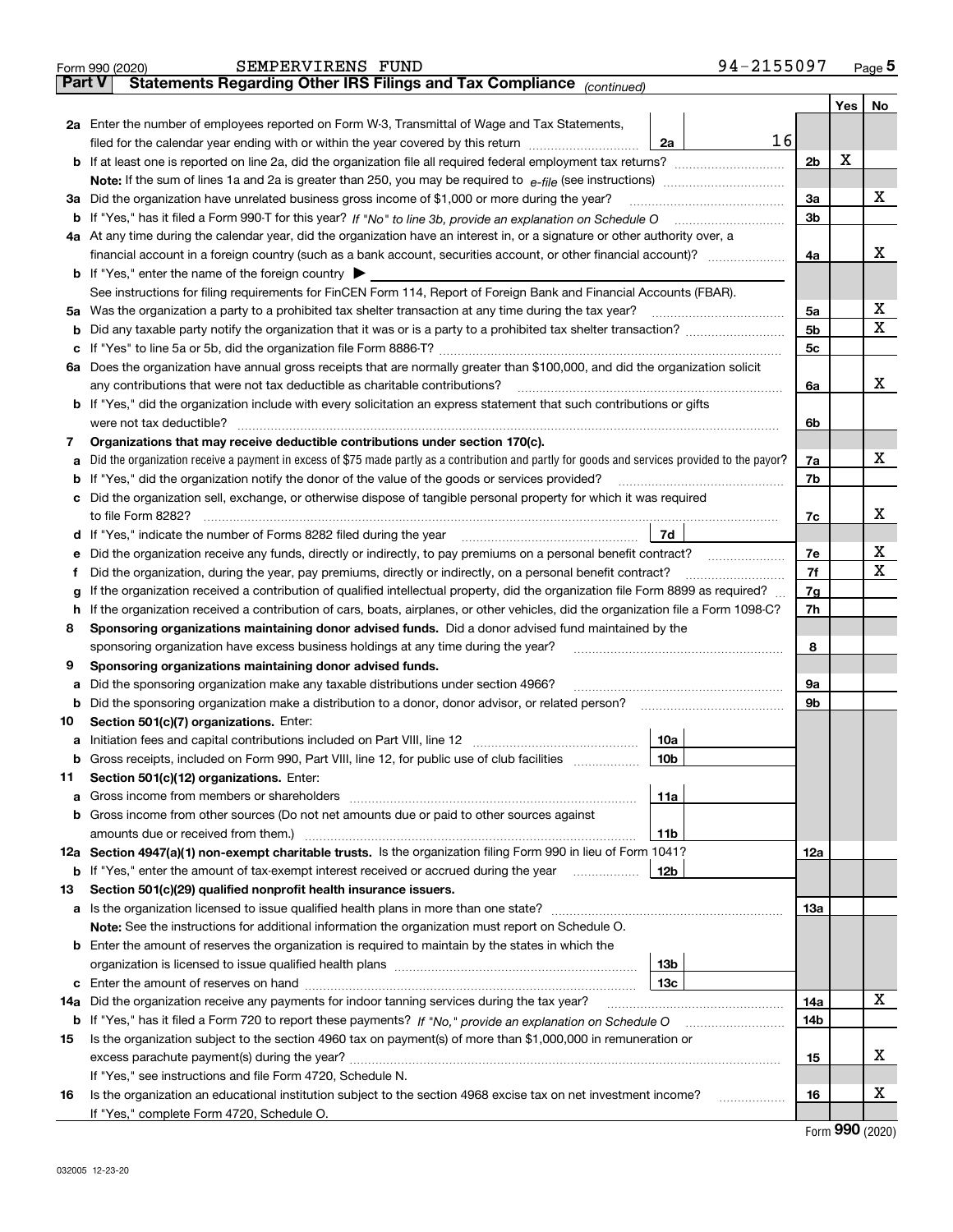|    | Check if Schedule O contains a response or note to any line in this Part VI                                                                                                                                                    |                 |     | $\mathbf{x}$    |
|----|--------------------------------------------------------------------------------------------------------------------------------------------------------------------------------------------------------------------------------|-----------------|-----|-----------------|
|    | Section A. Governing Body and Management                                                                                                                                                                                       |                 |     |                 |
|    |                                                                                                                                                                                                                                |                 | Yes | No              |
|    | 15<br><b>1a</b> Enter the number of voting members of the governing body at the end of the tax year<br>1a                                                                                                                      |                 |     |                 |
|    | If there are material differences in voting rights among members of the governing body, or if the governing                                                                                                                    |                 |     |                 |
|    | body delegated broad authority to an executive committee or similar committee, explain on Schedule O.                                                                                                                          |                 |     |                 |
| b  | 15<br>Enter the number of voting members included on line 1a, above, who are independent<br>1b                                                                                                                                 |                 |     |                 |
| 2  | Did any officer, director, trustee, or key employee have a family relationship or a business relationship with any other                                                                                                       |                 |     |                 |
|    | officer, director, trustee, or key employee?                                                                                                                                                                                   | 2               |     | X               |
| 3  | Did the organization delegate control over management duties customarily performed by or under the direct supervision                                                                                                          |                 |     |                 |
|    | of officers, directors, trustees, or key employees to a management company or other person?                                                                                                                                    | 3               |     | x               |
| 4  | Did the organization make any significant changes to its governing documents since the prior Form 990 was filed?                                                                                                               | 4               |     | $\mathbf X$     |
| 5  |                                                                                                                                                                                                                                | 5               |     | $\mathbf X$     |
| 6  | Did the organization have members or stockholders?                                                                                                                                                                             | 6               |     | X               |
| 7a | Did the organization have members, stockholders, or other persons who had the power to elect or appoint one or                                                                                                                 |                 |     |                 |
|    | more members of the governing body?                                                                                                                                                                                            | 7a              |     | х               |
|    | <b>b</b> Are any governance decisions of the organization reserved to (or subject to approval by) members, stockholders, or                                                                                                    |                 |     |                 |
|    | persons other than the governing body?                                                                                                                                                                                         | 7b              |     | х               |
| 8  | Did the organization contemporaneously document the meetings held or written actions undertaken during the year by the following:                                                                                              |                 |     |                 |
| a  |                                                                                                                                                                                                                                | 8a              | X   |                 |
| b  | Each committee with authority to act on behalf of the governing body?                                                                                                                                                          | 8b              | x   |                 |
| 9  | Is there any officer, director, trustee, or key employee listed in Part VII, Section A, who cannot be reached at the                                                                                                           |                 |     |                 |
|    |                                                                                                                                                                                                                                | 9               |     | x               |
|    | Section B. Policies <sub>(This Section B requests information about policies not required by the Internal Revenue Code.)</sub>                                                                                                 |                 |     |                 |
|    |                                                                                                                                                                                                                                |                 | Yes | No              |
|    |                                                                                                                                                                                                                                | <b>10a</b>      |     | х               |
|    | <b>b</b> If "Yes," did the organization have written policies and procedures governing the activities of such chapters, affiliates,                                                                                            |                 |     |                 |
|    | and branches to ensure their operations are consistent with the organization's exempt purposes?                                                                                                                                | 10 <sub>b</sub> |     |                 |
|    | 11a Has the organization provided a complete copy of this Form 990 to all members of its governing body before filing the form?                                                                                                | 11a             | X   |                 |
| b  | Describe in Schedule O the process, if any, used by the organization to review this Form 990.                                                                                                                                  |                 |     |                 |
|    |                                                                                                                                                                                                                                | 12a             | X   |                 |
| b  |                                                                                                                                                                                                                                | 12 <sub>b</sub> | X   |                 |
| c  | Did the organization regularly and consistently monitor and enforce compliance with the policy? If "Yes." describe                                                                                                             |                 |     |                 |
|    | in Schedule O how this was done www.communication.com/www.communications.com/www.communications.com/                                                                                                                           | 12c             | х   |                 |
| 13 | Did the organization have a written whistleblower policy?                                                                                                                                                                      | 13              | X   |                 |
| 14 | Did the organization have a written document retention and destruction policy?                                                                                                                                                 | 14              | X   |                 |
| 15 | Did the process for determining compensation of the following persons include a review and approval by independent                                                                                                             |                 |     |                 |
|    | persons, comparability data, and contemporaneous substantiation of the deliberation and decision?                                                                                                                              |                 |     |                 |
| a  | The organization's CEO, Executive Director, or top management official manufactured content of the organization's CEO, Executive Director, or top management official                                                          | 15a             | Χ   |                 |
|    | b Other officers or key employees of the organization manufactured content to content of the organization manufactured content of the organization manufactured content of the organization manufactured content of the organi | 15b             | X   |                 |
|    | If "Yes" to line 15a or 15b, describe the process in Schedule O (see instructions).                                                                                                                                            |                 |     |                 |
|    | 16a Did the organization invest in, contribute assets to, or participate in a joint venture or similar arrangement with a                                                                                                      |                 |     |                 |
|    | taxable entity during the year?                                                                                                                                                                                                | 16a             |     | х               |
|    | b If "Yes," did the organization follow a written policy or procedure requiring the organization to evaluate its participation                                                                                                 |                 |     |                 |
|    | in joint venture arrangements under applicable federal tax law, and take steps to safequard the organization's                                                                                                                 |                 |     |                 |
|    | exempt status with respect to such arrangements?                                                                                                                                                                               | 16b             |     |                 |
|    | <b>Section C. Disclosure</b>                                                                                                                                                                                                   |                 |     |                 |
| 17 | List the states with which a copy of this Form 990 is required to be filed $\blacktriangleright$ CA                                                                                                                            |                 |     |                 |
| 18 | Section 6104 requires an organization to make its Forms 1023 (1024 or 1024-A, if applicable), 990, and 990-T (Section 501(c)(3)s only) available                                                                               |                 |     |                 |
|    | for public inspection. Indicate how you made these available. Check all that apply.                                                                                                                                            |                 |     |                 |
|    | $X$ Own website<br>$X$ Another's website<br>$\lfloor X \rfloor$ Upon request<br>Other (explain on Schedule O)                                                                                                                  |                 |     |                 |
| 19 | Describe on Schedule O whether (and if so, how) the organization made its governing documents, conflict of interest policy, and financial                                                                                      |                 |     |                 |
|    | statements available to the public during the tax year.                                                                                                                                                                        |                 |     |                 |
| 20 | State the name, address, and telephone number of the person who possesses the organization's books and records                                                                                                                 |                 |     |                 |
|    | THE ORGANIZATION - (650)949-1453                                                                                                                                                                                               |                 |     |                 |
|    | 94022-3640<br>419 SOUTH SAN ANTONIO ROAD NO. 211, LOS ALTOS,<br>CA                                                                                                                                                             |                 |     |                 |
|    | 032006 12-23-20                                                                                                                                                                                                                |                 |     | Form 990 (2020) |

*For each "Yes" response to lines 2 through 7b below, and for a "No" response*

Form 990 (2020) **CONFIGHT SEMPERVIRENS FUND**<br>**Part VI Governance, Management, and Disclosure** For each "Yes" response to lines 2 through 7b below, and for a "No" response SEMPERVIRENS FUND 94-2155097

*to line 8a, 8b, or 10b below, describe the circumstances, processes, or changes on Schedule O. See instructions.*

|  | Form 990 (2020) |  |
|--|-----------------|--|
|  |                 |  |

| (2020) |  |
|--------|--|
|        |  |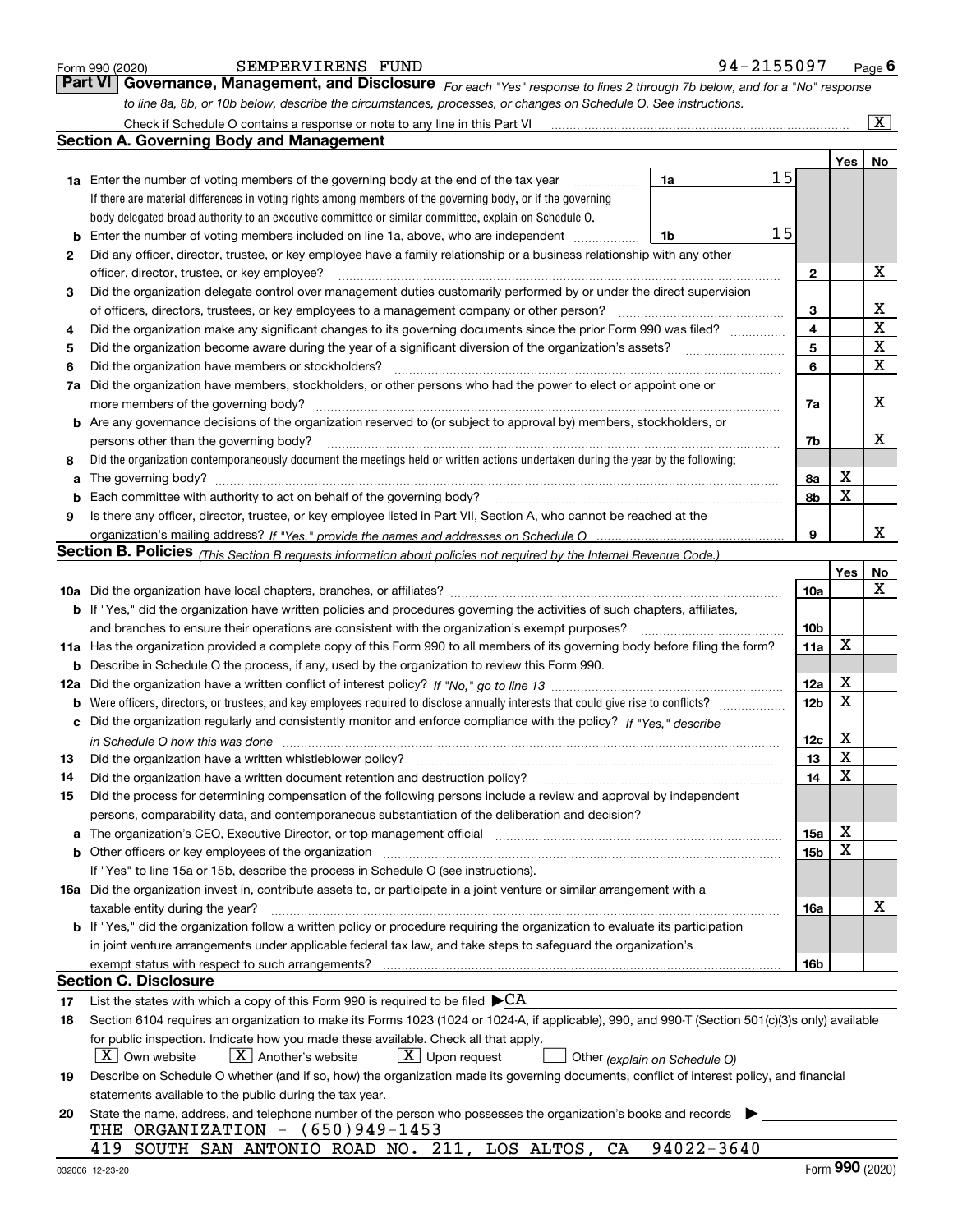| Form 990 (2020) | SEMPERVIRENS FUND                                                                                                                                         | 94-2155097 | Page. |
|-----------------|-----------------------------------------------------------------------------------------------------------------------------------------------------------|------------|-------|
|                 | Part VII Compensation of Officers, Directors, Trustees, Key Employees, Highest Compensated                                                                |            |       |
|                 | <b>Employees, and Independent Contractors</b>                                                                                                             |            |       |
|                 | Check if Schedule O contains a response or note to any line in this Part VII                                                                              |            |       |
|                 | Section A. Officers, Directors, Trustees, Key Employees, and Highest Compensated Employees                                                                |            |       |
|                 | to Complete this table for all persons required to be listed. Benef compensation for the colondary very ending with or within the examination's tay year. |            |       |

**1a •** List all of the organization's current officers, directors, trustees (whether individuals or organizations), regardless of amount of compensation. ble for all persons required to be listed. Report compensation for the calendar year ending with or within the orga Enter -0- in columns (D), (E), and (F) if no compensation was paid.

 $\bullet$  List all of the organization's  $\,$ current key employees, if any. See instructions for definition of "key employee."

**•** List the organization's five current highest compensated employees (other than an officer, director, trustee, or key employee) who received reportable compensation (Box 5 of Form W-2 and/or Box 7 of Form 1099-MISC) of more than \$100,000 from the organization and any related organizations.

**•** List all of the organization's former officers, key employees, and highest compensated employees who received more than \$100,000 of reportable compensation from the organization and any related organizations.

**former directors or trustees**  ¥ List all of the organization's that received, in the capacity as a former director or trustee of the organization, more than \$10,000 of reportable compensation from the organization and any related organizations.

See instructions for the order in which to list the persons above.

Check this box if neither the organization nor any related organization compensated any current officer, director, or trustee.  $\mathcal{L}^{\text{max}}$ 

| (A)                               | (B)                    |                                |                                                                  | (C)                     |              |                                   |        | (D)                 | (E)                              | (F)                      |
|-----------------------------------|------------------------|--------------------------------|------------------------------------------------------------------|-------------------------|--------------|-----------------------------------|--------|---------------------|----------------------------------|--------------------------|
| Name and title                    | Average                |                                | (do not check more than one                                      | Position                |              |                                   |        | Reportable          | Reportable                       | Estimated                |
|                                   | hours per              |                                | box, unless person is both an<br>officer and a director/trustee) |                         |              |                                   |        | compensation        | compensation                     | amount of                |
|                                   | week                   |                                |                                                                  |                         |              |                                   |        | from                | from related                     | other                    |
|                                   | (list any<br>hours for |                                |                                                                  |                         |              |                                   |        | the<br>organization | organizations<br>(W-2/1099-MISC) | compensation<br>from the |
|                                   | related                |                                |                                                                  |                         |              |                                   |        | (W-2/1099-MISC)     |                                  | organization             |
|                                   | organizations          |                                |                                                                  |                         |              |                                   |        |                     |                                  | and related              |
|                                   | below                  | Individual trustee or director | Institutional trustee                                            |                         | Key employee |                                   |        |                     |                                  | organizations            |
|                                   | line)                  |                                |                                                                  | Officer                 |              | Highest compensated<br>  employee | Former |                     |                                  |                          |
| (1)<br>SARA BARTH                 | 40.00                  |                                |                                                                  |                         |              |                                   |        |                     |                                  |                          |
| EXECUTIVE DIRECTOR                |                        |                                |                                                                  | $\mathbf X$             |              |                                   |        | 220,008.            | $0$ .                            | 14,412.                  |
| PATRICK GIBBONS<br>(2)            | 40.00                  |                                |                                                                  |                         |              |                                   |        |                     |                                  |                          |
| CHIEF FINANCIAL OFFICER           |                        |                                |                                                                  | X                       |              |                                   |        | 144,000.            | 0.                               | 28,464.                  |
| MICHAEL KAWALEK<br>(3)            | 40.00                  |                                |                                                                  |                         |              |                                   |        |                     |                                  |                          |
| DEPUTY DIRECTOR                   |                        |                                |                                                                  |                         |              | X                                 |        | 140,056.            | 0.                               | 30, 216.                 |
| <b>JULIE SEELEN</b><br>(4)        | 40.00                  |                                |                                                                  |                         |              |                                   |        |                     |                                  |                          |
| CHIEF OF PHILANTHROPY             |                        |                                |                                                                  |                         |              | $\overline{\textbf{X}}$           |        | 139,008.            | 0.                               | 21,768.                  |
| <b>LAURA MCLENDON</b><br>(5)      | 40.00                  |                                |                                                                  |                         |              |                                   |        |                     |                                  |                          |
| DIRECTOR OF LAND CONSERVATION     |                        |                                |                                                                  |                         |              | X                                 |        | 107,712.            | 0.                               | 16,885.                  |
| (6)<br>PAMELA KOCH                | 1.00                   |                                |                                                                  |                         |              |                                   |        |                     |                                  |                          |
| PRESIDENT                         |                        | $\mathbf X$                    |                                                                  | $\overline{\textbf{X}}$ |              |                                   |        | $\mathbf 0$ .       | 0.                               | $0_{.}$                  |
| EVAN SIEGEL<br>(7)                | 1.00                   |                                |                                                                  |                         |              |                                   |        |                     |                                  |                          |
| VICE PRESIDENT & AUDIT COMM CHAIR |                        | $\mathbf x$                    |                                                                  | X                       |              |                                   |        | $\mathbf 0$ .       | $\mathbf 0$ .                    | $\mathbf 0$ .            |
| <b>GAGE DAYTON</b><br>(8)         | 1.00                   |                                |                                                                  |                         |              |                                   |        |                     |                                  |                          |
| <b>SECRETARY</b>                  |                        | $\mathbf X$                    |                                                                  |                         |              |                                   |        | $\mathbf 0$ .       | $\mathbf 0$ .                    | $0_{.}$                  |
| (9) CHANNING CHEN                 | 1.00                   |                                |                                                                  |                         |              |                                   |        |                     |                                  |                          |
| <b>SECRETARY</b>                  |                        | $\mathbf X$                    |                                                                  | $\mathbf X$             |              |                                   |        | $\mathbf 0$ .       | $\mathbf 0$ .                    | 0.                       |
| (10) MICHAEL WATKINS              | 1.00                   |                                |                                                                  |                         |              |                                   |        |                     |                                  |                          |
| <b>BOARD MEMBER</b>               |                        | $\mathbf X$                    |                                                                  |                         |              |                                   |        | 0.                  | 0.                               | $\mathbf 0$ .            |
| (11) PETER STAPLE                 | 1.00                   |                                |                                                                  |                         |              |                                   |        |                     |                                  |                          |
| <b>BOARD MEMBER</b>               |                        | $\mathbf X$                    |                                                                  |                         |              |                                   |        | $\mathbf 0$ .       | 0.                               | 0.                       |
| (12) JACQUELINE WENDER            | 1.00                   |                                |                                                                  |                         |              |                                   |        |                     |                                  |                          |
| <b>BOARD MEMBER</b>               |                        | $\mathbf X$                    |                                                                  |                         |              |                                   |        | $\mathbf 0$ .       | 0.                               | $\mathbf 0$ .            |
| (13) KENT PUTNAM                  | 1.00                   |                                |                                                                  |                         |              |                                   |        |                     |                                  |                          |
| <b>BOARD MEMBER</b>               |                        | $\mathbf X$                    |                                                                  |                         |              |                                   |        | $\mathbf 0$ .       | 0.                               | $\mathbf 0$ .            |
| (14) DIANE TALBERT                | 1.00                   |                                |                                                                  |                         |              |                                   |        |                     |                                  |                          |
| <b>BOARD MEMBER</b>               |                        | $\mathbf X$                    |                                                                  |                         |              |                                   |        | $\mathbf 0$ .       | 0.                               | $\mathbf 0$ .            |
| (15) VISHY VENUGOPALAN            | 1.00                   |                                |                                                                  |                         |              |                                   |        |                     |                                  |                          |
| BOARD MEMBER                      |                        | $\mathbf X$                    |                                                                  |                         |              |                                   |        | $\mathbf 0$ .       | 0.                               | 0.                       |
| (16) STEPHEN N. WYCKOFF           | 1.00                   |                                |                                                                  |                         |              |                                   |        |                     |                                  |                          |
| <b>BOARD MEMBER</b>               |                        | $\mathbf X$                    |                                                                  |                         |              |                                   |        | $\mathbf 0$ .       | 0.                               | 0.                       |
| (17) WILLIAM N. HARRIS            | 1.00                   |                                |                                                                  |                         |              |                                   |        |                     |                                  |                          |
| <b>BOARD MEMBER</b>               |                        | $\mathbf x$                    |                                                                  |                         |              |                                   |        | $\mathbf 0$ .       | 0.                               | 0.                       |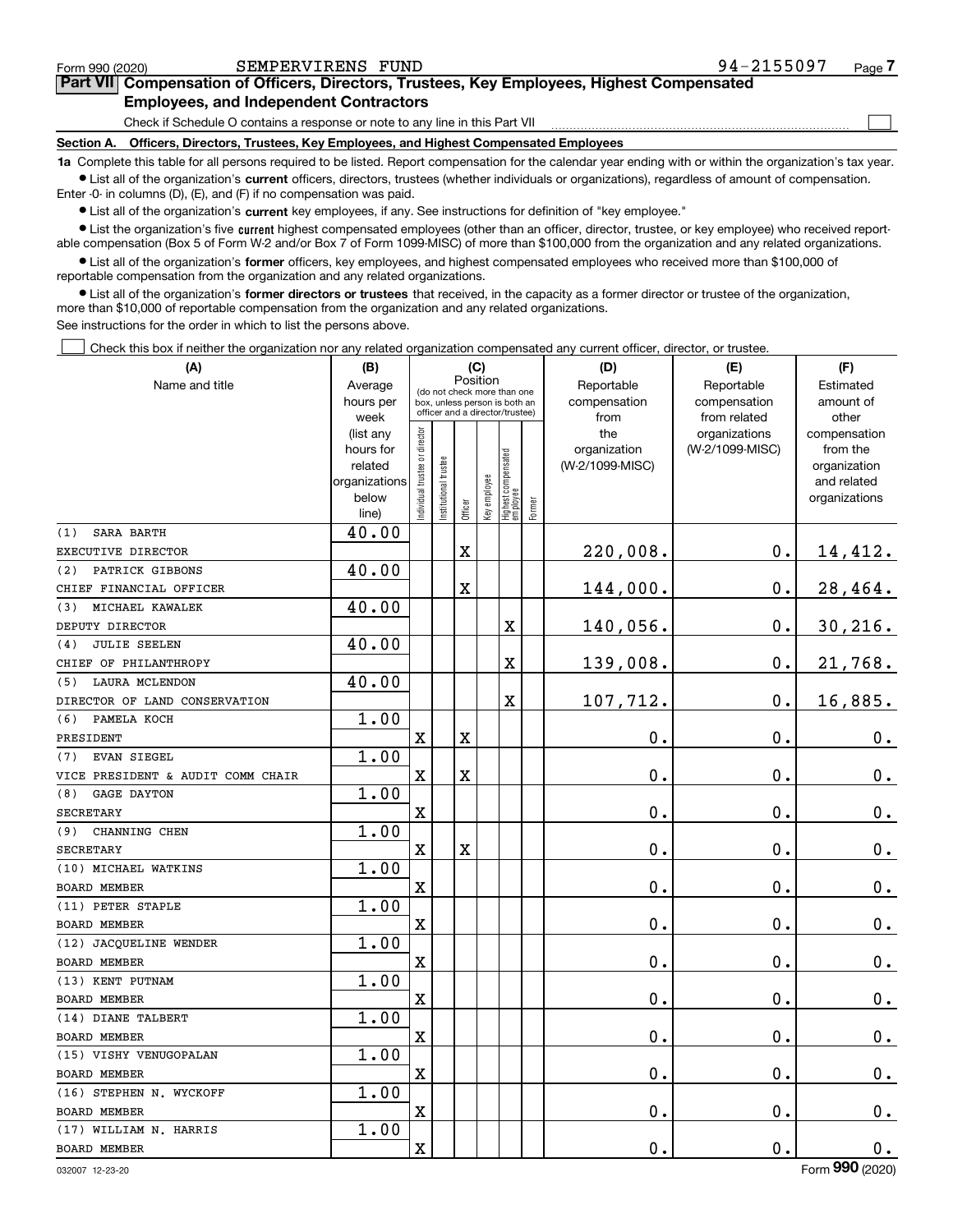| SEMPERVIRENS FUND<br>Form 990 (2020)                                                                                                                                                                                                                                    |                                                                                                                                                                                                        |                                |                      |         |              |                                                   |        |                                        | 94-2155097                             |                                      |                     |                                                                          | Page 8  |
|-------------------------------------------------------------------------------------------------------------------------------------------------------------------------------------------------------------------------------------------------------------------------|--------------------------------------------------------------------------------------------------------------------------------------------------------------------------------------------------------|--------------------------------|----------------------|---------|--------------|---------------------------------------------------|--------|----------------------------------------|----------------------------------------|--------------------------------------|---------------------|--------------------------------------------------------------------------|---------|
| <b>Part VII</b><br>Section A. Officers, Directors, Trustees, Key Employees, and Highest Compensated Employees (continued)                                                                                                                                               |                                                                                                                                                                                                        |                                |                      |         |              |                                                   |        |                                        |                                        |                                      |                     |                                                                          |         |
| (A)<br>Name and title                                                                                                                                                                                                                                                   | (B)<br>(C)<br>(D)<br>Position<br>Average<br>Reportable<br>(do not check more than one<br>hours per<br>compensation<br>box, unless person is both an<br>officer and a director/trustee)<br>week<br>from |                                |                      |         |              | (E)<br>Reportable<br>compensation<br>from related |        |                                        | (F)<br>Estimated<br>amount of<br>other |                                      |                     |                                                                          |         |
|                                                                                                                                                                                                                                                                         | (list any<br>hours for<br>related<br>organizations<br>below<br>line)                                                                                                                                   | Individual trustee or director | nstitutional trustee | Officer | Key employee | Highest compensated<br>employee                   | Former | the<br>organization<br>(W-2/1099-MISC) | organizations<br>(W-2/1099-MISC)       |                                      |                     | compensation<br>from the<br>organization<br>and related<br>organizations |         |
| (18) KEVIN FLYNN                                                                                                                                                                                                                                                        | 1.00                                                                                                                                                                                                   |                                |                      |         |              |                                                   |        |                                        |                                        |                                      |                     |                                                                          |         |
| <b>BOARD MEMBER</b><br>(19) MEAGAN DEMITZ                                                                                                                                                                                                                               | 1.00                                                                                                                                                                                                   | X                              |                      |         |              |                                                   |        | 0.                                     |                                        | 0.                                   |                     |                                                                          | $0$ .   |
| BOARD MEMBER                                                                                                                                                                                                                                                            |                                                                                                                                                                                                        | $\mathbf X$                    |                      |         |              |                                                   |        | 0.                                     |                                        | 0.                                   |                     |                                                                          | 0.      |
| (20) STEPHEN REED                                                                                                                                                                                                                                                       | 1.00                                                                                                                                                                                                   |                                |                      |         |              |                                                   |        |                                        |                                        |                                      |                     |                                                                          |         |
| <b>BOARD MEMBER</b>                                                                                                                                                                                                                                                     |                                                                                                                                                                                                        | $\mathbf X$                    |                      |         |              |                                                   |        | 0.                                     |                                        | 0.                                   |                     |                                                                          | 0.      |
|                                                                                                                                                                                                                                                                         |                                                                                                                                                                                                        |                                |                      |         |              |                                                   |        |                                        |                                        |                                      |                     |                                                                          |         |
|                                                                                                                                                                                                                                                                         |                                                                                                                                                                                                        |                                |                      |         |              |                                                   |        |                                        |                                        |                                      |                     |                                                                          |         |
|                                                                                                                                                                                                                                                                         |                                                                                                                                                                                                        |                                |                      |         |              |                                                   |        |                                        |                                        |                                      |                     |                                                                          |         |
|                                                                                                                                                                                                                                                                         |                                                                                                                                                                                                        |                                |                      |         |              |                                                   |        |                                        |                                        |                                      |                     |                                                                          |         |
|                                                                                                                                                                                                                                                                         |                                                                                                                                                                                                        |                                |                      |         |              |                                                   |        |                                        |                                        |                                      |                     |                                                                          |         |
|                                                                                                                                                                                                                                                                         |                                                                                                                                                                                                        |                                |                      |         |              |                                                   |        |                                        |                                        |                                      |                     |                                                                          |         |
| 1b Subtotal                                                                                                                                                                                                                                                             |                                                                                                                                                                                                        |                                |                      |         |              |                                                   |        | 750,784.                               |                                        | 0.                                   |                     | 111, 745.                                                                |         |
| c Total from continuation sheets to Part VII, Section A manufactured in the Total from continuum                                                                                                                                                                        |                                                                                                                                                                                                        |                                |                      |         |              |                                                   |        | 0.<br>750, 784.                        |                                        | $\overline{0}$ .<br>$\overline{0}$ . |                     | 111,745.                                                                 | $0_{.}$ |
| Total number of individuals (including but not limited to those listed above) who received more than \$100,000 of reportable<br>2                                                                                                                                       |                                                                                                                                                                                                        |                                |                      |         |              |                                                   |        |                                        |                                        |                                      |                     |                                                                          |         |
| compensation from the organization $\blacktriangleright$                                                                                                                                                                                                                |                                                                                                                                                                                                        |                                |                      |         |              |                                                   |        |                                        |                                        |                                      |                     | Yes                                                                      | 5<br>No |
| з<br>Did the organization list any former officer, director, trustee, key employee, or highest compensated employee on                                                                                                                                                  |                                                                                                                                                                                                        |                                |                      |         |              |                                                   |        |                                        |                                        |                                      |                     |                                                                          |         |
| line 1a? If "Yes," complete Schedule J for such individual material content in the first content of the Schedule J for such individual<br>4<br>For any individual listed on line 1a, is the sum of reportable compensation and other compensation from the organization |                                                                                                                                                                                                        |                                |                      |         |              |                                                   |        |                                        |                                        |                                      | 3                   |                                                                          | х       |
|                                                                                                                                                                                                                                                                         |                                                                                                                                                                                                        |                                |                      |         |              |                                                   |        |                                        |                                        |                                      | 4                   | X                                                                        |         |
| Did any person listed on line 1a receive or accrue compensation from any unrelated organization or individual for services<br>5                                                                                                                                         |                                                                                                                                                                                                        |                                |                      |         |              |                                                   |        |                                        |                                        |                                      | 5                   |                                                                          | X       |
| <b>Section B. Independent Contractors</b>                                                                                                                                                                                                                               |                                                                                                                                                                                                        |                                |                      |         |              |                                                   |        |                                        |                                        |                                      |                     |                                                                          |         |
| Complete this table for your five highest compensated independent contractors that received more than \$100,000 of compensation from<br>1<br>the organization. Report compensation for the calendar year ending with or within the organization's tax year.             |                                                                                                                                                                                                        |                                |                      |         |              |                                                   |        |                                        |                                        |                                      |                     |                                                                          |         |
| (A)<br>Name and business address                                                                                                                                                                                                                                        |                                                                                                                                                                                                        |                                | <b>NONE</b>          |         |              |                                                   |        | (B)<br>Description of services         |                                        |                                      | (C)<br>Compensation |                                                                          |         |
|                                                                                                                                                                                                                                                                         |                                                                                                                                                                                                        |                                |                      |         |              |                                                   |        |                                        |                                        |                                      |                     |                                                                          |         |
|                                                                                                                                                                                                                                                                         |                                                                                                                                                                                                        |                                |                      |         |              |                                                   |        |                                        |                                        |                                      |                     |                                                                          |         |
|                                                                                                                                                                                                                                                                         |                                                                                                                                                                                                        |                                |                      |         |              |                                                   |        |                                        |                                        |                                      |                     |                                                                          |         |
|                                                                                                                                                                                                                                                                         |                                                                                                                                                                                                        |                                |                      |         |              |                                                   |        |                                        |                                        |                                      |                     |                                                                          |         |
|                                                                                                                                                                                                                                                                         |                                                                                                                                                                                                        |                                |                      |         |              |                                                   |        |                                        |                                        |                                      |                     |                                                                          |         |
| 2<br>Total number of independent contractors (including but not limited to those listed above) who received more than<br>\$100,000 of compensation from the organization $\blacktriangleright$                                                                          |                                                                                                                                                                                                        |                                |                      |         | 0            |                                                   |        |                                        |                                        |                                      |                     |                                                                          |         |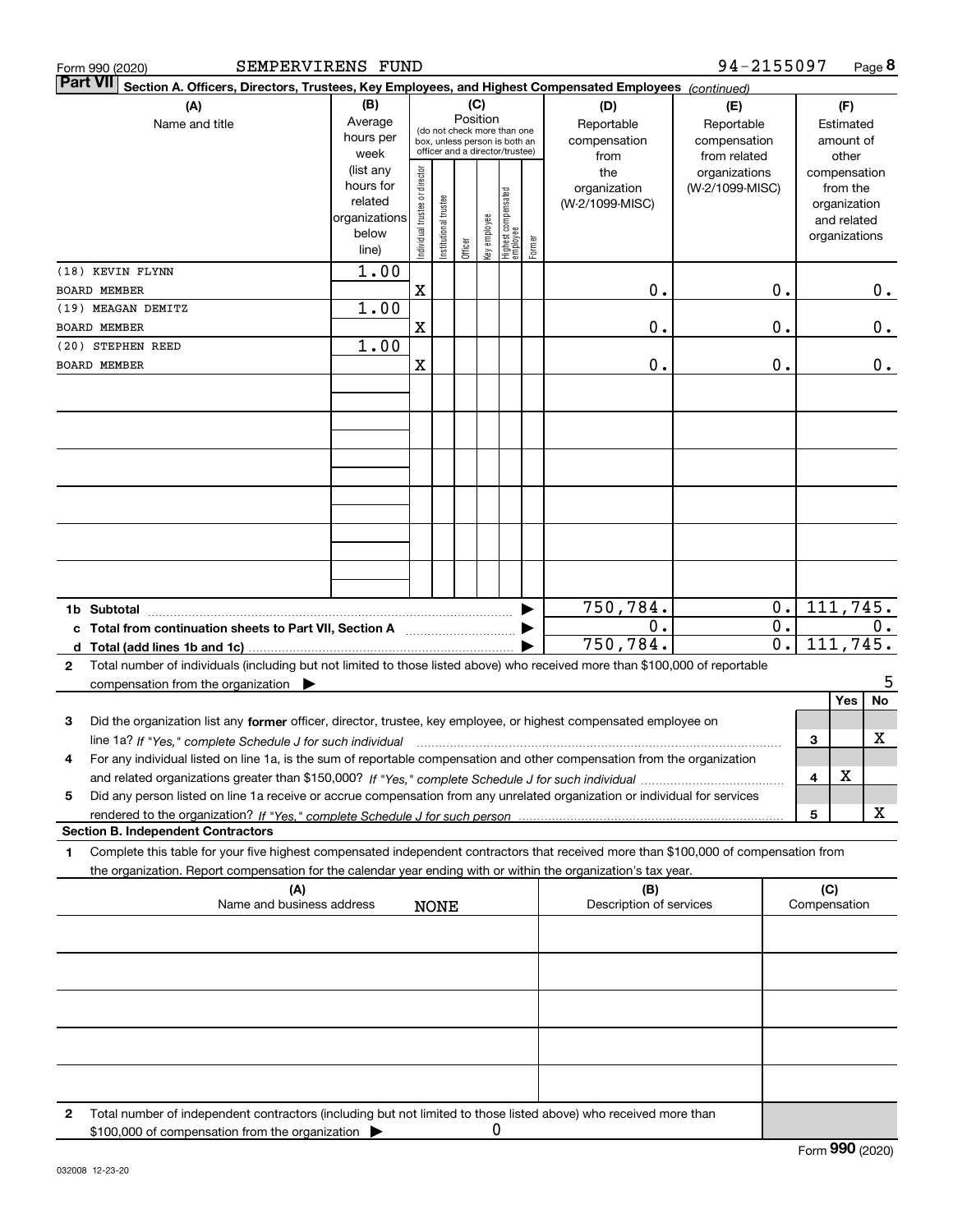| <b>Part VIII</b>                                                    |                                        |     | <b>Statement of Revenue</b>                                                                                                                                                                                                          |                                            |                |                      |               |                                              |                                      |                                                                 |
|---------------------------------------------------------------------|----------------------------------------|-----|--------------------------------------------------------------------------------------------------------------------------------------------------------------------------------------------------------------------------------------|--------------------------------------------|----------------|----------------------|---------------|----------------------------------------------|--------------------------------------|-----------------------------------------------------------------|
|                                                                     |                                        |     | Check if Schedule O contains a response or note to any line in this Part VIII                                                                                                                                                        |                                            |                |                      |               |                                              |                                      |                                                                 |
|                                                                     |                                        |     |                                                                                                                                                                                                                                      |                                            |                |                      | Total revenue | (B)<br>Related or exempt<br>function revenue | (C)<br>Unrelated<br>business revenue | (D)<br>Revenue excluded<br>from tax under<br>sections 512 - 514 |
|                                                                     |                                        |     | 1 a Federated campaigns                                                                                                                                                                                                              | 1a                                         |                |                      |               |                                              |                                      |                                                                 |
| Grants<br>Contributions, Gifts, Grants<br>and Other Similar Amounts | 1 <sub>b</sub><br>Membership dues<br>b |     |                                                                                                                                                                                                                                      |                                            |                |                      |               |                                              |                                      |                                                                 |
|                                                                     |                                        | с   | Fundraising events                                                                                                                                                                                                                   | 1 <sub>c</sub>                             |                |                      |               |                                              |                                      |                                                                 |
|                                                                     |                                        |     | d Related organizations                                                                                                                                                                                                              | 1 <sub>d</sub><br>$\overline{\phantom{a}}$ |                |                      |               |                                              |                                      |                                                                 |
|                                                                     |                                        | е   | Government grants (contributions)                                                                                                                                                                                                    | 1e                                         |                | 281,092.             |               |                                              |                                      |                                                                 |
|                                                                     |                                        |     | All other contributions, gifts, grants, and                                                                                                                                                                                          |                                            |                |                      |               |                                              |                                      |                                                                 |
|                                                                     |                                        |     | similar amounts not included above                                                                                                                                                                                                   | 1f                                         |                | 11, 149, 028.        |               |                                              |                                      |                                                                 |
|                                                                     |                                        | g   | Noncash contributions included in lines 1a-1f                                                                                                                                                                                        |                                            | $1g$ \$        | 444,244.             |               |                                              |                                      |                                                                 |
|                                                                     |                                        |     | h Total. Add lines 1a-1f                                                                                                                                                                                                             |                                            |                |                      | 11,430,120.   |                                              |                                      |                                                                 |
|                                                                     |                                        |     |                                                                                                                                                                                                                                      |                                            |                | <b>Business Code</b> |               |                                              |                                      |                                                                 |
|                                                                     |                                        | 2 a | <u>and the state of the state of the state of the state of the state of the state of the state of the state of the state of the state of the state of the state of the state of the state of the state of the state of the state</u> |                                            |                |                      |               |                                              |                                      |                                                                 |
|                                                                     |                                        | b   | <u>experience</u> and the contract of the contract of the contract of the contract of the contract of the contract of                                                                                                                |                                            |                |                      |               |                                              |                                      |                                                                 |
|                                                                     |                                        | с   | <u> 1989 - Andrea Stadt Britain, amerikansk politiker (</u>                                                                                                                                                                          |                                            |                |                      |               |                                              |                                      |                                                                 |
| Revenue                                                             |                                        | d   | the contract of the contract of the contract of the contract of the contract of                                                                                                                                                      |                                            |                |                      |               |                                              |                                      |                                                                 |
| Program Service                                                     |                                        | е   |                                                                                                                                                                                                                                      |                                            |                |                      |               |                                              |                                      |                                                                 |
|                                                                     |                                        |     |                                                                                                                                                                                                                                      |                                            |                |                      |               |                                              |                                      |                                                                 |
|                                                                     |                                        |     |                                                                                                                                                                                                                                      |                                            |                |                      |               |                                              |                                      |                                                                 |
|                                                                     | 3                                      |     | Investment income (including dividends, interest, and                                                                                                                                                                                |                                            |                |                      |               |                                              |                                      |                                                                 |
|                                                                     |                                        |     |                                                                                                                                                                                                                                      |                                            |                | ▶                    | 37,463.       |                                              |                                      | 37,463.                                                         |
|                                                                     | 4                                      |     | Income from investment of tax-exempt bond proceeds                                                                                                                                                                                   |                                            |                |                      |               |                                              |                                      |                                                                 |
|                                                                     | 5                                      |     |                                                                                                                                                                                                                                      | (i) Real                                   |                | (ii) Personal        |               |                                              |                                      |                                                                 |
|                                                                     |                                        |     |                                                                                                                                                                                                                                      |                                            |                |                      |               |                                              |                                      |                                                                 |
|                                                                     |                                        | 6а  | Gross rents<br>.                                                                                                                                                                                                                     | 6а                                         |                |                      |               |                                              |                                      |                                                                 |
|                                                                     |                                        | b   | Less: rental expenses                                                                                                                                                                                                                | 6b                                         |                |                      |               |                                              |                                      |                                                                 |
|                                                                     |                                        | с   | Rental income or (loss)                                                                                                                                                                                                              | 6c                                         |                |                      |               |                                              |                                      |                                                                 |
|                                                                     |                                        | d   | Net rental income or (loss)                                                                                                                                                                                                          | (i) Securities                             |                | (ii) Other           |               |                                              |                                      |                                                                 |
|                                                                     |                                        |     | 7 a Gross amount from sales of                                                                                                                                                                                                       |                                            | 4,395,212.     |                      |               |                                              |                                      |                                                                 |
|                                                                     |                                        |     | assets other than inventory<br>Less: cost or other basis                                                                                                                                                                             | 7a                                         |                |                      |               |                                              |                                      |                                                                 |
|                                                                     |                                        | b   |                                                                                                                                                                                                                                      | 4,333,055.<br><b>7b</b>                    |                |                      |               |                                              |                                      |                                                                 |
| evenue                                                              |                                        |     | and sales expenses                                                                                                                                                                                                                   | 7c                                         | 62,157.        |                      |               |                                              |                                      |                                                                 |
|                                                                     |                                        |     | <b>c</b> Gain or (loss)                                                                                                                                                                                                              |                                            |                |                      | 62,157.       |                                              |                                      | 62,157.                                                         |
| œ                                                                   |                                        |     | 8 a Gross income from fundraising events (not                                                                                                                                                                                        |                                            |                |                      |               |                                              |                                      |                                                                 |
| Other                                                               |                                        |     | including \$                                                                                                                                                                                                                         | оf                                         |                |                      |               |                                              |                                      |                                                                 |
|                                                                     |                                        |     | contributions reported on line 1c). See                                                                                                                                                                                              |                                            |                |                      |               |                                              |                                      |                                                                 |
|                                                                     |                                        |     |                                                                                                                                                                                                                                      |                                            | 8a             |                      |               |                                              |                                      |                                                                 |
|                                                                     |                                        |     |                                                                                                                                                                                                                                      |                                            | 8b             |                      |               |                                              |                                      |                                                                 |
|                                                                     |                                        |     | c Net income or (loss) from fundraising events                                                                                                                                                                                       |                                            |                |                      |               |                                              |                                      |                                                                 |
|                                                                     |                                        |     | 9 a Gross income from gaming activities. See                                                                                                                                                                                         |                                            |                |                      |               |                                              |                                      |                                                                 |
|                                                                     |                                        |     |                                                                                                                                                                                                                                      |                                            | 9a             |                      |               |                                              |                                      |                                                                 |
|                                                                     |                                        |     | <b>b</b> Less: direct expenses                                                                                                                                                                                                       |                                            | 9 <sub>b</sub> |                      |               |                                              |                                      |                                                                 |
|                                                                     |                                        |     | c Net income or (loss) from gaming activities                                                                                                                                                                                        |                                            |                |                      |               |                                              |                                      |                                                                 |
|                                                                     |                                        |     | 10 a Gross sales of inventory, less returns                                                                                                                                                                                          |                                            |                |                      |               |                                              |                                      |                                                                 |
|                                                                     |                                        |     |                                                                                                                                                                                                                                      |                                            | 10a            |                      |               |                                              |                                      |                                                                 |
|                                                                     |                                        |     | <b>b</b> Less: cost of goods sold                                                                                                                                                                                                    |                                            | 10b            |                      |               |                                              |                                      |                                                                 |
|                                                                     |                                        |     | c Net income or (loss) from sales of inventory                                                                                                                                                                                       |                                            |                |                      |               |                                              |                                      |                                                                 |
|                                                                     |                                        |     |                                                                                                                                                                                                                                      |                                            |                | <b>Business Code</b> |               |                                              |                                      |                                                                 |
|                                                                     |                                        |     | 11 a FIRE INSURANCE PROCEEDS                                                                                                                                                                                                         |                                            |                | 900099               | 313,837.      |                                              |                                      | 313,837.                                                        |
|                                                                     |                                        | b   | OTHER INCOME                                                                                                                                                                                                                         |                                            |                | 900099               | 102.          |                                              |                                      | 102.                                                            |
| Revenue                                                             |                                        | с   |                                                                                                                                                                                                                                      |                                            |                |                      |               |                                              |                                      |                                                                 |
| Miscellaneous                                                       |                                        |     |                                                                                                                                                                                                                                      |                                            |                |                      |               |                                              |                                      |                                                                 |
|                                                                     |                                        |     |                                                                                                                                                                                                                                      |                                            |                |                      | 313,939.      |                                              |                                      |                                                                 |
|                                                                     | 12                                     |     |                                                                                                                                                                                                                                      |                                            |                |                      | 11,843,679.   | 0.                                           | 0.                                   | 413,559.                                                        |

Form 990 (2020) SEMPERVIRENS FUND 9 4-21550 9 7 Page

**9** 94-2155097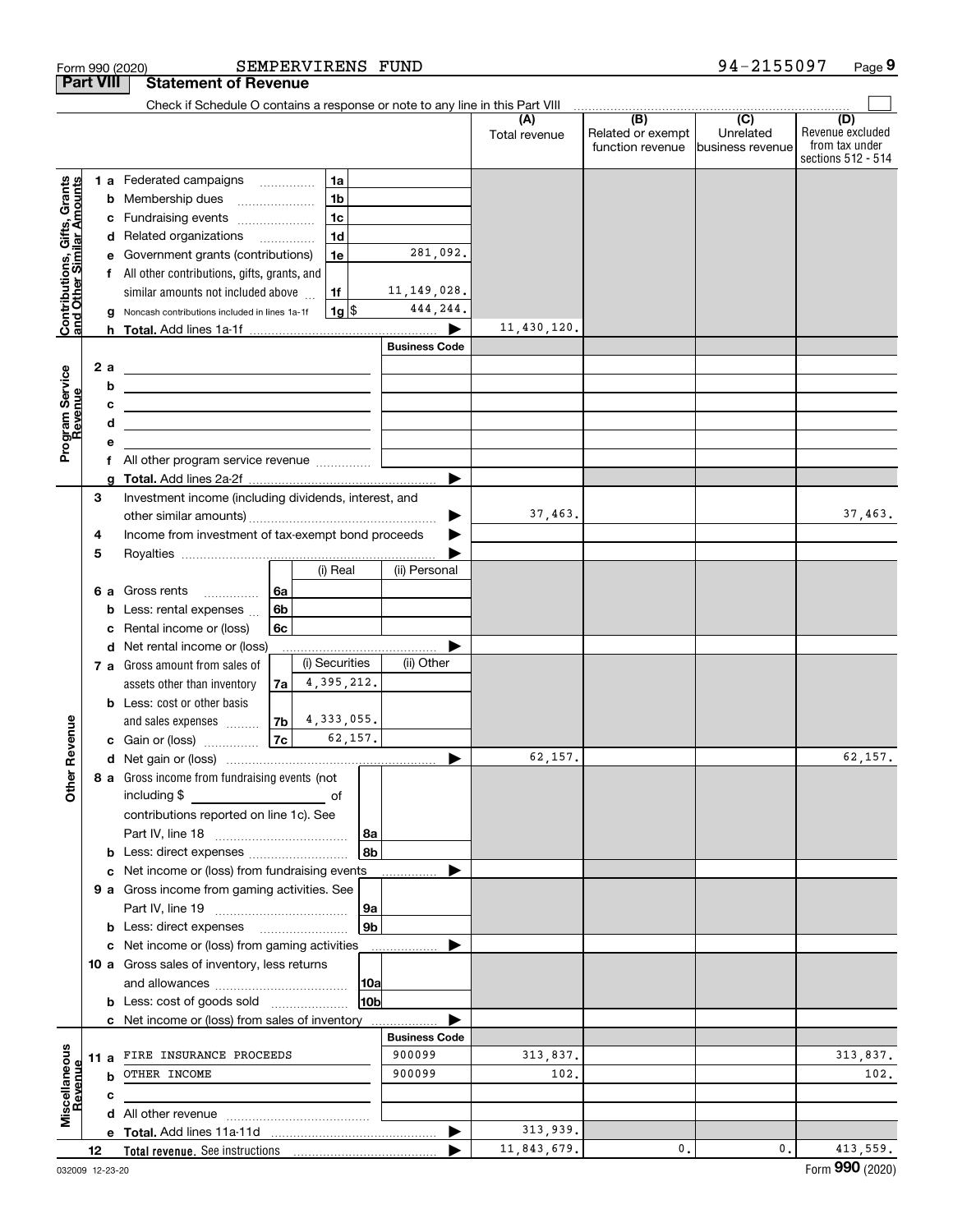Form 990 (2020) Page **Part IX Statement of Functional Expenses** SEMPERVIRENS FUND 94-2155097

|              | Section 501(c)(3) and 501(c)(4) organizations must complete all columns. All other organizations must complete column (A).<br>Check if Schedule O contains a response or note to any line in this Part IX |                     |                             |                                    |                                                  |
|--------------|-----------------------------------------------------------------------------------------------------------------------------------------------------------------------------------------------------------|---------------------|-----------------------------|------------------------------------|--------------------------------------------------|
|              | Do not include amounts reported on lines 6b,                                                                                                                                                              | (A)                 | (B)                         | (C)                                | (D)                                              |
|              | 7b, 8b, 9b, and 10b of Part VIII.                                                                                                                                                                         | Total expenses      | Program service<br>expenses | Management and<br>general expenses | Fundraising<br>expenses                          |
| $\mathbf{1}$ | Grants and other assistance to domestic organizations                                                                                                                                                     |                     |                             |                                    |                                                  |
|              | and domestic governments. See Part IV, line 21<br>$\mathbf{r}$                                                                                                                                            | 60,000.             | 60,000.                     |                                    |                                                  |
| $\mathbf{2}$ | Grants and other assistance to domestic                                                                                                                                                                   |                     |                             |                                    |                                                  |
|              | individuals. See Part IV, line 22                                                                                                                                                                         |                     |                             |                                    |                                                  |
| 3            | Grants and other assistance to foreign                                                                                                                                                                    |                     |                             |                                    |                                                  |
|              | organizations, foreign governments, and foreign                                                                                                                                                           |                     |                             |                                    |                                                  |
|              | individuals. See Part IV, lines 15 and 16                                                                                                                                                                 |                     |                             |                                    |                                                  |
| 4            | Benefits paid to or for members                                                                                                                                                                           |                     |                             |                                    |                                                  |
| 5            | Compensation of current officers, directors,                                                                                                                                                              |                     |                             |                                    |                                                  |
|              | trustees, and key employees                                                                                                                                                                               | 393,840.            | 148,941.                    | 42,323.                            | 202,576.                                         |
| 6            | Compensation not included above to disqualified                                                                                                                                                           |                     |                             |                                    |                                                  |
|              | persons (as defined under section 4958(f)(1)) and                                                                                                                                                         |                     |                             |                                    |                                                  |
|              | persons described in section $4958(c)(3)(B)$<br>$\overline{\phantom{a}}$                                                                                                                                  |                     |                             |                                    |                                                  |
| 7            |                                                                                                                                                                                                           | 1, 172, 391.        | 590,920.                    | 171,216.                           | 410,255.                                         |
| 8            | Pension plan accruals and contributions (include                                                                                                                                                          | 127,718.            | 60,400.                     | 19,563.                            |                                                  |
|              | section 401(k) and 403(b) employer contributions)                                                                                                                                                         | 103,538.            | 48,965.                     | <u>15,859.</u>                     |                                                  |
| 9<br>10      |                                                                                                                                                                                                           | 113,226.            | 53,546.                     | 17,344.                            | $\frac{47,755.}{38,714.}$<br>$\frac{42,336.}{9}$ |
| 11           | Fees for services (nonemployees):                                                                                                                                                                         |                     |                             |                                    |                                                  |
|              |                                                                                                                                                                                                           |                     |                             |                                    |                                                  |
| b            |                                                                                                                                                                                                           | 6,528.              |                             | 6,528.                             |                                                  |
|              |                                                                                                                                                                                                           | 35,900.             |                             | 35,900.                            |                                                  |
| d            |                                                                                                                                                                                                           |                     |                             |                                    |                                                  |
| е            | Professional fundraising services. See Part IV, line 17                                                                                                                                                   |                     |                             |                                    |                                                  |
| f            | Investment management fees                                                                                                                                                                                | 8,077.              |                             | 8,077.                             |                                                  |
|              | g Other. (If line 11g amount exceeds 10% of line 25,                                                                                                                                                      |                     |                             |                                    |                                                  |
|              | column (A) amount, list line 11g expenses on Sch O.)                                                                                                                                                      | 280,028.            | 246,018.                    | 6,062.                             | $\frac{27,948.}{2,826.}$<br>110,390.             |
| 12           |                                                                                                                                                                                                           | 81,542.             | 78,716.                     |                                    |                                                  |
| 13           |                                                                                                                                                                                                           | 227,507.            | 90, 164.                    | 26,953.                            |                                                  |
| 14           |                                                                                                                                                                                                           |                     |                             |                                    |                                                  |
| 15           |                                                                                                                                                                                                           |                     |                             |                                    |                                                  |
| 16           |                                                                                                                                                                                                           | 243,020.            | 115,748.                    | 58,456.                            | 68,816.                                          |
| 17           |                                                                                                                                                                                                           | $\overline{7,172.}$ | 6,184.                      | 128.                               | 860.                                             |
| 18           | Payments of travel or entertainment expenses                                                                                                                                                              |                     |                             |                                    |                                                  |
|              | for any federal, state, or local public officials                                                                                                                                                         | 2,666.              | 168.                        | 61.                                | 2,437.                                           |
| 19           | Conferences, conventions, and meetings                                                                                                                                                                    | 8,720.              | 8,720.                      |                                    |                                                  |
| 20           | Interest                                                                                                                                                                                                  |                     |                             |                                    |                                                  |
| 21<br>22     | Depreciation, depletion, and amortization                                                                                                                                                                 | 598,495.            | 598,495.                    |                                    |                                                  |
| 23           | Insurance                                                                                                                                                                                                 | 43,386.             | $\overline{21}$ , 019.      | 10,587.                            | 11,780.                                          |
| 24           | Other expenses. Itemize expenses not covered                                                                                                                                                              |                     |                             |                                    |                                                  |
|              | above (List miscellaneous expenses on line 24e. If                                                                                                                                                        |                     |                             |                                    |                                                  |
|              | line 24e amount exceeds 10% of line 25, column (A)<br>amount, list line 24e expenses on Schedule O.)                                                                                                      |                     |                             |                                    |                                                  |
| a            | SPECIAL PROJECTS                                                                                                                                                                                          | 612,347.            | 612,347.                    |                                    |                                                  |
|              | DIRECT MAIL SERVICES                                                                                                                                                                                      | 524,956.            | $\overline{2}$ , 409.       |                                    | 522, 547.                                        |
|              | STEWARDSHIP<br><b>EXPENSES</b>                                                                                                                                                                            | 138,332.            | 138,332.                    |                                    |                                                  |
|              | <b>AND EXPENSES</b>                                                                                                                                                                                       | 20,855.             | 20,855.                     |                                    |                                                  |
|              | e All other expenses                                                                                                                                                                                      | 27, 250.            | 27,250.                     |                                    |                                                  |
| 25           | Total functional expenses. Add lines 1 through 24e                                                                                                                                                        | 4,837,494.          | 2,929,197.                  | 419,057.                           | $\overline{1,489}, 240.$                         |
| 26           | Joint costs. Complete this line only if the organization                                                                                                                                                  |                     |                             |                                    |                                                  |
|              | reported in column (B) joint costs from a combined                                                                                                                                                        |                     |                             |                                    |                                                  |
|              | educational campaign and fundraising solicitation.                                                                                                                                                        |                     |                             |                                    |                                                  |
|              | Check here $\blacktriangleright$<br>if following SOP 98-2 (ASC 958-720)                                                                                                                                   |                     |                             |                                    |                                                  |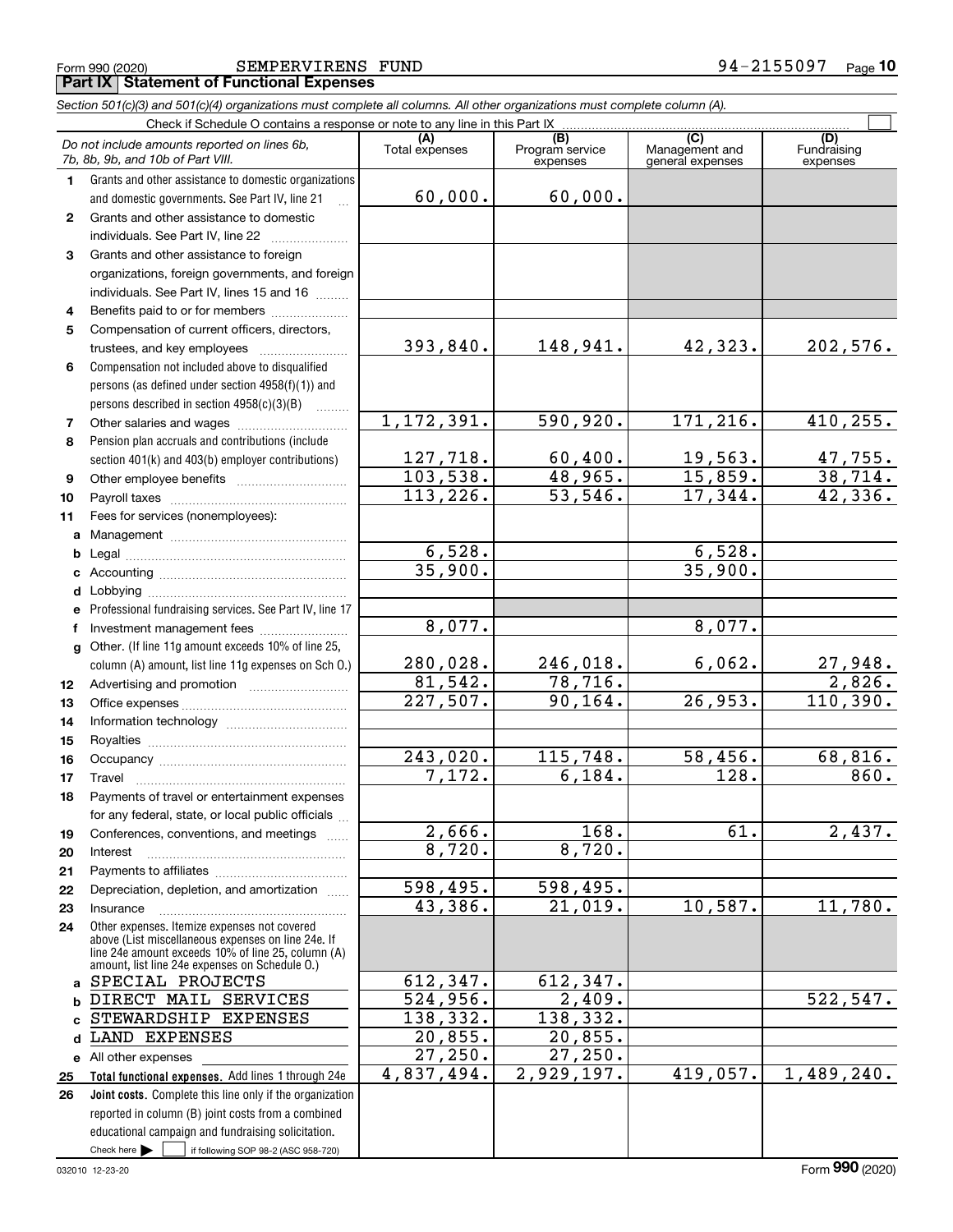| 509٬۳<br>SEMPERVIRENS<br>FUND<br>Form 990 (2020) | Page |
|--------------------------------------------------|------|
|--------------------------------------------------|------|

|                             |    | Check if Schedule O contains a response or note to any line in this Part X [11] manufacture in the Schedule O contains a response or note to any line in this Part X [11] manufacture in the Schedule O contains a response or |              |                             |                           |                  |                    |
|-----------------------------|----|--------------------------------------------------------------------------------------------------------------------------------------------------------------------------------------------------------------------------------|--------------|-----------------------------|---------------------------|------------------|--------------------|
|                             |    |                                                                                                                                                                                                                                |              |                             | (A)<br>Beginning of year  |                  | (B)<br>End of year |
|                             | 1  |                                                                                                                                                                                                                                |              |                             | 378,736.                  | $\mathbf{1}$     | 424,761.           |
|                             | 2  |                                                                                                                                                                                                                                |              |                             | 2,730,400.                | $\mathbf{2}$     | 9,462,225.         |
|                             | з  |                                                                                                                                                                                                                                |              |                             | 104,028.                  | $\mathbf{3}$     | 712, 379.          |
|                             | 4  |                                                                                                                                                                                                                                |              | 4                           |                           |                  |                    |
|                             | 5  | Loans and other receivables from any current or former officer, director,                                                                                                                                                      |              |                             |                           |                  |                    |
|                             |    | trustee, key employee, creator or founder, substantial contributor, or 35%                                                                                                                                                     |              |                             |                           |                  |                    |
|                             |    | controlled entity or family member of any of these persons                                                                                                                                                                     |              |                             |                           | 5                |                    |
|                             | 6  | Loans and other receivables from other disqualified persons (as defined                                                                                                                                                        |              |                             |                           |                  |                    |
|                             |    | under section $4958(f)(1)$ , and persons described in section $4958(c)(3)(B)$                                                                                                                                                  |              | 6                           |                           |                  |                    |
|                             | 7  |                                                                                                                                                                                                                                |              |                             | 18, 261.                  | $\overline{7}$   | 18, 261.           |
| Assets                      | 8  |                                                                                                                                                                                                                                |              |                             |                           | 8                |                    |
|                             | 9  | Prepaid expenses and deferred charges                                                                                                                                                                                          |              |                             | 92,642.                   | $\boldsymbol{9}$ | 155, 716.          |
|                             |    | <b>10a</b> Land, buildings, and equipment: cost or other                                                                                                                                                                       |              |                             |                           |                  |                    |
|                             |    | basis. Complete Part VI of Schedule D  10a                                                                                                                                                                                     |              | $\frac{340,383.}{340,383.}$ |                           |                  |                    |
|                             |    | <b>b</b> Less: accumulated depreciation                                                                                                                                                                                        | 0.           | 10 <sub>c</sub>             | 0.                        |                  |                    |
|                             | 11 |                                                                                                                                                                                                                                | 1, 241, 907. | 11                          | 969,607.                  |                  |                    |
|                             | 12 |                                                                                                                                                                                                                                |              | 12                          |                           |                  |                    |
|                             | 13 |                                                                                                                                                                                                                                |              |                             | 13                        |                  |                    |
|                             | 14 |                                                                                                                                                                                                                                |              | 14                          |                           |                  |                    |
|                             | 15 |                                                                                                                                                                                                                                | 28,519,097.  | 15                          | 27,954,836.               |                  |                    |
|                             | 16 |                                                                                                                                                                                                                                |              |                             | 33,085,071.               | 16               | 39,697,785.        |
|                             | 17 |                                                                                                                                                                                                                                | 366, 123.    | 17                          | 446,058.                  |                  |                    |
|                             | 18 |                                                                                                                                                                                                                                |              |                             |                           | 18               |                    |
|                             | 19 |                                                                                                                                                                                                                                |              |                             |                           | 19               |                    |
|                             | 20 |                                                                                                                                                                                                                                |              |                             |                           | 20               |                    |
|                             | 21 | Escrow or custodial account liability. Complete Part IV of Schedule D                                                                                                                                                          |              | 1.1.1.1.1.1.1.1.1           |                           | 21               |                    |
|                             | 22 | Loans and other payables to any current or former officer, director,                                                                                                                                                           |              |                             |                           |                  |                    |
| Liabilities                 |    | trustee, key employee, creator or founder, substantial contributor, or 35%                                                                                                                                                     |              |                             |                           |                  |                    |
|                             |    | controlled entity or family member of any of these persons                                                                                                                                                                     |              |                             |                           | 22               |                    |
|                             | 23 |                                                                                                                                                                                                                                |              | 23                          |                           |                  |                    |
|                             | 24 |                                                                                                                                                                                                                                |              |                             | 951,092.                  | 24               | 340,000.           |
|                             | 25 | Other liabilities (including federal income tax, payables to related third                                                                                                                                                     |              |                             |                           |                  |                    |
|                             |    | parties, and other liabilities not included on lines 17-24). Complete Part X                                                                                                                                                   |              |                             |                           |                  |                    |
|                             |    | of Schedule D <b>contract the contract of Schedule D</b>                                                                                                                                                                       | $0$ .        | 25                          | 4,964.                    |                  |                    |
|                             | 26 |                                                                                                                                                                                                                                |              |                             | 1,317,215.                | 26               | 791,022.           |
|                             |    | Organizations that follow FASB ASC 958, check here $\blacktriangleright \boxed{X}$                                                                                                                                             |              |                             |                           |                  |                    |
|                             |    | and complete lines 27, 28, 32, and 33.                                                                                                                                                                                         |              |                             |                           |                  |                    |
|                             | 27 |                                                                                                                                                                                                                                |              |                             | 30, 502, 385.             | 27               | 31, 298, 521.      |
|                             | 28 |                                                                                                                                                                                                                                | 1, 265, 471. | 28                          | 7,608,242.                |                  |                    |
|                             |    | Organizations that do not follow FASB ASC 958, check here ▶ □                                                                                                                                                                  |              |                             |                           |                  |                    |
| Net Assets or Fund Balances |    | and complete lines 29 through 33.                                                                                                                                                                                              |              |                             |                           |                  |                    |
|                             | 29 |                                                                                                                                                                                                                                |              |                             |                           | 29               |                    |
|                             | 30 | Paid-in or capital surplus, or land, building, or equipment fund                                                                                                                                                               |              |                             |                           | 30               |                    |
|                             | 31 | Retained earnings, endowment, accumulated income, or other funds                                                                                                                                                               |              |                             |                           | 31               |                    |
|                             | 32 |                                                                                                                                                                                                                                |              |                             | $\overline{31,767,856}$ . | 32               | 38,906,763.        |
|                             | 33 |                                                                                                                                                                                                                                |              |                             | 33,085,071.               | 33               | 39,697,785.        |

**33** 39, 697, 785.<br>Form **990** (2020)

**Part X Balance Sheet**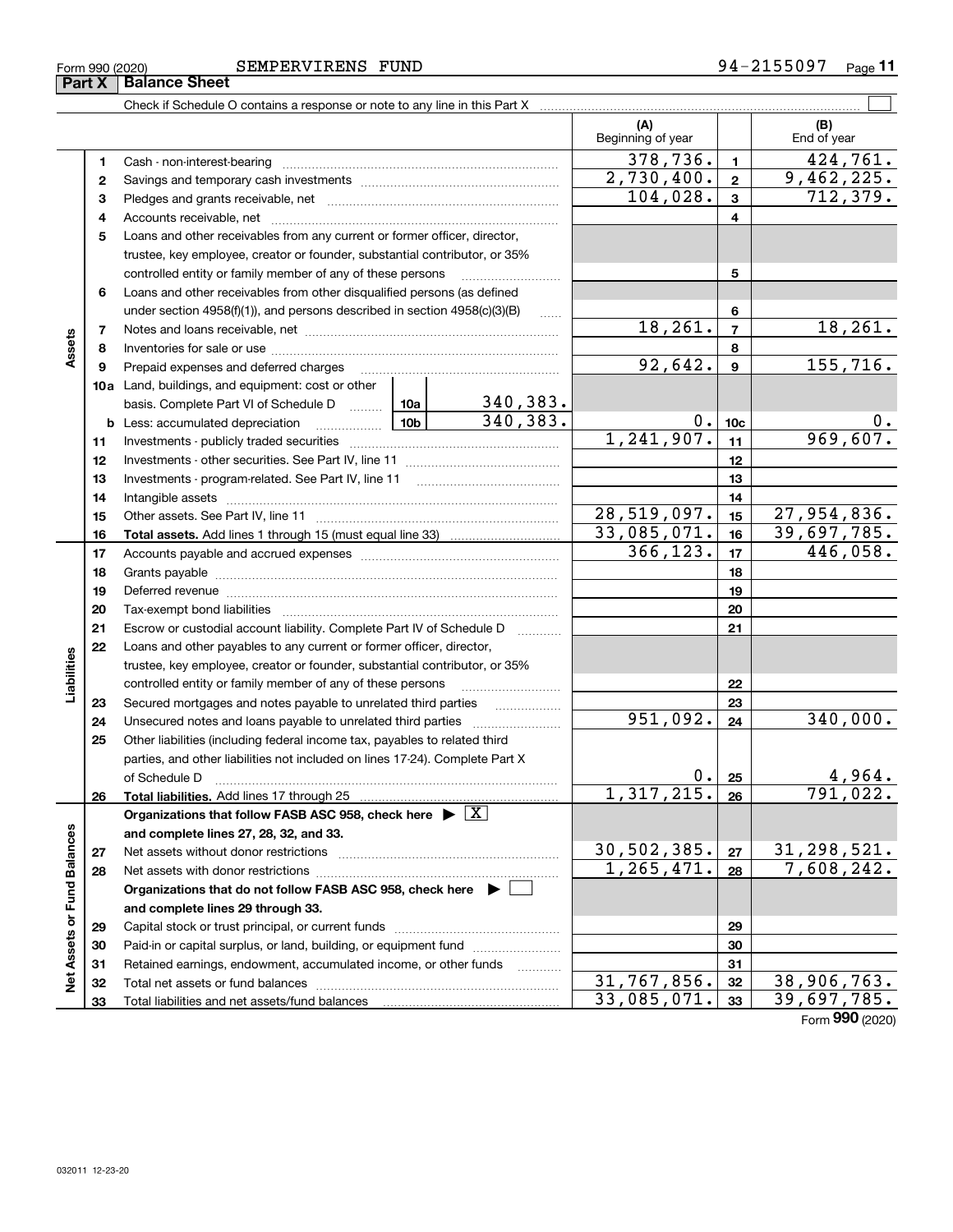|    | SEMPERVIRENS FUND<br>Form 990 (2020)                                                                                            |                | 94-2155097     |          | $P_{\text{aqe}}$ 12     |
|----|---------------------------------------------------------------------------------------------------------------------------------|----------------|----------------|----------|-------------------------|
|    | Part XI<br><b>Reconciliation of Net Assets</b>                                                                                  |                |                |          |                         |
|    |                                                                                                                                 |                |                |          | $\overline{\mathtt{x}}$ |
|    |                                                                                                                                 |                |                |          |                         |
| 1  | Total revenue (must equal Part VIII, column (A), line 12)                                                                       | $\blacksquare$ | 11,843,679.    |          |                         |
| 2  | Total expenses (must equal Part IX, column (A), line 25)                                                                        | $\overline{2}$ | 4,837,494.     |          |                         |
| 3  | Revenue less expenses. Subtract line 2 from line 1                                                                              | $\mathbf{3}$   | 7,006,185.     |          |                         |
| 4  |                                                                                                                                 | 4              | 31,767,856.    |          |                         |
| 5  |                                                                                                                                 | 5              |                | 98,488.  |                         |
| 6  |                                                                                                                                 | 6              |                |          |                         |
| 7  |                                                                                                                                 | $\overline{7}$ |                |          |                         |
| 8  | Prior period adjustments                                                                                                        | 8              |                |          |                         |
| 9  | Other changes in net assets or fund balances (explain on Schedule O)                                                            | 9              |                | 34, 234. |                         |
| 10 | Net assets or fund balances at end of year. Combine lines 3 through 9 (must equal Part X, line 32,                              |                |                |          |                         |
|    | column (B))                                                                                                                     | 10             | 38,906,763.    |          |                         |
|    | Part XII Financial Statements and Reporting                                                                                     |                |                |          |                         |
|    |                                                                                                                                 |                |                |          |                         |
|    |                                                                                                                                 |                |                | Yes      | No                      |
| 1  | $ X $ Accrual<br>Accounting method used to prepare the Form 990: [130] Cash<br>Other                                            |                |                |          |                         |
|    | If the organization changed its method of accounting from a prior year or checked "Other," explain in Schedule O.               |                |                |          |                         |
|    | 2a Were the organization's financial statements compiled or reviewed by an independent accountant?                              |                | 2a             |          | х                       |
|    | If "Yes," check a box below to indicate whether the financial statements for the year were compiled or reviewed on a            |                |                |          |                         |
|    | separate basis, consolidated basis, or both:                                                                                    |                |                |          |                         |
|    | Separate basis<br>Consolidated basis<br>Both consolidated and separate basis                                                    |                |                |          |                         |
|    | <b>b</b> Were the organization's financial statements audited by an independent accountant?                                     |                | 2 <sub>b</sub> | х        |                         |
|    | If "Yes," check a box below to indicate whether the financial statements for the year were audited on a separate basis,         |                |                |          |                         |
|    | consolidated basis, or both:                                                                                                    |                |                |          |                         |
|    | $X$ Separate basis<br><b>Consolidated basis</b><br>Both consolidated and separate basis                                         |                |                |          |                         |
|    | c If "Yes" to line 2a or 2b, does the organization have a committee that assumes responsibility for oversight of the audit,     |                |                |          |                         |
|    | review, or compilation of its financial statements and selection of an independent accountant? [[[[[[[[[[[[[[                   |                | 2c             | x        |                         |
|    | If the organization changed either its oversight process or selection process during the tax year, explain on Schedule O.       |                |                |          |                         |
|    | 3a As a result of a federal award, was the organization required to undergo an audit or audits as set forth in the Single Audit |                |                |          |                         |
|    |                                                                                                                                 |                | За             |          | х                       |
|    | b If "Yes," did the organization undergo the required audit or audits? If the organization did not undergo the required audit   |                |                |          |                         |
|    |                                                                                                                                 |                | 3b             |          |                         |

Form (2020) **990**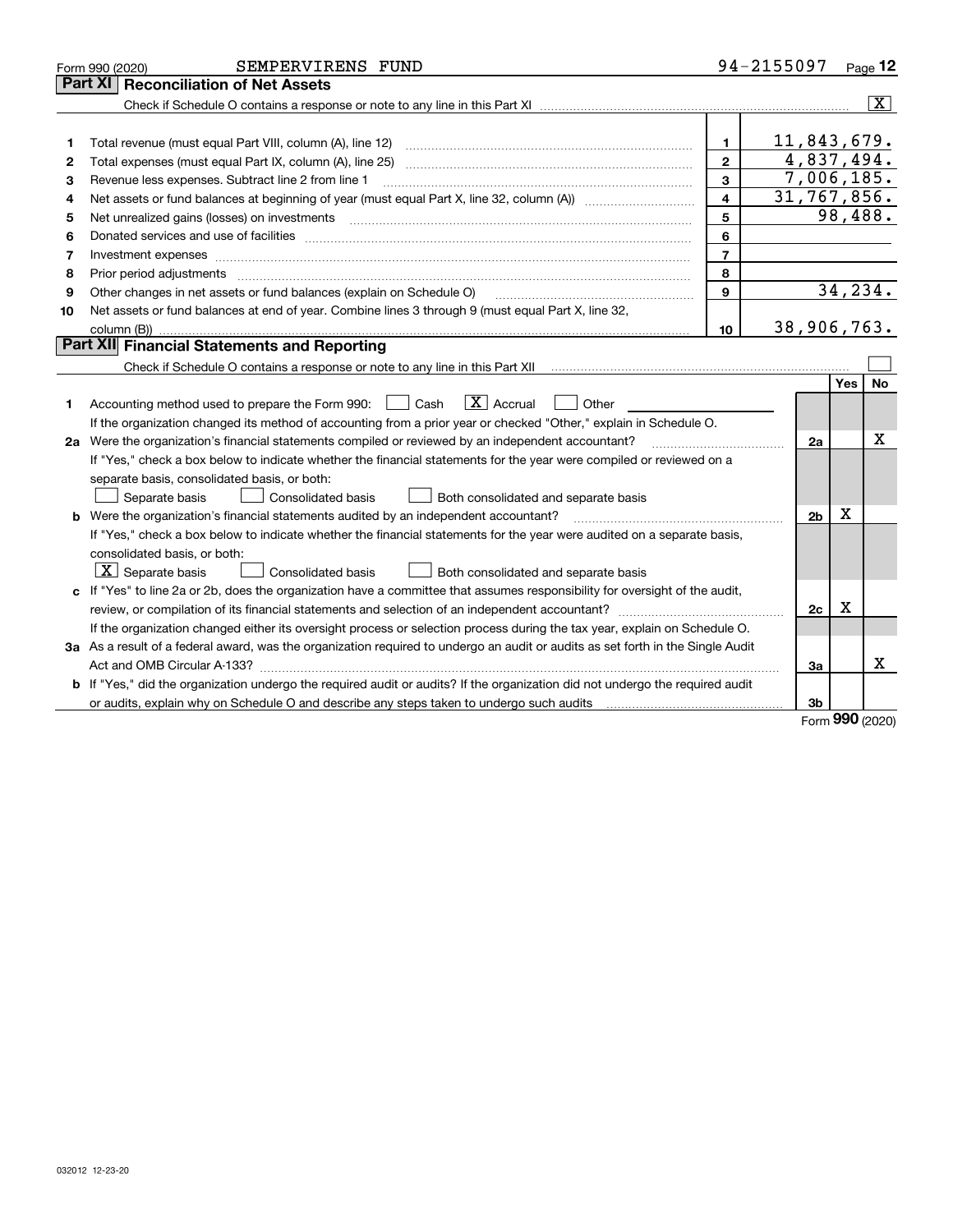Department of the Treasury Internal Revenue Service

|  |  |  | (Form 990 or 990-EZ) |
|--|--|--|----------------------|
|--|--|--|----------------------|

# **Public Charity Status and Public Support**

**Complete if the organization is a section 501(c)(3) organization or a section 4947(a)(1) nonexempt charitable trust.**

**| Attach to Form 990 or Form 990-EZ.** 

**| Go to www.irs.gov/Form990 for instructions and the latest information.**

| OMB No. 1545-0047                   |
|-------------------------------------|
| 1120                                |
| <b>Open to Public</b><br>Inspection |

|  | Name of the organization |
|--|--------------------------|

|        | Name of the organization<br><b>Employer identification number</b> |                                                                                                                                              |                   |                                                        |                                                                |    |                            |  |                            |  |
|--------|-------------------------------------------------------------------|----------------------------------------------------------------------------------------------------------------------------------------------|-------------------|--------------------------------------------------------|----------------------------------------------------------------|----|----------------------------|--|----------------------------|--|
|        |                                                                   |                                                                                                                                              | SEMPERVIRENS FUND |                                                        |                                                                |    |                            |  | 94-2155097                 |  |
| Part I |                                                                   | Reason for Public Charity Status. (All organizations must complete this part.) See instructions.                                             |                   |                                                        |                                                                |    |                            |  |                            |  |
|        |                                                                   | The organization is not a private foundation because it is: (For lines 1 through 12, check only one box.)                                    |                   |                                                        |                                                                |    |                            |  |                            |  |
| 1      |                                                                   | A church, convention of churches, or association of churches described in section 170(b)(1)(A)(i).                                           |                   |                                                        |                                                                |    |                            |  |                            |  |
| 2      |                                                                   | A school described in section 170(b)(1)(A)(ii). (Attach Schedule E (Form 990 or 990-EZ).)                                                    |                   |                                                        |                                                                |    |                            |  |                            |  |
| з      |                                                                   | A hospital or a cooperative hospital service organization described in section 170(b)(1)(A)(iii).                                            |                   |                                                        |                                                                |    |                            |  |                            |  |
| 4      |                                                                   | A medical research organization operated in conjunction with a hospital described in section 170(b)(1)(A)(iii). Enter the hospital's name,   |                   |                                                        |                                                                |    |                            |  |                            |  |
|        |                                                                   | city, and state:                                                                                                                             |                   |                                                        |                                                                |    |                            |  |                            |  |
| 5      |                                                                   | An organization operated for the benefit of a college or university owned or operated by a governmental unit described in                    |                   |                                                        |                                                                |    |                            |  |                            |  |
|        |                                                                   | section 170(b)(1)(A)(iv). (Complete Part II.)                                                                                                |                   |                                                        |                                                                |    |                            |  |                            |  |
| 6      |                                                                   | A federal, state, or local government or governmental unit described in section 170(b)(1)(A)(v).                                             |                   |                                                        |                                                                |    |                            |  |                            |  |
|        | $7 \times$                                                        | An organization that normally receives a substantial part of its support from a governmental unit or from the general public described in    |                   |                                                        |                                                                |    |                            |  |                            |  |
|        |                                                                   | section 170(b)(1)(A)(vi). (Complete Part II.)                                                                                                |                   |                                                        |                                                                |    |                            |  |                            |  |
| 8      |                                                                   | A community trust described in section 170(b)(1)(A)(vi). (Complete Part II.)                                                                 |                   |                                                        |                                                                |    |                            |  |                            |  |
| 9      |                                                                   | An agricultural research organization described in section 170(b)(1)(A)(ix) operated in conjunction with a land-grant college                |                   |                                                        |                                                                |    |                            |  |                            |  |
|        |                                                                   | or university or a non-land-grant college of agriculture (see instructions). Enter the name, city, and state of the college or               |                   |                                                        |                                                                |    |                            |  |                            |  |
|        |                                                                   | university:                                                                                                                                  |                   |                                                        |                                                                |    |                            |  |                            |  |
| 10     |                                                                   | An organization that normally receives (1) more than 33 1/3% of its support from contributions, membership fees, and gross receipts from     |                   |                                                        |                                                                |    |                            |  |                            |  |
|        |                                                                   | activities related to its exempt functions, subject to certain exceptions; and (2) no more than 33 1/3% of its support from gross investment |                   |                                                        |                                                                |    |                            |  |                            |  |
|        |                                                                   | income and unrelated business taxable income (less section 511 tax) from businesses acquired by the organization after June 30, 1975.        |                   |                                                        |                                                                |    |                            |  |                            |  |
|        |                                                                   | See section 509(a)(2). (Complete Part III.)                                                                                                  |                   |                                                        |                                                                |    |                            |  |                            |  |
| 11     |                                                                   | An organization organized and operated exclusively to test for public safety. See section 509(a)(4).                                         |                   |                                                        |                                                                |    |                            |  |                            |  |
| 12     |                                                                   | An organization organized and operated exclusively for the benefit of, to perform the functions of, or to carry out the purposes of one or   |                   |                                                        |                                                                |    |                            |  |                            |  |
|        |                                                                   | more publicly supported organizations described in section 509(a)(1) or section 509(a)(2). See section 509(a)(3). Check the box in           |                   |                                                        |                                                                |    |                            |  |                            |  |
|        |                                                                   | lines 12a through 12d that describes the type of supporting organization and complete lines 12e, 12f, and 12g.                               |                   |                                                        |                                                                |    |                            |  |                            |  |
| а      |                                                                   | Type I. A supporting organization operated, supervised, or controlled by its supported organization(s), typically by giving                  |                   |                                                        |                                                                |    |                            |  |                            |  |
|        |                                                                   | the supported organization(s) the power to regularly appoint or elect a majority of the directors or trustees of the supporting              |                   |                                                        |                                                                |    |                            |  |                            |  |
|        |                                                                   | organization. You must complete Part IV, Sections A and B.                                                                                   |                   |                                                        |                                                                |    |                            |  |                            |  |
| b      |                                                                   | Type II. A supporting organization supervised or controlled in connection with its supported organization(s), by having                      |                   |                                                        |                                                                |    |                            |  |                            |  |
|        |                                                                   | control or management of the supporting organization vested in the same persons that control or manage the supported                         |                   |                                                        |                                                                |    |                            |  |                            |  |
|        |                                                                   | organization(s). You must complete Part IV, Sections A and C.                                                                                |                   |                                                        |                                                                |    |                            |  |                            |  |
| с      |                                                                   | Type III functionally integrated. A supporting organization operated in connection with, and functionally integrated with,                   |                   |                                                        |                                                                |    |                            |  |                            |  |
|        |                                                                   | its supported organization(s) (see instructions). You must complete Part IV, Sections A, D, and E.                                           |                   |                                                        |                                                                |    |                            |  |                            |  |
| d      |                                                                   | Type III non-functionally integrated. A supporting organization operated in connection with its supported organization(s)                    |                   |                                                        |                                                                |    |                            |  |                            |  |
|        |                                                                   | that is not functionally integrated. The organization generally must satisfy a distribution requirement and an attentiveness                 |                   |                                                        |                                                                |    |                            |  |                            |  |
|        |                                                                   | requirement (see instructions). You must complete Part IV, Sections A and D, and Part V.                                                     |                   |                                                        |                                                                |    |                            |  |                            |  |
| е      |                                                                   | Check this box if the organization received a written determination from the IRS that it is a Type I, Type II, Type III                      |                   |                                                        |                                                                |    |                            |  |                            |  |
|        |                                                                   | functionally integrated, or Type III non-functionally integrated supporting organization.                                                    |                   |                                                        |                                                                |    |                            |  |                            |  |
|        |                                                                   | f Enter the number of supported organizations                                                                                                |                   |                                                        |                                                                |    |                            |  |                            |  |
|        |                                                                   | g Provide the following information about the supported organization(s).                                                                     |                   |                                                        |                                                                |    |                            |  |                            |  |
|        |                                                                   | (i) Name of supported                                                                                                                        | (ii) EIN          | (iii) Type of organization<br>(described on lines 1-10 | (iv) Is the organization listed<br>in your governing document? |    | (v) Amount of monetary     |  | (vi) Amount of other       |  |
|        |                                                                   | organization                                                                                                                                 |                   | above (see instructions))                              | Yes                                                            | No | support (see instructions) |  | support (see instructions) |  |
|        |                                                                   |                                                                                                                                              |                   |                                                        |                                                                |    |                            |  |                            |  |
|        |                                                                   |                                                                                                                                              |                   |                                                        |                                                                |    |                            |  |                            |  |
|        |                                                                   |                                                                                                                                              |                   |                                                        |                                                                |    |                            |  |                            |  |
|        |                                                                   |                                                                                                                                              |                   |                                                        |                                                                |    |                            |  |                            |  |
|        |                                                                   |                                                                                                                                              |                   |                                                        |                                                                |    |                            |  |                            |  |
|        |                                                                   |                                                                                                                                              |                   |                                                        |                                                                |    |                            |  |                            |  |
|        |                                                                   |                                                                                                                                              |                   |                                                        |                                                                |    |                            |  |                            |  |
|        |                                                                   |                                                                                                                                              |                   |                                                        |                                                                |    |                            |  |                            |  |
|        |                                                                   |                                                                                                                                              |                   |                                                        |                                                                |    |                            |  |                            |  |
| Total  |                                                                   |                                                                                                                                              |                   |                                                        |                                                                |    |                            |  |                            |  |
|        |                                                                   |                                                                                                                                              |                   |                                                        |                                                                |    |                            |  |                            |  |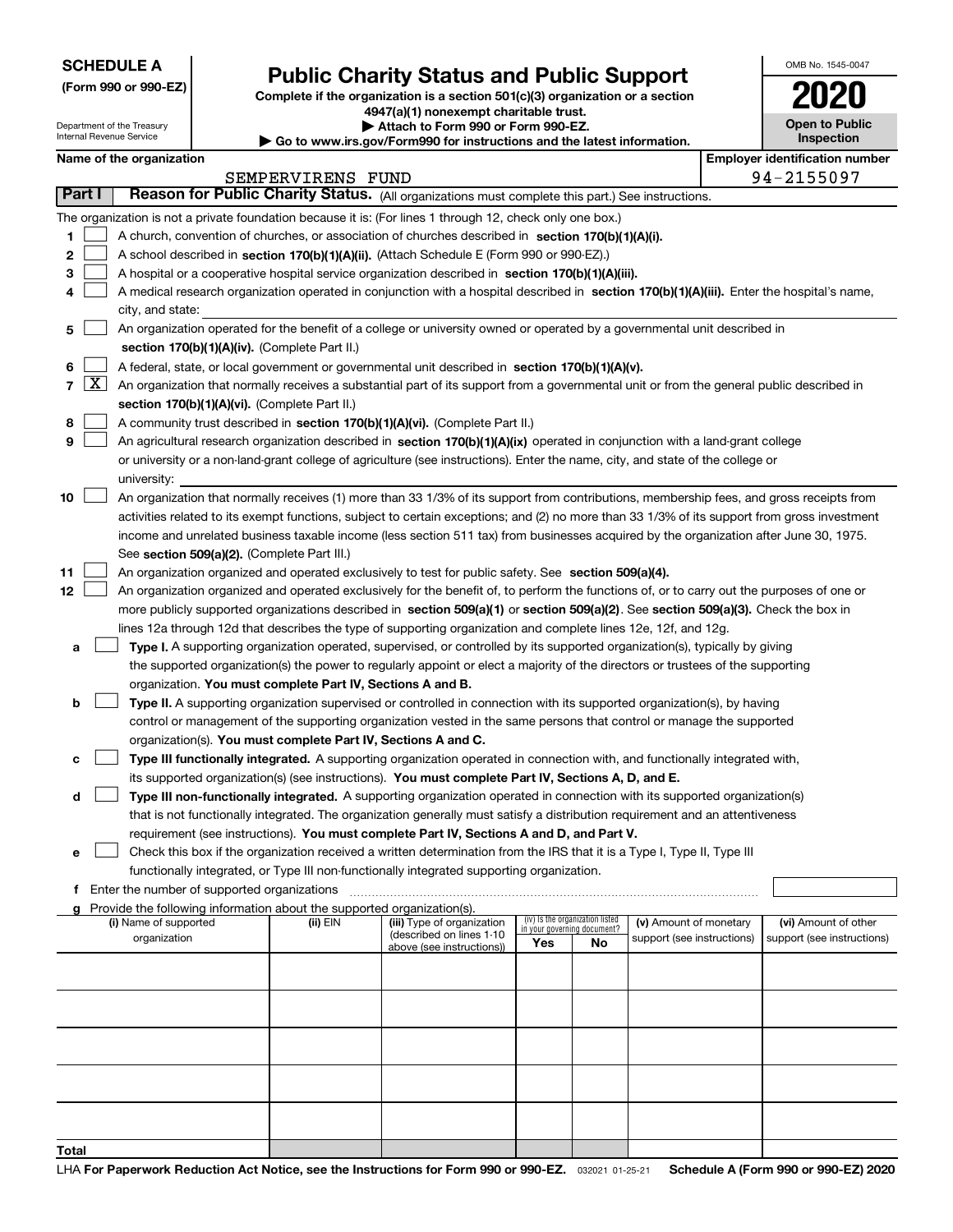## Schedule A (Form 990 or 990-EZ) 2020 Page SEMPERVIRENS FUND 94-2155097

**2**

**Part II Support Schedule for Organizations Described in Sections 170(b)(1)(A)(iv) and 170(b)(1)(A)(vi)**

(Complete only if you checked the box on line 5, 7, or 8 of Part I or if the organization failed to qualify under Part III. If the organization fails to qualify under the tests listed below, please complete Part III.)

|    | <b>Section A. Public Support</b>                                                                                                               |          |          |            |            |                              |                                          |
|----|------------------------------------------------------------------------------------------------------------------------------------------------|----------|----------|------------|------------|------------------------------|------------------------------------------|
|    | Calendar year (or fiscal year beginning in)                                                                                                    | (a) 2016 | (b) 2017 | $(c)$ 2018 | $(d)$ 2019 | (e) 2020                     | (f) Total                                |
|    | 1 Gifts, grants, contributions, and                                                                                                            |          |          |            |            |                              |                                          |
|    | membership fees received. (Do not                                                                                                              |          |          |            |            |                              |                                          |
|    | include any "unusual grants.")                                                                                                                 | 4333269. | 4399303. | 6343449.   |            | 7840511. 11430120. 34346652. |                                          |
|    | 2 Tax revenues levied for the organ-                                                                                                           |          |          |            |            |                              |                                          |
|    | ization's benefit and either paid to                                                                                                           |          |          |            |            |                              |                                          |
|    | or expended on its behalf                                                                                                                      |          |          |            |            |                              |                                          |
|    | 3 The value of services or facilities                                                                                                          |          |          |            |            |                              |                                          |
|    | furnished by a governmental unit to                                                                                                            |          |          |            |            |                              |                                          |
|    | the organization without charge                                                                                                                |          |          |            |            |                              |                                          |
|    | 4 Total. Add lines 1 through 3                                                                                                                 | 4333269. | 4399303. | 6343449.   |            | 7840511.11430120.34346652.   |                                          |
| 5. | The portion of total contributions                                                                                                             |          |          |            |            |                              |                                          |
|    | by each person (other than a                                                                                                                   |          |          |            |            |                              |                                          |
|    | governmental unit or publicly                                                                                                                  |          |          |            |            |                              |                                          |
|    | supported organization) included                                                                                                               |          |          |            |            |                              |                                          |
|    | on line 1 that exceeds 2% of the                                                                                                               |          |          |            |            |                              |                                          |
|    | amount shown on line 11,                                                                                                                       |          |          |            |            |                              |                                          |
|    | column (f)                                                                                                                                     |          |          |            |            |                              | 6331739.                                 |
|    | 6 Public support. Subtract line 5 from line 4.                                                                                                 |          |          |            |            |                              | $\sqrt{28014913}$ .                      |
|    | <b>Section B. Total Support</b>                                                                                                                |          |          |            |            |                              |                                          |
|    | Calendar year (or fiscal year beginning in)                                                                                                    | (a) 2016 | (b) 2017 | $(c)$ 2018 | $(d)$ 2019 | (e) 2020                     | (f) Total                                |
|    | <b>7</b> Amounts from line 4                                                                                                                   | 4333269. | 4399303. | 6343449.   |            | 7840511.11430120.34346652.   |                                          |
|    | 8 Gross income from interest,                                                                                                                  |          |          |            |            |                              |                                          |
|    | dividends, payments received on                                                                                                                |          |          |            |            |                              |                                          |
|    | securities loans, rents, royalties,                                                                                                            |          |          |            |            |                              |                                          |
|    | and income from similar sources                                                                                                                | 63,162.  | 65,705.  | 89,923.    | 80, 156.   | 37,463.                      | 336,409.                                 |
|    | 9 Net income from unrelated business                                                                                                           |          |          |            |            |                              |                                          |
|    | activities, whether or not the                                                                                                                 |          |          |            |            |                              |                                          |
|    | business is regularly carried on                                                                                                               |          |          | 925.       | 215.       |                              | 1,140.                                   |
|    | 10 Other income. Do not include gain                                                                                                           |          |          |            |            |                              |                                          |
|    | or loss from the sale of capital                                                                                                               |          |          |            |            |                              |                                          |
|    | assets (Explain in Part VI.)                                                                                                                   | 2,123.   |          | 497.       |            |                              | $313,939.$ 316,559.                      |
|    | 11 Total support. Add lines 7 through 10                                                                                                       |          |          |            |            |                              | 35000760.                                |
|    | 12 Gross receipts from related activities, etc. (see instructions)                                                                             |          |          |            |            | 12                           | 195,080.                                 |
|    | 13 First 5 years. If the Form 990 is for the organization's first, second, third, fourth, or fifth tax year as a section 501(c)(3)             |          |          |            |            |                              |                                          |
|    | organization, check this box and stop here                                                                                                     |          |          |            |            |                              |                                          |
|    | <b>Section C. Computation of Public Support Percentage</b>                                                                                     |          |          |            |            |                              |                                          |
|    |                                                                                                                                                |          |          |            |            | 14                           | 80.04<br>%                               |
|    |                                                                                                                                                |          |          |            |            | 15                           | 85.54<br>$\%$                            |
|    | 16a 33 1/3% support test - 2020. If the organization did not check the box on line 13, and line 14 is 33 1/3% or more, check this box and      |          |          |            |            |                              |                                          |
|    | stop here. The organization qualifies as a publicly supported organization                                                                     |          |          |            |            |                              | $\blacktriangleright$ $\boxed{\text{X}}$ |
|    | b 33 1/3% support test - 2019. If the organization did not check a box on line 13 or 16a, and line 15 is 33 1/3% or more, check this box       |          |          |            |            |                              |                                          |
|    | and stop here. The organization qualifies as a publicly supported organization                                                                 |          |          |            |            |                              |                                          |
|    | 17a 10% -facts-and-circumstances test - 2020. If the organization did not check a box on line 13, 16a, or 16b, and line 14 is 10% or more,     |          |          |            |            |                              |                                          |
|    | and if the organization meets the facts-and-circumstances test, check this box and stop here. Explain in Part VI how the organization          |          |          |            |            |                              |                                          |
|    | meets the facts-and-circumstances test. The organization qualifies as a publicly supported organization                                        |          |          |            |            |                              |                                          |
|    | <b>b 10% -facts-and-circumstances test - 2019.</b> If the organization did not check a box on line 13, 16a, 16b, or 17a, and line 15 is 10% or |          |          |            |            |                              |                                          |
|    | more, and if the organization meets the facts-and-circumstances test, check this box and stop here. Explain in Part VI how the                 |          |          |            |            |                              |                                          |
|    | organization meets the facts-and-circumstances test. The organization qualifies as a publicly supported organization                           |          |          |            |            |                              |                                          |
|    |                                                                                                                                                |          |          |            |            |                              |                                          |
|    | 18 Private foundation. If the organization did not check a box on line 13, 16a, 16b, 17a, or 17b, check this box and see instructions          |          |          |            |            |                              |                                          |

**Schedule A (Form 990 or 990-EZ) 2020**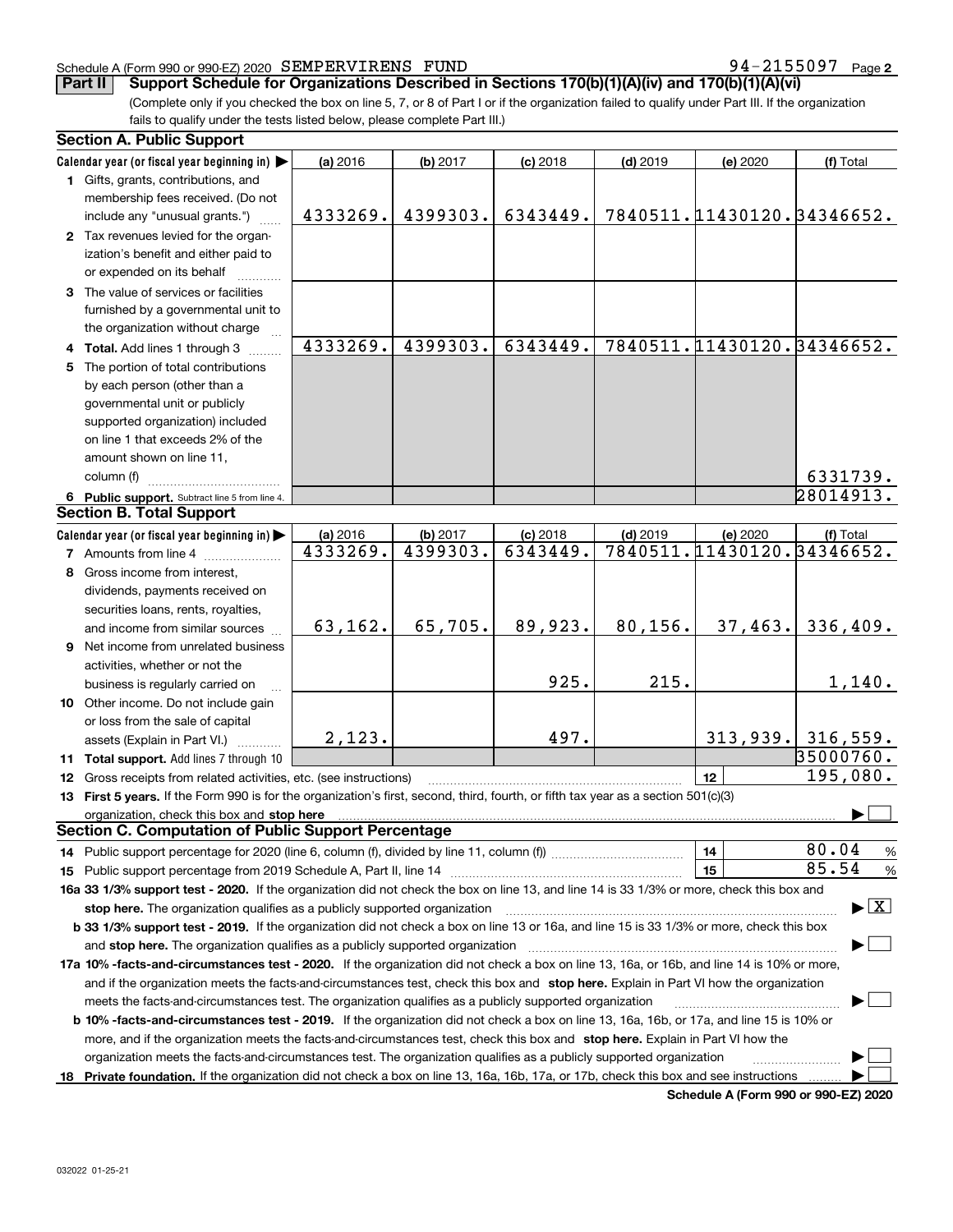### Schedule A (Form 990 or 990-EZ) 2020 Page SEMPERVIRENS FUND 94-2155097

## **Part III Support Schedule for Organizations Described in Section 509(a)(2)**

**3**

(Complete only if you checked the box on line 10 of Part I or if the organization failed to qualify under Part II. If the organization fails to qualify under the tests listed below, please complete Part II.)

|     | <b>Section A. Public Support</b>                                                                                                                                                                                               |          |          |            |            |          |           |
|-----|--------------------------------------------------------------------------------------------------------------------------------------------------------------------------------------------------------------------------------|----------|----------|------------|------------|----------|-----------|
|     | Calendar year (or fiscal year beginning in) $\blacktriangleright$                                                                                                                                                              | (a) 2016 | (b) 2017 | $(c)$ 2018 | $(d)$ 2019 | (e) 2020 | (f) Total |
|     | 1 Gifts, grants, contributions, and                                                                                                                                                                                            |          |          |            |            |          |           |
|     | membership fees received. (Do not                                                                                                                                                                                              |          |          |            |            |          |           |
|     | include any "unusual grants.")                                                                                                                                                                                                 |          |          |            |            |          |           |
|     | <b>2</b> Gross receipts from admissions,                                                                                                                                                                                       |          |          |            |            |          |           |
|     | merchandise sold or services per-                                                                                                                                                                                              |          |          |            |            |          |           |
|     | formed, or facilities furnished in                                                                                                                                                                                             |          |          |            |            |          |           |
|     | any activity that is related to the<br>organization's tax-exempt purpose                                                                                                                                                       |          |          |            |            |          |           |
|     | 3 Gross receipts from activities that                                                                                                                                                                                          |          |          |            |            |          |           |
|     | are not an unrelated trade or bus-                                                                                                                                                                                             |          |          |            |            |          |           |
|     | iness under section 513                                                                                                                                                                                                        |          |          |            |            |          |           |
|     | 4 Tax revenues levied for the organ-                                                                                                                                                                                           |          |          |            |            |          |           |
|     | ization's benefit and either paid to                                                                                                                                                                                           |          |          |            |            |          |           |
|     | or expended on its behalf                                                                                                                                                                                                      |          |          |            |            |          |           |
|     | .                                                                                                                                                                                                                              |          |          |            |            |          |           |
|     | 5 The value of services or facilities<br>furnished by a governmental unit to                                                                                                                                                   |          |          |            |            |          |           |
|     |                                                                                                                                                                                                                                |          |          |            |            |          |           |
|     | the organization without charge                                                                                                                                                                                                |          |          |            |            |          |           |
|     | <b>6 Total.</b> Add lines 1 through 5                                                                                                                                                                                          |          |          |            |            |          |           |
|     | 7a Amounts included on lines 1, 2, and                                                                                                                                                                                         |          |          |            |            |          |           |
|     | 3 received from disqualified persons                                                                                                                                                                                           |          |          |            |            |          |           |
|     | <b>b</b> Amounts included on lines 2 and 3 received<br>from other than disqualified persons that                                                                                                                               |          |          |            |            |          |           |
|     | exceed the greater of \$5,000 or 1% of the                                                                                                                                                                                     |          |          |            |            |          |           |
|     | amount on line 13 for the year                                                                                                                                                                                                 |          |          |            |            |          |           |
|     | c Add lines 7a and 7b                                                                                                                                                                                                          |          |          |            |            |          |           |
|     | 8 Public support. (Subtract line 7c from line 6.)                                                                                                                                                                              |          |          |            |            |          |           |
|     | <b>Section B. Total Support</b>                                                                                                                                                                                                |          |          |            |            |          |           |
|     | Calendar year (or fiscal year beginning in) $\blacktriangleright$                                                                                                                                                              | (a) 2016 | (b) 2017 | $(c)$ 2018 | $(d)$ 2019 | (e) 2020 | (f) Total |
|     | 9 Amounts from line 6                                                                                                                                                                                                          |          |          |            |            |          |           |
|     | <b>10a</b> Gross income from interest,<br>dividends, payments received on                                                                                                                                                      |          |          |            |            |          |           |
|     | securities loans, rents, royalties,                                                                                                                                                                                            |          |          |            |            |          |           |
|     | and income from similar sources                                                                                                                                                                                                |          |          |            |            |          |           |
|     | <b>b</b> Unrelated business taxable income                                                                                                                                                                                     |          |          |            |            |          |           |
|     | (less section 511 taxes) from businesses                                                                                                                                                                                       |          |          |            |            |          |           |
|     | acquired after June 30, 1975                                                                                                                                                                                                   |          |          |            |            |          |           |
|     | c Add lines 10a and 10b                                                                                                                                                                                                        |          |          |            |            |          |           |
|     | 11 Net income from unrelated business                                                                                                                                                                                          |          |          |            |            |          |           |
|     | activities not included in line 10b,<br>whether or not the business is                                                                                                                                                         |          |          |            |            |          |           |
|     | regularly carried on                                                                                                                                                                                                           |          |          |            |            |          |           |
|     | <b>12</b> Other income. Do not include gain                                                                                                                                                                                    |          |          |            |            |          |           |
|     | or loss from the sale of capital                                                                                                                                                                                               |          |          |            |            |          |           |
|     | assets (Explain in Part VI.)<br>13 Total support. (Add lines 9, 10c, 11, and 12.)                                                                                                                                              |          |          |            |            |          |           |
|     | 14 First 5 years. If the Form 990 is for the organization's first, second, third, fourth, or fifth tax year as a section 501(c)(3) organization,                                                                               |          |          |            |            |          |           |
|     | check this box and stop here measurements and contain the state of the state of the state of the state of the state of the state of the state of the state of the state of the state of the state of the state of the state of |          |          |            |            |          |           |
|     | <b>Section C. Computation of Public Support Percentage</b>                                                                                                                                                                     |          |          |            |            |          |           |
|     |                                                                                                                                                                                                                                |          |          |            |            | 15       | %         |
| 16. | Public support percentage from 2019 Schedule A, Part III, line 15                                                                                                                                                              |          |          |            |            | 16       | %         |
|     | <b>Section D. Computation of Investment Income Percentage</b>                                                                                                                                                                  |          |          |            |            |          |           |
|     | 17 Investment income percentage for 2020 (line 10c, column (f), divided by line 13, column (f))                                                                                                                                |          |          |            |            | 17       | %         |
|     | 18 Investment income percentage from 2019 Schedule A, Part III, line 17                                                                                                                                                        |          |          |            |            | 18       | %         |
|     | 19a 33 1/3% support tests - 2020. If the organization did not check the box on line 14, and line 15 is more than 33 1/3%, and line 17 is not                                                                                   |          |          |            |            |          |           |
|     |                                                                                                                                                                                                                                |          |          |            |            |          | $\sim$    |
|     | more than 33 1/3%, check this box and stop here. The organization qualifies as a publicly supported organization                                                                                                               |          |          |            |            |          | ▶         |
|     | b 33 1/3% support tests - 2019. If the organization did not check a box on line 14 or line 19a, and line 16 is more than 33 1/3%, and                                                                                          |          |          |            |            |          |           |
|     | line 18 is not more than 33 1/3%, check this box and stop here. The organization qualifies as a publicly supported organization                                                                                                |          |          |            |            |          |           |
| 20  |                                                                                                                                                                                                                                |          |          |            |            |          |           |

**Schedule A (Form 990 or 990-EZ) 2020**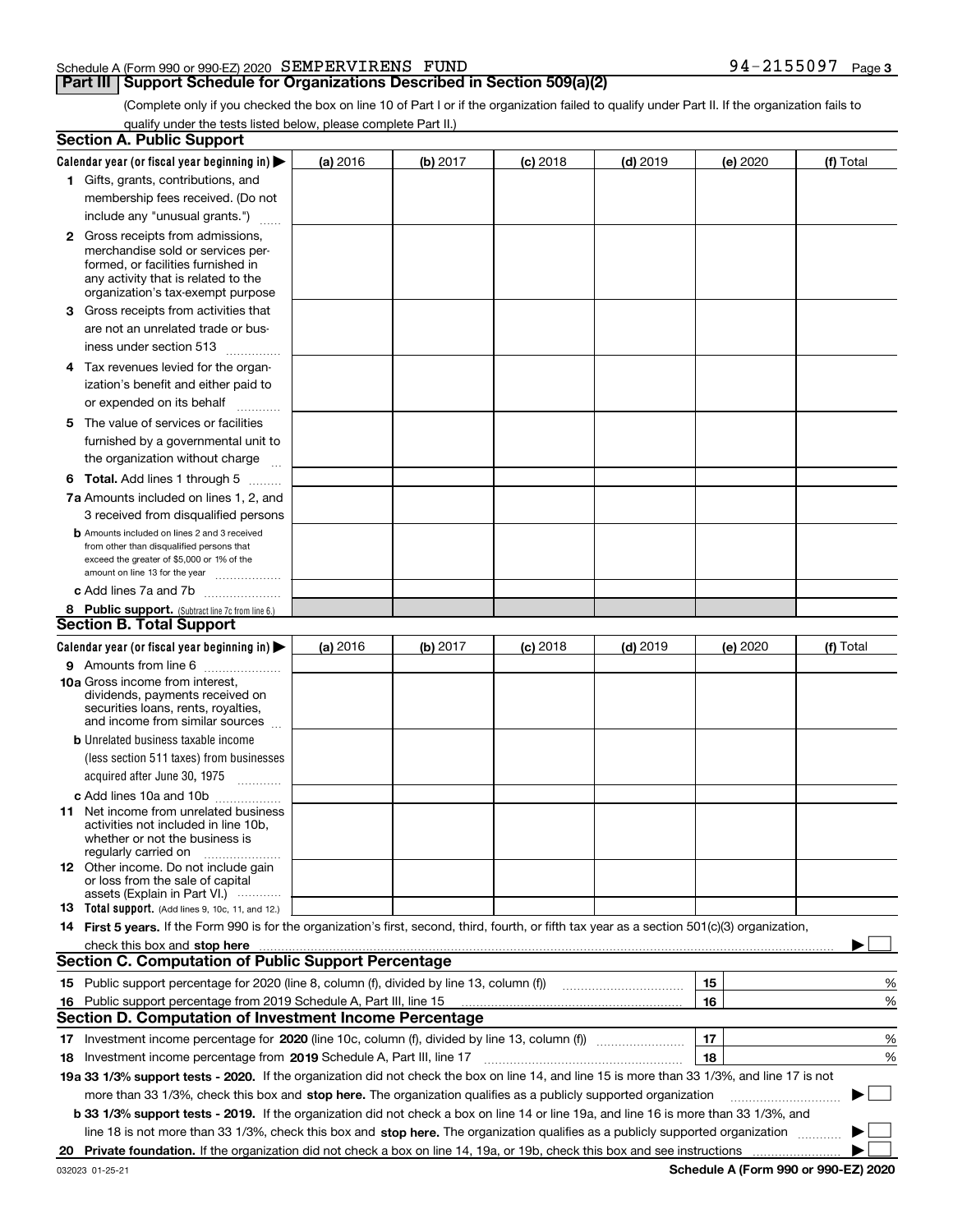**1**

**YesNo**

# **Part IV Supporting Organizations**

(Complete only if you checked a box in line 12 on Part I. If you checked box 12a, Part I, complete Sections A and B. If you checked box 12b, Part I, complete Sections A and C. If you checked box 12c, Part I, complete Sections A, D, and E. If you checked box 12d, Part I, complete Sections A and D, and complete Part V.)

## **Section A. All Supporting Organizations**

- **1** Are all of the organization's supported organizations listed by name in the organization's governing documents? If "No," describe in **Part VI** how the supported organizations are designated. If designated by *class or purpose, describe the designation. If historic and continuing relationship, explain.*
- **2** Did the organization have any supported organization that does not have an IRS determination of status under section 509(a)(1) or (2)? If "Yes," explain in Part VI how the organization determined that the supported *organization was described in section 509(a)(1) or (2).*
- **3a** Did the organization have a supported organization described in section 501(c)(4), (5), or (6)? If "Yes," answer *lines 3b and 3c below.*
- **b** Did the organization confirm that each supported organization qualified under section 501(c)(4), (5), or (6) and satisfied the public support tests under section 509(a)(2)? If "Yes," describe in **Part VI** when and how the *organization made the determination.*
- **c**Did the organization ensure that all support to such organizations was used exclusively for section 170(c)(2)(B) purposes? If "Yes," explain in **Part VI** what controls the organization put in place to ensure such use.
- **4a***If* Was any supported organization not organized in the United States ("foreign supported organization")? *"Yes," and if you checked box 12a or 12b in Part I, answer lines 4b and 4c below.*
- **b** Did the organization have ultimate control and discretion in deciding whether to make grants to the foreign supported organization? If "Yes," describe in **Part VI** how the organization had such control and discretion *despite being controlled or supervised by or in connection with its supported organizations.*
- **c** Did the organization support any foreign supported organization that does not have an IRS determination under sections 501(c)(3) and 509(a)(1) or (2)? If "Yes," explain in **Part VI** what controls the organization used *to ensure that all support to the foreign supported organization was used exclusively for section 170(c)(2)(B) purposes.*
- **5a***If "Yes,"* Did the organization add, substitute, or remove any supported organizations during the tax year? answer lines 5b and 5c below (if applicable). Also, provide detail in **Part VI,** including (i) the names and EIN *numbers of the supported organizations added, substituted, or removed; (ii) the reasons for each such action; (iii) the authority under the organization's organizing document authorizing such action; and (iv) how the action was accomplished (such as by amendment to the organizing document).*
- **b** Type I or Type II only. Was any added or substituted supported organization part of a class already designated in the organization's organizing document?
- **cSubstitutions only.**  Was the substitution the result of an event beyond the organization's control?
- **6** Did the organization provide support (whether in the form of grants or the provision of services or facilities) to **Part VI.** *If "Yes," provide detail in* support or benefit one or more of the filing organization's supported organizations? anyone other than (i) its supported organizations, (ii) individuals that are part of the charitable class benefited by one or more of its supported organizations, or (iii) other supporting organizations that also
- **7**Did the organization provide a grant, loan, compensation, or other similar payment to a substantial contributor *If "Yes," complete Part I of Schedule L (Form 990 or 990-EZ).* regard to a substantial contributor? (as defined in section 4958(c)(3)(C)), a family member of a substantial contributor, or a 35% controlled entity with
- **8** Did the organization make a loan to a disqualified person (as defined in section 4958) not described in line 7? *If "Yes," complete Part I of Schedule L (Form 990 or 990-EZ).*
- **9a** Was the organization controlled directly or indirectly at any time during the tax year by one or more in section 509(a)(1) or (2))? If "Yes," *provide detail in* <code>Part VI.</code> disqualified persons, as defined in section 4946 (other than foundation managers and organizations described
- **b** Did one or more disqualified persons (as defined in line 9a) hold a controlling interest in any entity in which the supporting organization had an interest? If "Yes," provide detail in P**art VI**.
- **c**Did a disqualified person (as defined in line 9a) have an ownership interest in, or derive any personal benefit from, assets in which the supporting organization also had an interest? If "Yes," provide detail in P**art VI.**
- **10a** Was the organization subject to the excess business holdings rules of section 4943 because of section supporting organizations)? If "Yes," answer line 10b below. 4943(f) (regarding certain Type II supporting organizations, and all Type III non-functionally integrated
- **b** Did the organization have any excess business holdings in the tax year? (Use Schedule C, Form 4720, to *determine whether the organization had excess business holdings.)*

**23a3b3c4a4b4c5a5b5c6789a 9b9c**

**10a**

**10b**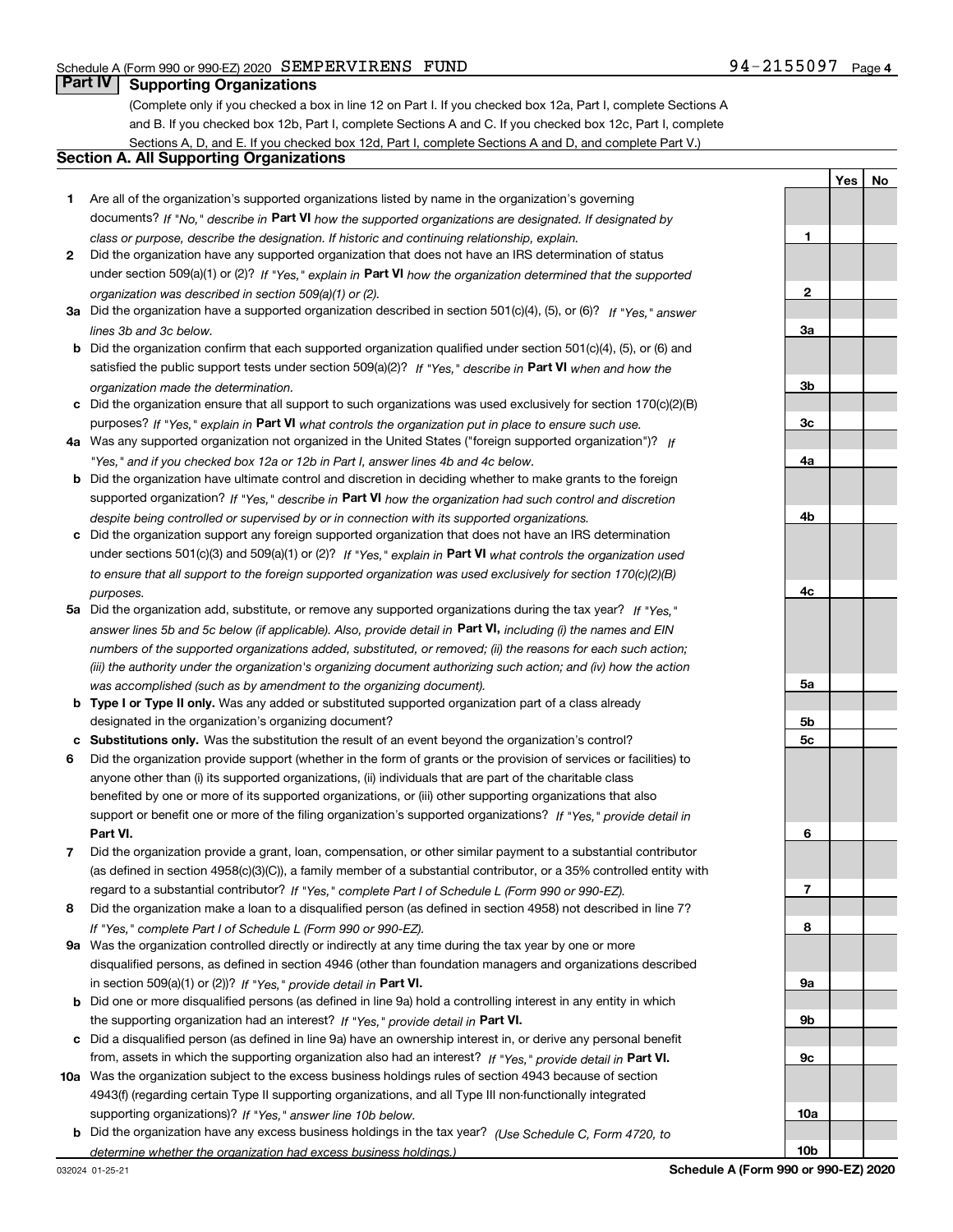|    | Supporting Organizations <sub>(continued)</sub><br>  Part IV                                                                                                                                                                                                                                                                                                                           |                 |     |    |
|----|----------------------------------------------------------------------------------------------------------------------------------------------------------------------------------------------------------------------------------------------------------------------------------------------------------------------------------------------------------------------------------------|-----------------|-----|----|
|    |                                                                                                                                                                                                                                                                                                                                                                                        |                 | Yes | No |
| 11 | Has the organization accepted a gift or contribution from any of the following persons?                                                                                                                                                                                                                                                                                                |                 |     |    |
|    | a A person who directly or indirectly controls, either alone or together with persons described in lines 11b and                                                                                                                                                                                                                                                                       |                 |     |    |
|    | 11c below, the governing body of a supported organization?                                                                                                                                                                                                                                                                                                                             | 11a             |     |    |
|    | <b>b</b> A family member of a person described in line 11a above?                                                                                                                                                                                                                                                                                                                      | 11 <sub>b</sub> |     |    |
|    | c A 35% controlled entity of a person described in line 11a or 11b above? If "Yes" to line 11a, 11b, or 11c, provide                                                                                                                                                                                                                                                                   |                 |     |    |
|    | detail in Part VI.                                                                                                                                                                                                                                                                                                                                                                     | 11c             |     |    |
|    | <b>Section B. Type I Supporting Organizations</b>                                                                                                                                                                                                                                                                                                                                      |                 |     |    |
|    |                                                                                                                                                                                                                                                                                                                                                                                        |                 | Yes | No |
| 1  | Did the governing body, members of the governing body, officers acting in their official capacity, or membership of one or<br>more supported organizations have the power to regularly appoint or elect at least a majority of the organization's officers,<br>directors, or trustees at all times during the tax year? If "No," describe in Part VI how the supported organization(s) |                 |     |    |
|    | effectively operated, supervised, or controlled the organization's activities. If the organization had more than one supported<br>organization, describe how the powers to appoint and/or remove officers, directors, or trustees were allocated among the                                                                                                                             |                 |     |    |
|    | supported organizations and what conditions or restrictions, if any, applied to such powers during the tax year.                                                                                                                                                                                                                                                                       | 1               |     |    |
| 2  | Did the organization operate for the benefit of any supported organization other than the supported                                                                                                                                                                                                                                                                                    |                 |     |    |
|    | organization(s) that operated, supervised, or controlled the supporting organization? If "Yes," explain in                                                                                                                                                                                                                                                                             |                 |     |    |
|    | Part VI how providing such benefit carried out the purposes of the supported organization(s) that operated,                                                                                                                                                                                                                                                                            |                 |     |    |
|    | supervised, or controlled the supporting organization.                                                                                                                                                                                                                                                                                                                                 | $\overline{2}$  |     |    |
|    | Section C. Type II Supporting Organizations                                                                                                                                                                                                                                                                                                                                            |                 |     |    |
|    |                                                                                                                                                                                                                                                                                                                                                                                        |                 | Yes | No |
| 1. | Were a majority of the organization's directors or trustees during the tax year also a majority of the directors                                                                                                                                                                                                                                                                       |                 |     |    |
|    | or trustees of each of the organization's supported organization(s)? If "No," describe in Part VI how control                                                                                                                                                                                                                                                                          |                 |     |    |
|    | or management of the supporting organization was vested in the same persons that controlled or managed                                                                                                                                                                                                                                                                                 |                 |     |    |
|    | the supported organization(s).                                                                                                                                                                                                                                                                                                                                                         | 1               |     |    |
|    | Section D. All Type III Supporting Organizations                                                                                                                                                                                                                                                                                                                                       |                 |     |    |
|    |                                                                                                                                                                                                                                                                                                                                                                                        |                 | Yes | No |
| 1. | Did the organization provide to each of its supported organizations, by the last day of the fifth month of the                                                                                                                                                                                                                                                                         |                 |     |    |
|    | organization's tax year, (i) a written notice describing the type and amount of support provided during the prior tax                                                                                                                                                                                                                                                                  |                 |     |    |
|    | year, (ii) a copy of the Form 990 that was most recently filed as of the date of notification, and (iii) copies of the                                                                                                                                                                                                                                                                 |                 |     |    |
|    | organization's governing documents in effect on the date of notification, to the extent not previously provided?                                                                                                                                                                                                                                                                       | 1               |     |    |
| 2  | Were any of the organization's officers, directors, or trustees either (i) appointed or elected by the supported                                                                                                                                                                                                                                                                       |                 |     |    |
|    | organization(s) or (ii) serving on the governing body of a supported organization? If "No," explain in Part VI how                                                                                                                                                                                                                                                                     |                 |     |    |
| 3  | the organization maintained a close and continuous working relationship with the supported organization(s).<br>By reason of the relationship described in line 2, above, did the organization's supported organizations have a                                                                                                                                                         | 2               |     |    |
|    | significant voice in the organization's investment policies and in directing the use of the organization's                                                                                                                                                                                                                                                                             |                 |     |    |
|    | income or assets at all times during the tax year? If "Yes," describe in Part VI the role the organization's                                                                                                                                                                                                                                                                           |                 |     |    |
|    | supported organizations played in this regard.                                                                                                                                                                                                                                                                                                                                         |                 |     |    |
|    | Section E. Type III Functionally Integrated Supporting Organizations                                                                                                                                                                                                                                                                                                                   |                 |     |    |
| 1  | Check the box next to the method that the organization used to satisfy the Integral Part Test during the year (see instructions).                                                                                                                                                                                                                                                      |                 |     |    |
| a  | The organization satisfied the Activities Test. Complete line 2 below.                                                                                                                                                                                                                                                                                                                 |                 |     |    |
| b  | The organization is the parent of each of its supported organizations. Complete line 3 below.                                                                                                                                                                                                                                                                                          |                 |     |    |
| c  | The organization supported a governmental entity. Describe in Part VI how you supported a governmental entity (see instructions)                                                                                                                                                                                                                                                       |                 |     |    |
| 2  | Activities Test. Answer lines 2a and 2b below.                                                                                                                                                                                                                                                                                                                                         |                 | Yes | No |
| а  | Did substantially all of the organization's activities during the tax year directly further the exempt purposes of                                                                                                                                                                                                                                                                     |                 |     |    |
|    | the supported organization(s) to which the organization was responsive? If "Yes." then in Part VI identify                                                                                                                                                                                                                                                                             |                 |     |    |
|    | those supported erganizations and evolution boundary settimizes                                                                                                                                                                                                                                                                                                                        |                 |     |    |

**b** Did the activities described in line 2a, above, constitute activities that, but for the organization's involvement, **those supported organizations and explain**  *how these activities directly furthered their exempt purposes, how the organization was responsive to those supported organizations, and how the organization determined that these activities constituted substantially all of its activities.* one or more of the organization's supported organization(s) would have been engaged in? If "Yes," e*xplain in* 

# **Part VI**  *the reasons for the organization's position that its supported organization(s) would have engaged in these activities but for the organization's involvement.*

**3** Parent of Supported Organizations. Answer lines 3a and 3b below.

**a** Did the organization have the power to regularly appoint or elect a majority of the officers, directors, or trustees of each of the supported organizations? If "Yes" or "No" provide details in **Part VI.** 

**b** Did the organization exercise a substantial degree of direction over the policies, programs, and activities of each of its supported organizations? If "Yes," describe in Part VI the role played by the organization in this regard.

**2a**

**2b**

**3a**

**3b**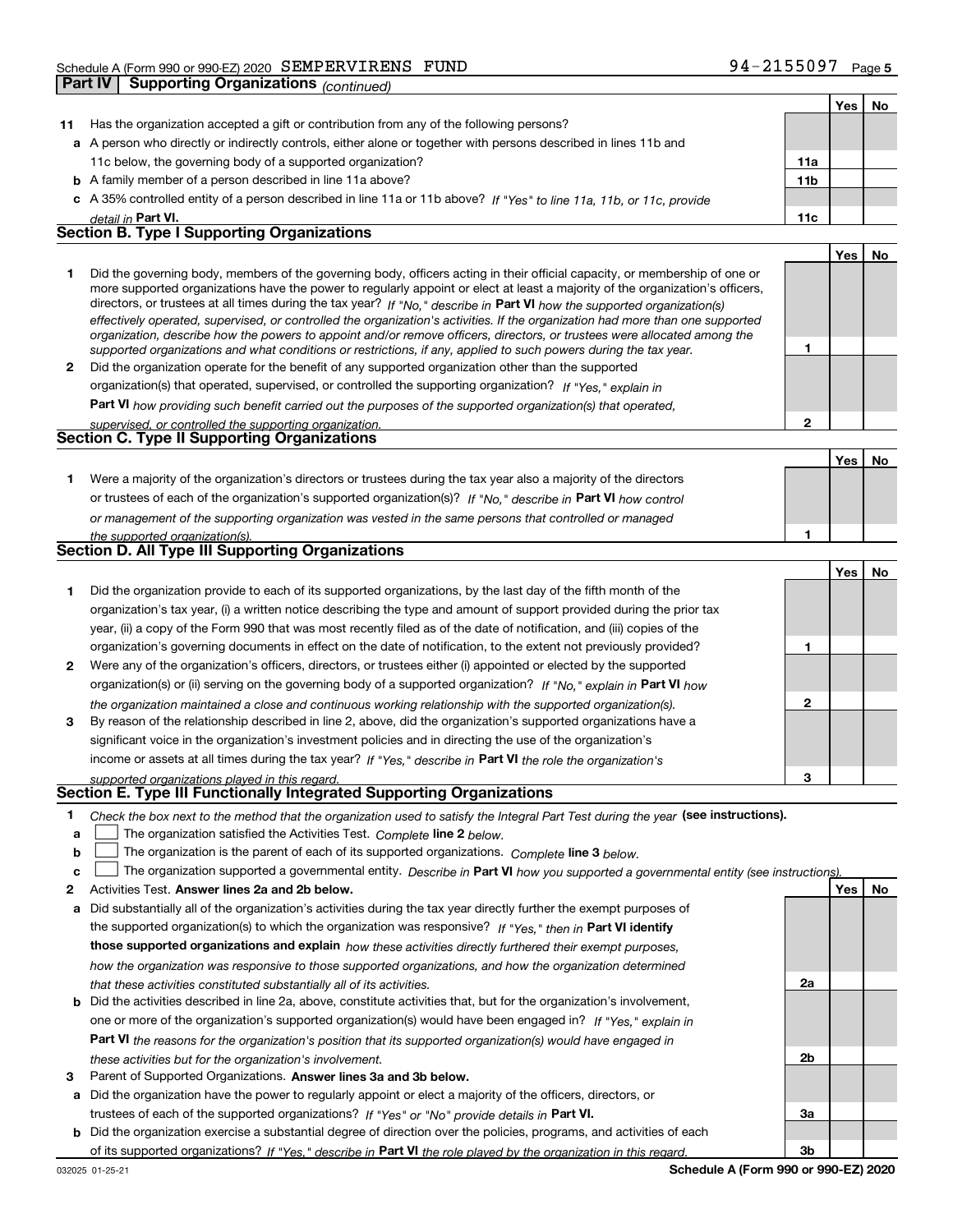|   | All other Type III non-functionally integrated supporting organizations must complete Sections A through E. |                |                |                                |
|---|-------------------------------------------------------------------------------------------------------------|----------------|----------------|--------------------------------|
|   | Section A - Adjusted Net Income                                                                             |                | (A) Prior Year | (B) Current Year<br>(optional) |
| 1 | Net short-term capital gain                                                                                 | 1.             |                |                                |
| 2 | Recoveries of prior-year distributions                                                                      | $\mathbf 2$    |                |                                |
| 3 | Other gross income (see instructions)                                                                       | 3              |                |                                |
| 4 | Add lines 1 through 3.                                                                                      | 4              |                |                                |
| 5 | Depreciation and depletion                                                                                  | 5              |                |                                |
| 6 | Portion of operating expenses paid or incurred for production or                                            |                |                |                                |
|   | collection of gross income or for management, conservation, or                                              |                |                |                                |
|   | maintenance of property held for production of income (see instructions)                                    | 6              |                |                                |
| 7 | Other expenses (see instructions)                                                                           | $\overline{7}$ |                |                                |
| 8 | Adjusted Net Income (subtract lines 5, 6, and 7 from line 4)                                                | 8              |                |                                |
|   | Section B - Minimum Asset Amount                                                                            |                | (A) Prior Year | (B) Current Year<br>(optional) |
| 1 | Aggregate fair market value of all non-exempt-use assets (see                                               |                |                |                                |
|   | instructions for short tax year or assets held for part of year):                                           |                |                |                                |
|   | a Average monthly value of securities                                                                       | 1a             |                |                                |
|   | <b>b</b> Average monthly cash balances                                                                      | 1 <sub>b</sub> |                |                                |
|   | c Fair market value of other non-exempt-use assets                                                          | 1c             |                |                                |
|   | d Total (add lines 1a, 1b, and 1c)                                                                          | 1d             |                |                                |
|   | e Discount claimed for blockage or other factors                                                            |                |                |                                |
|   | (explain in detail in Part VI):                                                                             |                |                |                                |
| 2 | Acquisition indebtedness applicable to non-exempt-use assets                                                | $\mathbf{2}$   |                |                                |
| 3 | Subtract line 2 from line 1d.                                                                               | 3              |                |                                |
| 4 | Cash deemed held for exempt use. Enter 0.015 of line 3 (for greater amount,                                 |                |                |                                |
|   | see instructions)                                                                                           | 4              |                |                                |
| 5 | Net value of non-exempt-use assets (subtract line 4 from line 3)                                            | 5              |                |                                |
| 6 | Multiply line 5 by 0.035.                                                                                   | 6              |                |                                |
| 7 | Recoveries of prior-year distributions                                                                      | $\overline{7}$ |                |                                |
| 8 | <b>Minimum Asset Amount</b> (add line 7 to line 6)                                                          | 8              |                |                                |
|   | <b>Section C - Distributable Amount</b>                                                                     |                |                | <b>Current Year</b>            |
| 1 | Adjusted net income for prior year (from Section A, line 8, column A)                                       | $\blacksquare$ |                |                                |
| 2 | Enter 0.85 of line 1.                                                                                       | $\mathbf{2}$   |                |                                |
| 3 | Minimum asset amount for prior year (from Section B, line 8, column A)                                      | 3              |                |                                |
| 4 | Enter greater of line 2 or line 3.                                                                          | 4              |                |                                |
| 5 | Income tax imposed in prior year                                                                            | 5              |                |                                |
| 6 | <b>Distributable Amount.</b> Subtract line 5 from line 4, unless subject to                                 |                |                |                                |
|   | emergency temporary reduction (see instructions).                                                           | 6              |                |                                |

Check here if the current year is the organization's first as a non-functionally integrated Type III supporting organization (see

**1**

1 Check here if the organization satisfied the Integral Part Test as a qualifying trust on Nov. 20, 1970 (explain in Part VI). See instructions. **Part V Type III Non-Functionally Integrated 509(a)(3) Supporting Organizations** 

**6** Schedule A (Form 990 or 990-EZ) 2020 Page SEMPERVIRENS FUND 94-2155097

instructions).

**7**

**Schedule A (Form 990 or 990-EZ) 2020**

**6**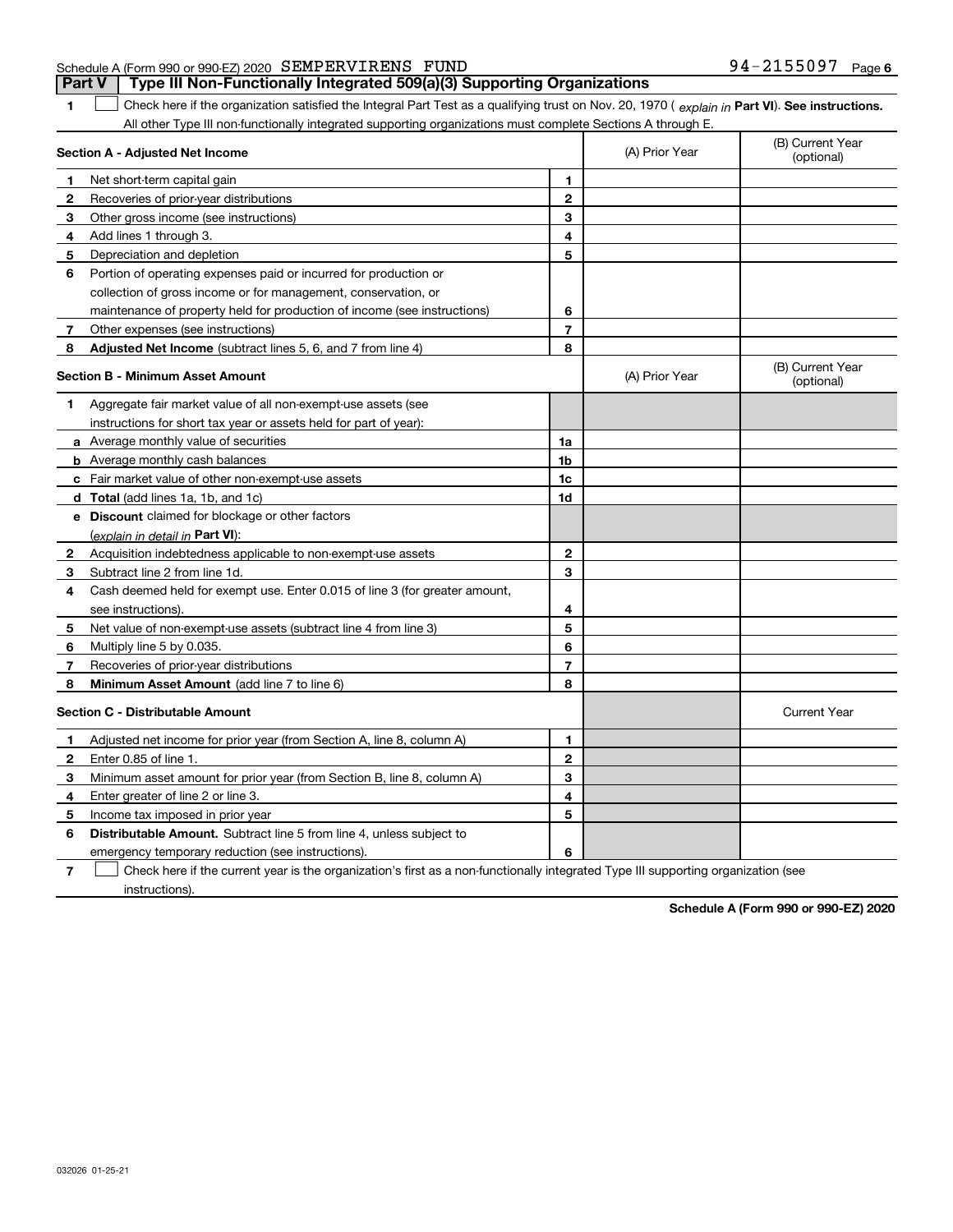Schedule A (Form 990 or 990-EZ) 2020 Page SEMPERVIRENS FUND 94-2155097

| <b>Part V</b> | Type III Non-Functionally Integrated 509(a)(3) Supporting Organizations                    |                             | (continued)                           |                                         |  |  |  |
|---------------|--------------------------------------------------------------------------------------------|-----------------------------|---------------------------------------|-----------------------------------------|--|--|--|
|               | <b>Section D - Distributions</b><br><b>Current Year</b>                                    |                             |                                       |                                         |  |  |  |
| 1             | Amounts paid to supported organizations to accomplish exempt purposes                      |                             | 1                                     |                                         |  |  |  |
| 2             | Amounts paid to perform activity that directly furthers exempt purposes of supported       |                             |                                       |                                         |  |  |  |
|               | organizations, in excess of income from activity                                           | $\mathbf{2}$                |                                       |                                         |  |  |  |
| 3             | Administrative expenses paid to accomplish exempt purposes of supported organizations      | 3                           |                                       |                                         |  |  |  |
| 4             | Amounts paid to acquire exempt-use assets                                                  |                             | 4                                     |                                         |  |  |  |
| 5             | Qualified set-aside amounts (prior IRS approval required - provide details in Part VI)     |                             | 5                                     |                                         |  |  |  |
| 6             | Other distributions ( <i>describe in</i> Part VI). See instructions.                       |                             | 6                                     |                                         |  |  |  |
| 7             | Total annual distributions. Add lines 1 through 6.                                         |                             | $\overline{7}$                        |                                         |  |  |  |
| 8             | Distributions to attentive supported organizations to which the organization is responsive |                             |                                       |                                         |  |  |  |
|               | (provide details in Part VI). See instructions.                                            |                             | 8                                     |                                         |  |  |  |
| 9             | Distributable amount for 2020 from Section C, line 6                                       |                             | 9                                     |                                         |  |  |  |
| 10            | Line 8 amount divided by line 9 amount                                                     |                             | 10                                    |                                         |  |  |  |
|               |                                                                                            | (i)                         | (ii)                                  | (iii)                                   |  |  |  |
|               | <b>Section E - Distribution Allocations</b> (see instructions)                             | <b>Excess Distributions</b> | <b>Underdistributions</b><br>Pre-2020 | <b>Distributable</b><br>Amount for 2020 |  |  |  |
| 1             | Distributable amount for 2020 from Section C, line 6                                       |                             |                                       |                                         |  |  |  |
| 2             | Underdistributions, if any, for years prior to 2020 (reason-                               |                             |                                       |                                         |  |  |  |
|               | able cause required - explain in Part VI). See instructions.                               |                             |                                       |                                         |  |  |  |
| 3             | Excess distributions carryover, if any, to 2020                                            |                             |                                       |                                         |  |  |  |
|               | a From 2015                                                                                |                             |                                       |                                         |  |  |  |
|               | <b>b</b> From 2016                                                                         |                             |                                       |                                         |  |  |  |
|               | $c$ From 2017                                                                              |                             |                                       |                                         |  |  |  |
|               | d From 2018                                                                                |                             |                                       |                                         |  |  |  |
|               | e From 2019                                                                                |                             |                                       |                                         |  |  |  |
|               | f Total of lines 3a through 3e                                                             |                             |                                       |                                         |  |  |  |
|               | g Applied to underdistributions of prior years                                             |                             |                                       |                                         |  |  |  |
|               | <b>h</b> Applied to 2020 distributable amount                                              |                             |                                       |                                         |  |  |  |
|               | Carryover from 2015 not applied (see instructions)                                         |                             |                                       |                                         |  |  |  |
|               | Remainder. Subtract lines 3g, 3h, and 3i from line 3f.                                     |                             |                                       |                                         |  |  |  |
| 4             | Distributions for 2020 from Section D,                                                     |                             |                                       |                                         |  |  |  |
|               | line $7:$                                                                                  |                             |                                       |                                         |  |  |  |
|               | a Applied to underdistributions of prior years                                             |                             |                                       |                                         |  |  |  |
|               | <b>b</b> Applied to 2020 distributable amount                                              |                             |                                       |                                         |  |  |  |
|               | c Remainder. Subtract lines 4a and 4b from line 4.                                         |                             |                                       |                                         |  |  |  |
| 5.            | Remaining underdistributions for years prior to 2020, if                                   |                             |                                       |                                         |  |  |  |
|               | any. Subtract lines 3g and 4a from line 2. For result greater                              |                             |                                       |                                         |  |  |  |
|               | than zero, explain in Part VI. See instructions.                                           |                             |                                       |                                         |  |  |  |
| 6             | Remaining underdistributions for 2020. Subtract lines 3h                                   |                             |                                       |                                         |  |  |  |
|               | and 4b from line 1. For result greater than zero, explain in                               |                             |                                       |                                         |  |  |  |
|               | Part VI. See instructions.                                                                 |                             |                                       |                                         |  |  |  |
| 7             | Excess distributions carryover to 2021. Add lines 3j                                       |                             |                                       |                                         |  |  |  |
|               | and 4c.                                                                                    |                             |                                       |                                         |  |  |  |
| 8             | Breakdown of line 7:                                                                       |                             |                                       |                                         |  |  |  |
|               | a Excess from 2016                                                                         |                             |                                       |                                         |  |  |  |
|               | <b>b</b> Excess from 2017                                                                  |                             |                                       |                                         |  |  |  |
|               | c Excess from 2018                                                                         |                             |                                       |                                         |  |  |  |
|               | d Excess from 2019                                                                         |                             |                                       |                                         |  |  |  |
|               | e Excess from 2020                                                                         |                             |                                       |                                         |  |  |  |

**Schedule A (Form 990 or 990-EZ) 2020**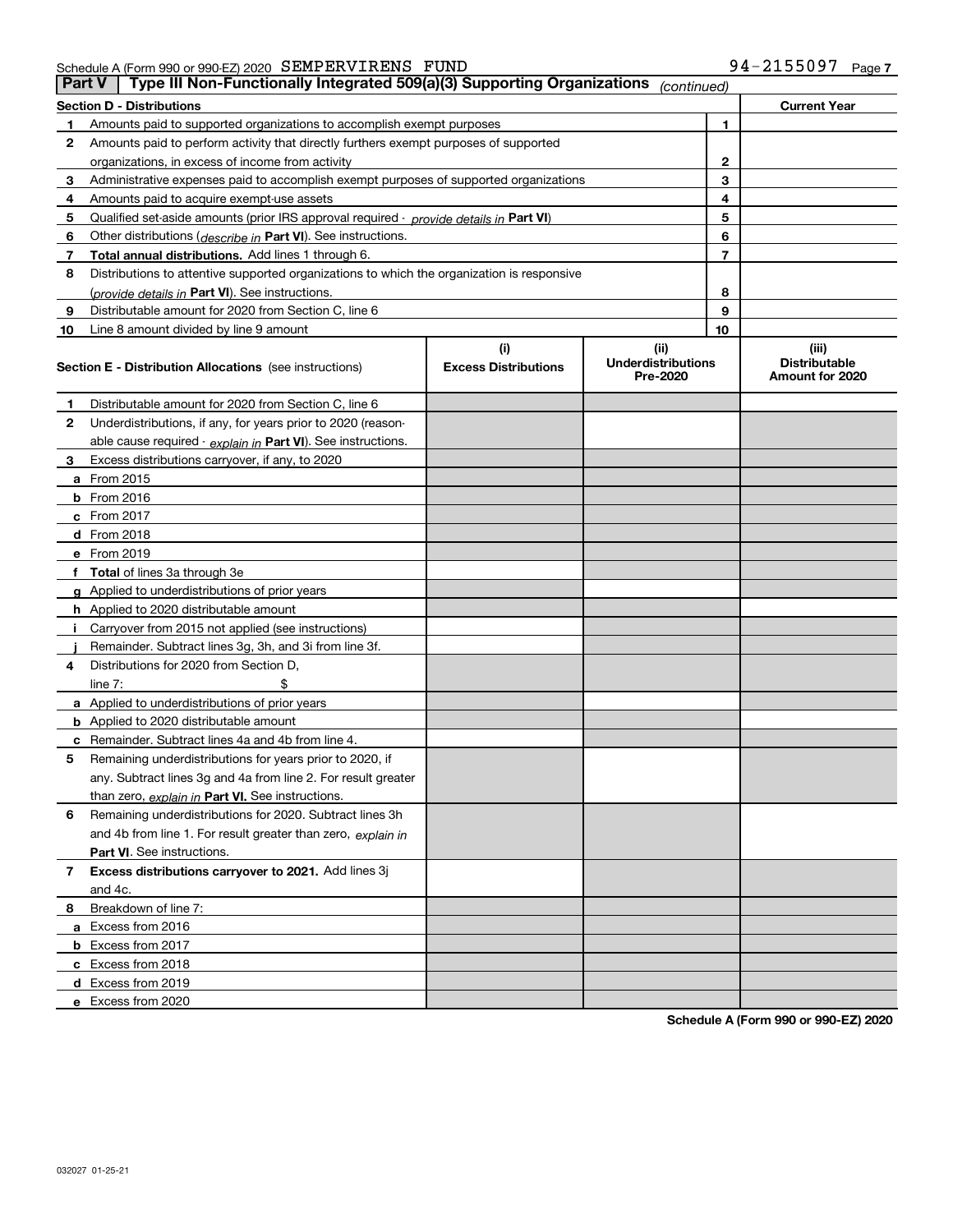Schedule A (Form 990 or 990-EZ) 2020 Page SEMPERVIRENS FUND

Part VI | Supplemental Information. Provide the explanations required by Part II, line 10; Part II, line 17a or 17b; Part III, line 12; Part IV, Section A, lines 1, 2, 3b, 3c, 4b, 4c, 5a, 6, 9a, 9b, 9c, 11a, 11b, and 11c; Part IV, Section B, lines 1 and 2; Part IV, Section C, line 1; Part IV, Section D, lines 2 and 3; Part IV, Section E, lines 1c, 2a, 2b, 3a, and 3b; Part V, line 1; Part V, Section B, line 1e; Part V, Section D, lines 5, 6, and 8; and Part V, Section E, lines 2, 5, and 6. Also complete this part for any additional information. (See instructions.)

SCHEDULE A, PART II, LINE 10, EXPLANATION FOR OTHER INCOME:

| 2016 AMOUNT: \$2,123.    |
|--------------------------|
| 2018 AMOUNT: \$ 497.     |
| 2020 AMOUNT: \$ 102.     |
|                          |
| FIRE INSURANCE PROCEEDS  |
| 2020 AMOUNT: \$ 313,837. |
|                          |
|                          |
|                          |
|                          |
|                          |
|                          |
|                          |
|                          |
|                          |
|                          |
|                          |
|                          |
|                          |
|                          |
|                          |
|                          |
|                          |
|                          |
|                          |
|                          |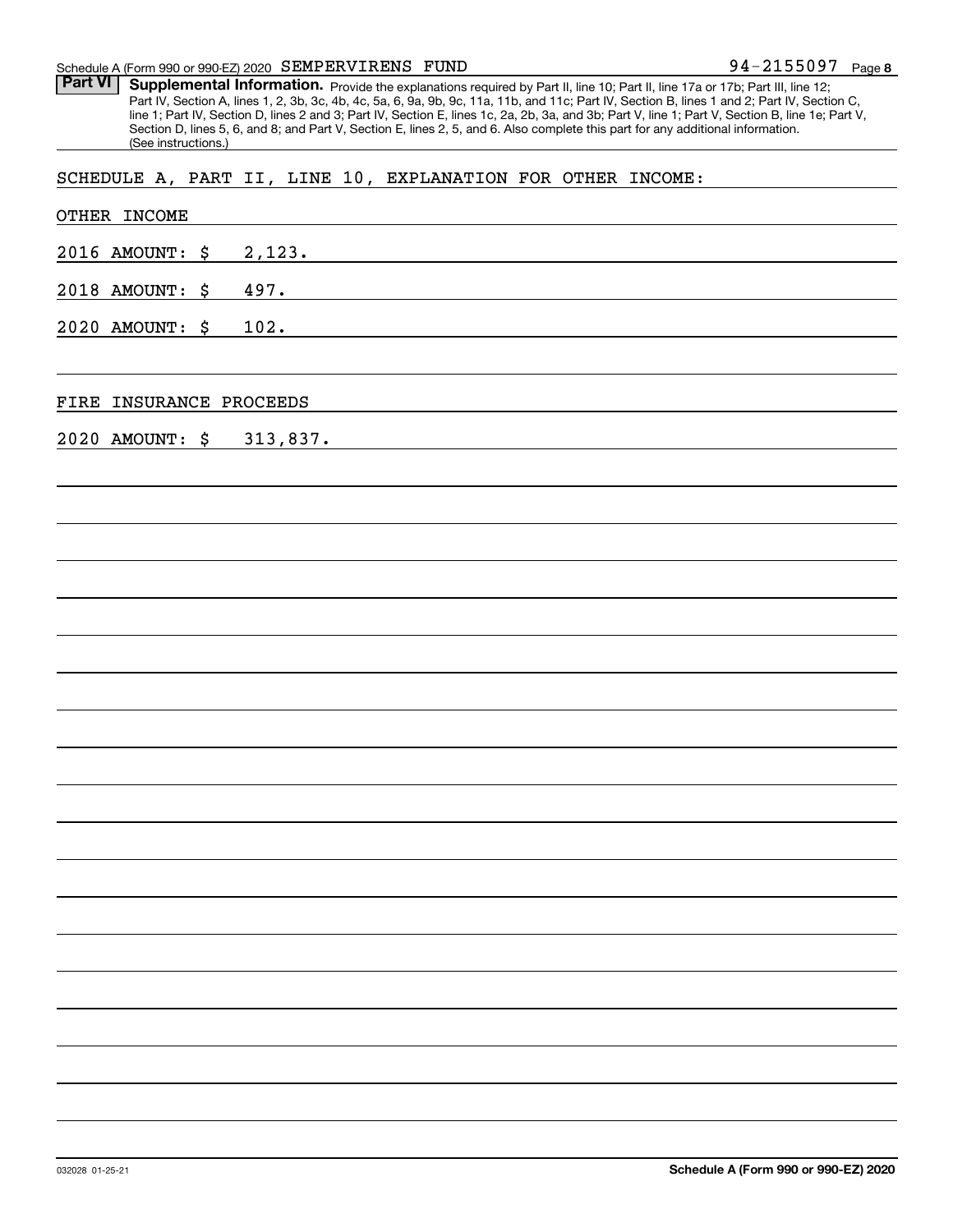Department of the Treasury Internal Revenue Service **(Form 990, 990-EZ, or 990-PF)**

Name of the organization

## \*\* PUBLIC DISCLOSURE COPY \*\*

# **Schedule B Schedule of Contributors**

**| Attach to Form 990, Form 990-EZ, or Form 990-PF. | Go to www.irs.gov/Form990 for the latest information.** OMB No. 1545-0047

**2020**

**Employer identification number**

94-2155097

| <b>Organization type (check one):</b> |                                                                                    |  |  |  |  |  |  |
|---------------------------------------|------------------------------------------------------------------------------------|--|--|--|--|--|--|
| Filers of:                            | Section:                                                                           |  |  |  |  |  |  |
| Form 990 or 990-EZ                    | $\underline{\mathbf{X}}$ 501(c)( $3$ ) (enter number) organization                 |  |  |  |  |  |  |
|                                       | $4947(a)(1)$ nonexempt charitable trust <b>not</b> treated as a private foundation |  |  |  |  |  |  |
|                                       | 527 political organization                                                         |  |  |  |  |  |  |
| Form 990-PF                           | 501(c)(3) exempt private foundation                                                |  |  |  |  |  |  |
|                                       | 4947(a)(1) nonexempt charitable trust treated as a private foundation              |  |  |  |  |  |  |
|                                       | 501(c)(3) taxable private foundation                                               |  |  |  |  |  |  |

Check if your organization is covered by the **General Rule** or a **Special Rule. Note:**  Only a section 501(c)(7), (8), or (10) organization can check boxes for both the General Rule and a Special Rule. See instructions.

## **General Rule**

 $\mathcal{L}^{\text{max}}$ 

For an organization filing Form 990, 990-EZ, or 990-PF that received, during the year, contributions totaling \$5,000 or more (in money or property) from any one contributor. Complete Parts I and II. See instructions for determining a contributor's total contributions.

### **Special Rules**

any one contributor, during the year, total contributions of the greater of  $\,$  (1) \$5,000; or **(2)** 2% of the amount on (i) Form 990, Part VIII, line 1h;  $\boxed{\textbf{X}}$  For an organization described in section 501(c)(3) filing Form 990 or 990-EZ that met the 33 1/3% support test of the regulations under sections 509(a)(1) and 170(b)(1)(A)(vi), that checked Schedule A (Form 990 or 990-EZ), Part II, line 13, 16a, or 16b, and that received from or (ii) Form 990-EZ, line 1. Complete Parts I and II.

For an organization described in section 501(c)(7), (8), or (10) filing Form 990 or 990-EZ that received from any one contributor, during the year, total contributions of more than \$1,000 exclusively for religious, charitable, scientific, literary, or educational purposes, or for the prevention of cruelty to children or animals. Complete Parts I (entering "N/A" in column (b) instead of the contributor name and address), II, and III.  $\mathcal{L}^{\text{max}}$ 

purpose. Don't complete any of the parts unless the **General Rule** applies to this organization because it received *nonexclusively* year, contributions <sub>exclusively</sub> for religious, charitable, etc., purposes, but no such contributions totaled more than \$1,000. If this box is checked, enter here the total contributions that were received during the year for an  $\;$ exclusively religious, charitable, etc., For an organization described in section 501(c)(7), (8), or (10) filing Form 990 or 990-EZ that received from any one contributor, during the religious, charitable, etc., contributions totaling \$5,000 or more during the year  $\Box$ — $\Box$   $\Box$  $\mathcal{L}^{\text{max}}$ 

**Caution:**  An organization that isn't covered by the General Rule and/or the Special Rules doesn't file Schedule B (Form 990, 990-EZ, or 990-PF),  **must** but it answer "No" on Part IV, line 2, of its Form 990; or check the box on line H of its Form 990-EZ or on its Form 990-PF, Part I, line 2, to certify that it doesn't meet the filing requirements of Schedule B (Form 990, 990-EZ, or 990-PF).

**For Paperwork Reduction Act Notice, see the instructions for Form 990, 990-EZ, or 990-PF. Schedule B (Form 990, 990-EZ, or 990-PF) (2020)** LHA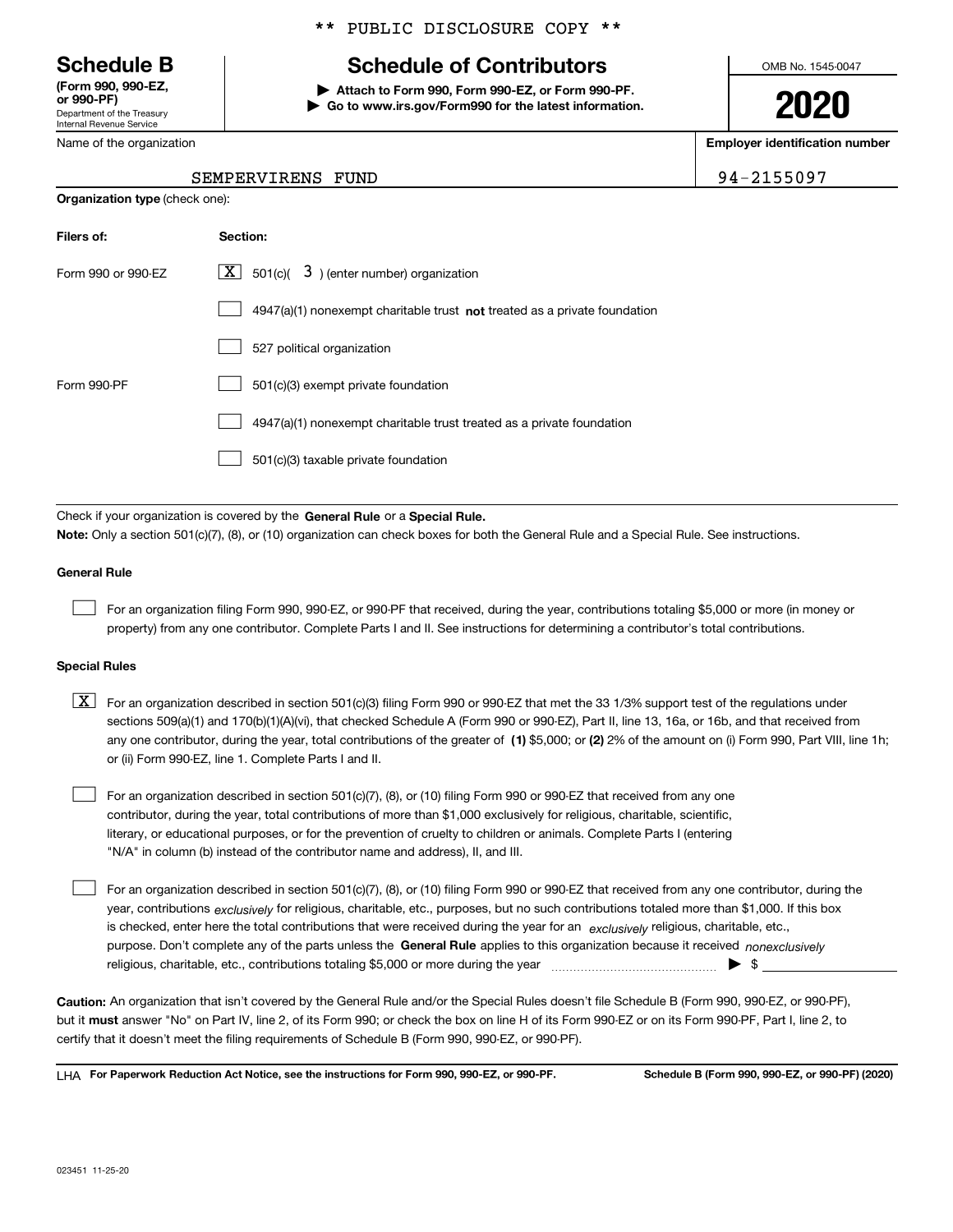# Schedule B (Form 990, 990-EZ, or 990-PF) (2020) Page 2

|            | Schedule B (Form 990, 990-EZ, or 990-PF) (2020)                                                       |                                   | Page 2                                                                                                      |
|------------|-------------------------------------------------------------------------------------------------------|-----------------------------------|-------------------------------------------------------------------------------------------------------------|
|            | Name of organization                                                                                  |                                   | <b>Employer identification number</b>                                                                       |
|            | SEMPERVIRENS FUND                                                                                     |                                   | 94-2155097                                                                                                  |
| Part I     | <b>Contributors</b> (see instructions). Use duplicate copies of Part I if additional space is needed. |                                   |                                                                                                             |
| (a)<br>No. | (b)<br>Name, address, and ZIP + 4                                                                     | (c)<br><b>Total contributions</b> | (d)<br>Type of contribution                                                                                 |
| 1          |                                                                                                       | 319,011.<br>\$                    | Person<br>Payroll<br>Noncash<br>$\overline{\texttt{X}}$<br>(Complete Part II for<br>noncash contributions.) |
| (a)<br>No. | (b)<br>Name, address, and ZIP + 4                                                                     | (c)<br><b>Total contributions</b> | (d)<br>Type of contribution                                                                                 |
| 2          |                                                                                                       | 1,000,000.<br>\$                  | $\overline{\text{X}}$<br>Person<br>Payroll<br>Noncash<br>(Complete Part II for<br>noncash contributions.)   |
| (a)<br>No. | (b)<br>Name, address, and ZIP + 4                                                                     | (c)<br><b>Total contributions</b> | (d)<br>Type of contribution                                                                                 |
| 3          |                                                                                                       | 550,000.<br>\$                    | X<br>Person<br>Payroll<br>Noncash<br>(Complete Part II for<br>noncash contributions.)                       |
| (a)<br>No. | (b)<br>Name, address, and ZIP + 4                                                                     | (c)<br><b>Total contributions</b> | (d)<br>Type of contribution                                                                                 |
| 4          |                                                                                                       | 2,400,000.<br>\$                  | $\overline{\text{X}}$<br>Person<br>Payroll<br>Noncash<br>(Complete Part II for<br>noncash contributions.)   |
| (a)<br>No. | (b)<br>Name, address, and ZIP + 4                                                                     | (c)<br><b>Total contributions</b> | (d)<br>Type of contribution                                                                                 |
| 5          |                                                                                                       | 1,025,000.<br>\$                  | $\overline{\mathbf{X}}$<br>Person<br>Payroll<br>Noncash<br>(Complete Part II for<br>noncash contributions.) |
| (a)<br>No. | (b)<br>Name, address, and ZIP + 4                                                                     | (c)<br><b>Total contributions</b> | (d)<br>Type of contribution                                                                                 |
| 6          |                                                                                                       | 332,500.<br>\$                    | $\overline{\mathbf{X}}$<br>Person<br>Payroll<br>Noncash<br>(Complete Part II for<br>noncash contributions.) |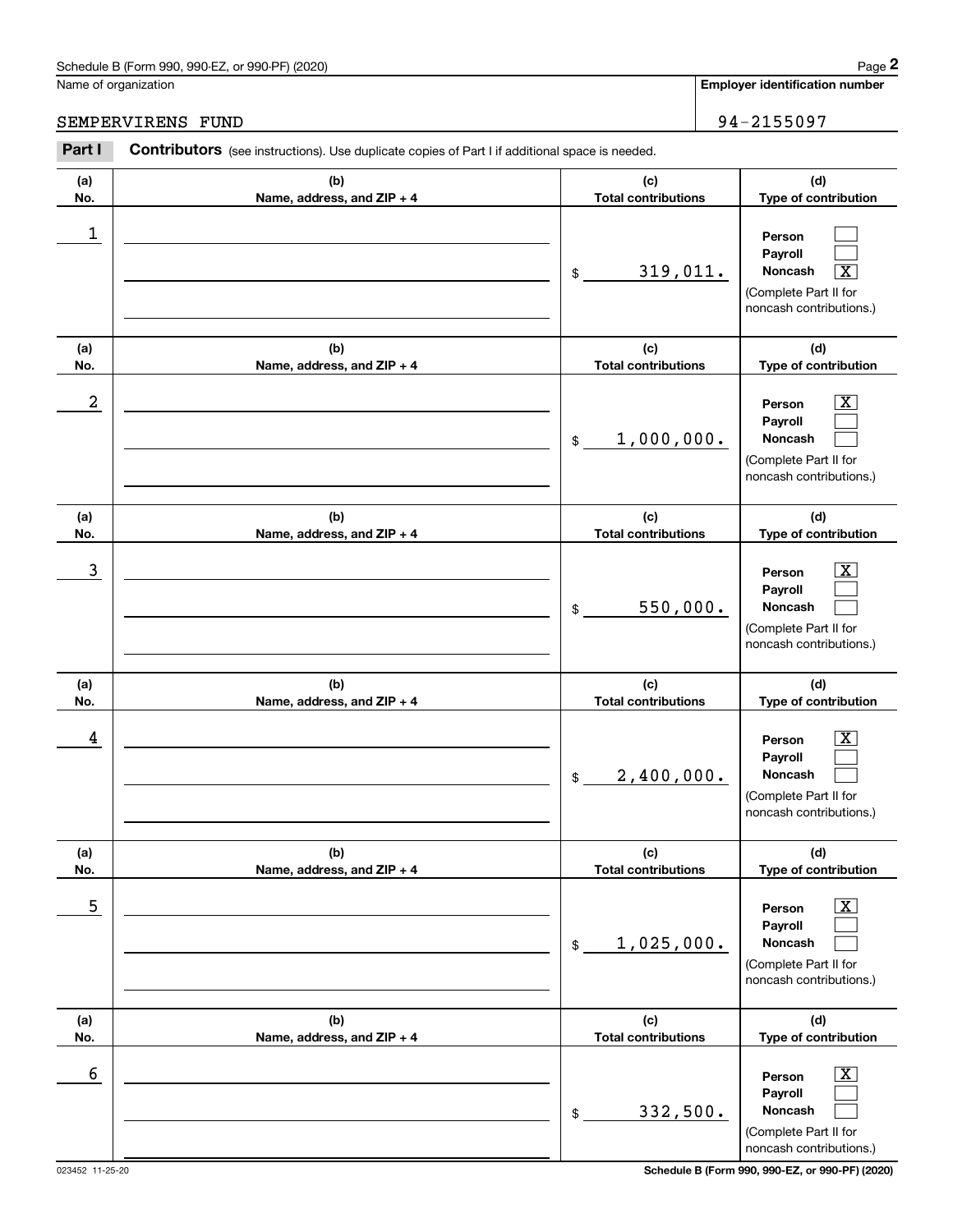# Schedule B (Form 990, 990-EZ, or 990-PF) (2020) Page 2

Name of organization

|            | Chedule B (Form 990, 990-EZ, or 990-PF) (2020)                                                        |                                   | Page 2                                                                                           |
|------------|-------------------------------------------------------------------------------------------------------|-----------------------------------|--------------------------------------------------------------------------------------------------|
|            | lame of organization                                                                                  |                                   | Employer identification number                                                                   |
|            | EMPERVIRENS FUND                                                                                      |                                   | 94-2155097                                                                                       |
| Part I     | <b>Contributors</b> (see instructions). Use duplicate copies of Part I if additional space is needed. |                                   |                                                                                                  |
| (a)<br>No. | (b)<br>Name, address, and ZIP + 4                                                                     | (c)<br><b>Total contributions</b> | (d)<br>Type of contribution                                                                      |
| 7          |                                                                                                       | 301,000.<br>\$                    | $\mathbf{X}$<br>Person<br>Payroll<br>Noncash<br>(Complete Part II for<br>noncash contributions.) |
| (a)<br>No. | (b)<br>Name, address, and ZIP + 4                                                                     | (c)<br><b>Total contributions</b> | (d)<br>Type of contribution                                                                      |
| 8          |                                                                                                       | 297,279.<br>\$                    | $\mathbf{X}$<br>Person<br>Payroll<br>Noncash<br>(Complete Part II for<br>noncash contributions.) |
| (a)<br>No. | (b)<br>Name, address, and ZIP + 4                                                                     | (c)<br><b>Total contributions</b> | (d)<br>Type of contribution                                                                      |
| 9          |                                                                                                       | 257,089.<br>\$                    | $\mathbf{X}$<br>Person<br>Payroll<br>Noncash<br>(Complete Part II for<br>noncash contributions.) |
| (a)<br>No. | (b)<br>Name, address, and ZIP + 4                                                                     | (c)<br><b>Total contributions</b> | (d)<br>Type of contribution                                                                      |
| 10         |                                                                                                       | 281,092.<br>$\mathfrak{S}$        | $\vert$ X<br>Person<br>Payroll<br>Noncash<br>(Complete Part II for<br>noncash contributions.)    |
| (a)<br>No. | (b)<br>Name, address, and ZIP + 4                                                                     | (c)<br><b>Total contributions</b> | (d)<br>Type of contribution                                                                      |
|            |                                                                                                       | \$                                | Person<br>Payroll<br>Noncash<br>(Complete Part II for<br>noncash contributions.)                 |
| (a)<br>No. | (b)<br>Name, address, and ZIP + 4                                                                     | (c)<br><b>Total contributions</b> | (d)<br>Type of contribution                                                                      |
|            |                                                                                                       | \$                                | Person<br>Payroll<br>Noncash                                                                     |

023452 11-25-20 **Schedule B (Form 990, 990-EZ, or 990-PF) (2020)**

(Complete Part II for noncash contributions.)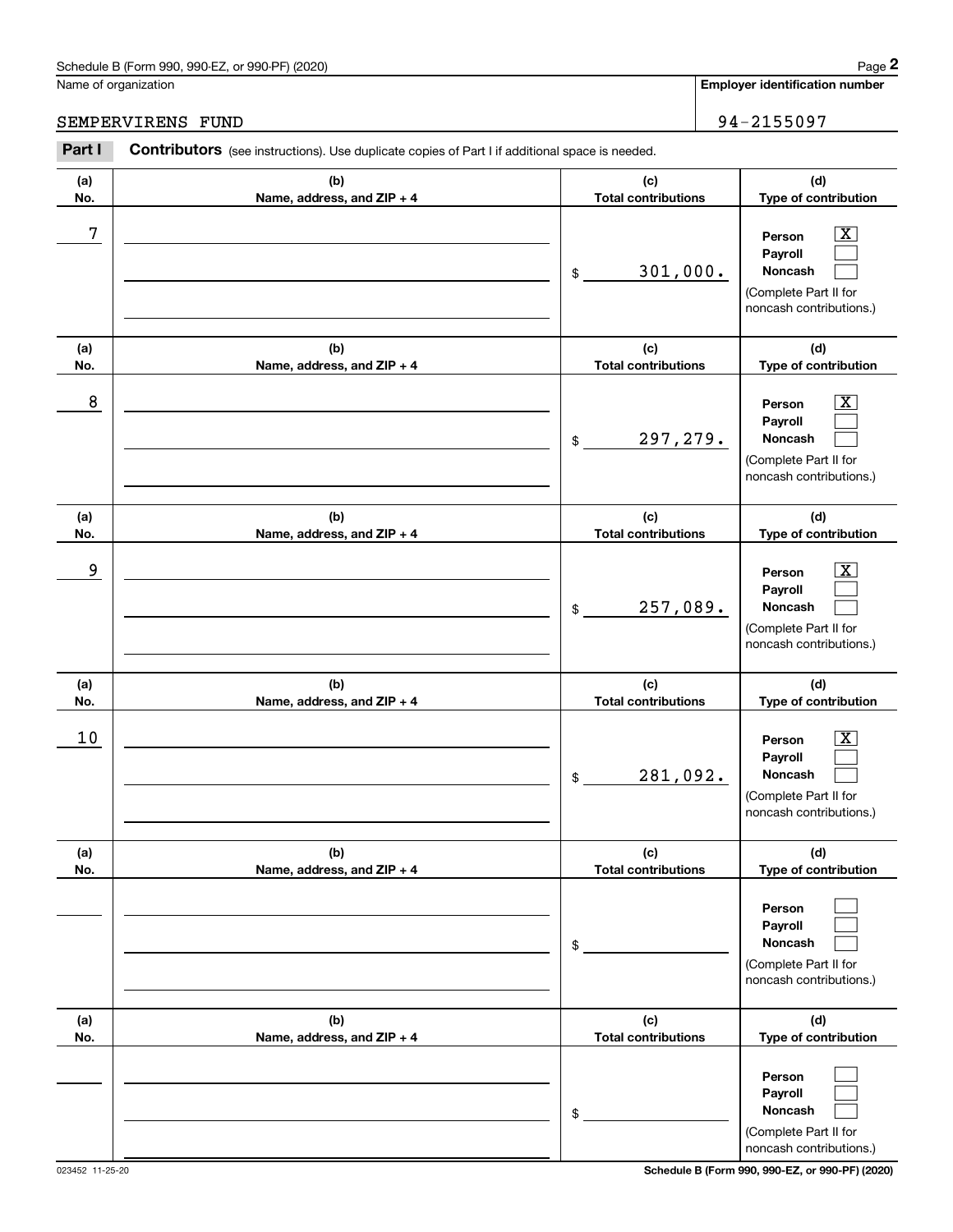|                              | Schedule B (Form 990, 990-EZ, or 990-PF) (2020)<br>Name of organization                             |                                                 |            | Page 3<br><b>Employer identification number</b> |
|------------------------------|-----------------------------------------------------------------------------------------------------|-------------------------------------------------|------------|-------------------------------------------------|
|                              |                                                                                                     |                                                 |            |                                                 |
|                              | SEMPERVIRENS FUND                                                                                   |                                                 | 94-2155097 |                                                 |
| Part II                      | Noncash Property (see instructions). Use duplicate copies of Part II if additional space is needed. |                                                 |            |                                                 |
| (a)<br>No.<br>from<br>Part I | (c)<br>(b)<br>FMV (or estimate)<br>Description of noncash property given<br>(See instructions.)     |                                                 |            | (d)<br>Date received                            |
|                              | 691 SHARES OF ADOBE                                                                                 |                                                 |            |                                                 |
| 1                            |                                                                                                     | 319,011.<br>$$\mathbb{S}$$                      |            | 02/26/21                                        |
| (a)<br>No.<br>from<br>Part I | (b)<br>Description of noncash property given                                                        | (c)<br>FMV (or estimate)<br>(See instructions.) |            | (d)<br>Date received                            |
|                              |                                                                                                     | \$                                              |            |                                                 |
| (a)<br>No.<br>from<br>Part I | (b)<br>Description of noncash property given                                                        | (c)<br>FMV (or estimate)<br>(See instructions.) |            | (d)<br>Date received                            |
|                              |                                                                                                     | \$                                              |            |                                                 |
| (a)<br>No.<br>from<br>Part I | (b)<br>Description of noncash property given                                                        | (c)<br>FMV (or estimate)<br>(See instructions.) |            | (d)<br>Date received                            |
|                              |                                                                                                     | \$                                              |            |                                                 |
| (a)<br>No.<br>from<br>Part I | (b)<br>Description of noncash property given                                                        | (c)<br>FMV (or estimate)<br>(See instructions.) |            | (d)<br>Date received                            |
|                              |                                                                                                     | \$                                              |            |                                                 |
| (a)<br>No.<br>from<br>Part I | (b)<br>Description of noncash property given                                                        | (c)<br>FMV (or estimate)<br>(See instructions.) |            | (d)<br>Date received                            |
|                              |                                                                                                     | \$                                              |            |                                                 |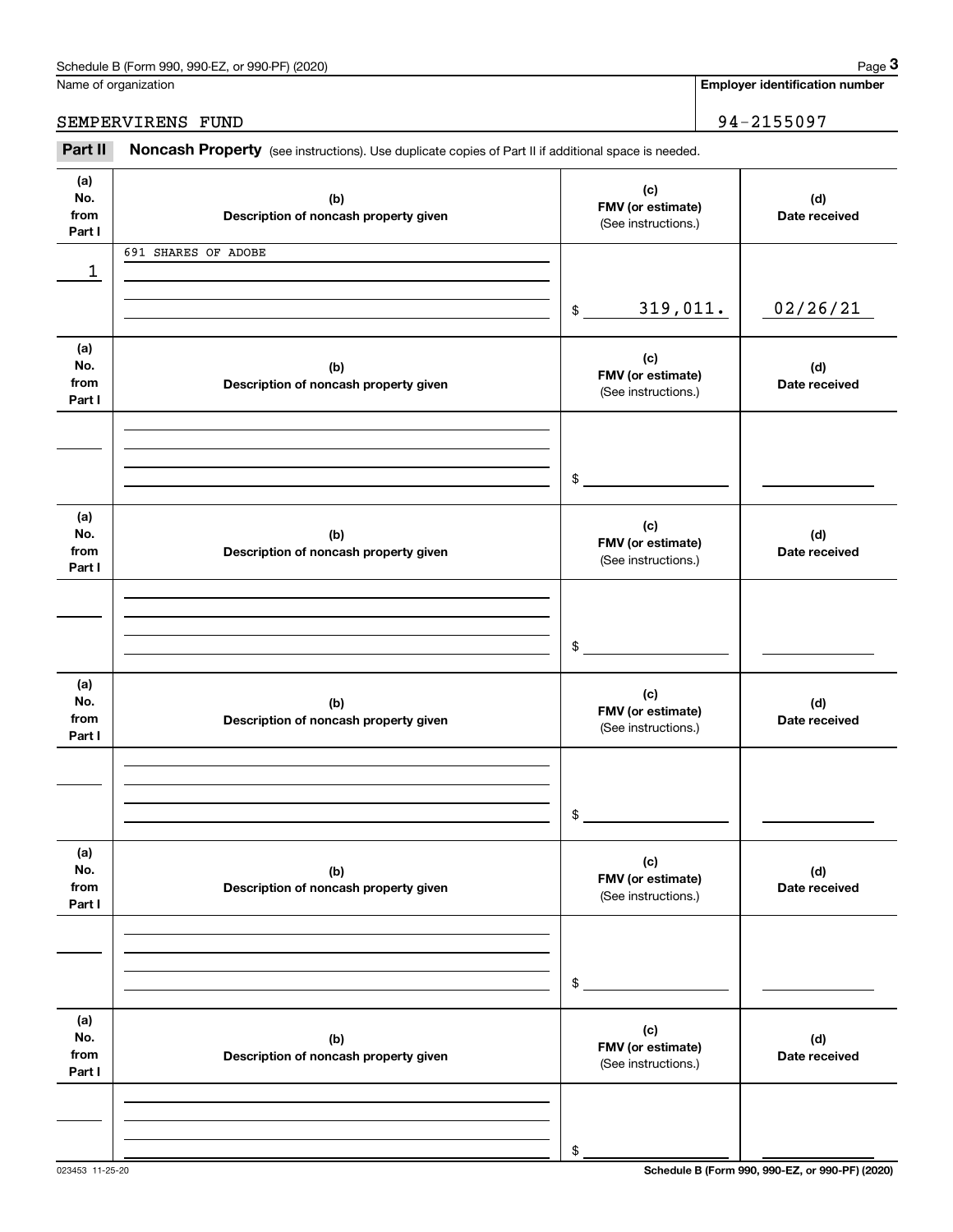|                           | Schedule B (Form 990, 990-EZ, or 990-PF) (2020)                                                                                                                                   |                      | Page 4                                                                                                                                                         |  |  |  |  |
|---------------------------|-----------------------------------------------------------------------------------------------------------------------------------------------------------------------------------|----------------------|----------------------------------------------------------------------------------------------------------------------------------------------------------------|--|--|--|--|
|                           | Name of organization                                                                                                                                                              |                      | <b>Employer identification number</b>                                                                                                                          |  |  |  |  |
|                           | SEMPERVIRENS FUND                                                                                                                                                                 |                      | 94-2155097                                                                                                                                                     |  |  |  |  |
| Part III                  | from any one contributor. Complete columns (a) through (e) and the following line entry. For organizations                                                                        |                      | Exclusively religious, charitable, etc., contributions to organizations described in section 501(c)(7), (8), or (10) that total more than \$1,000 for the year |  |  |  |  |
|                           | completing Part III, enter the total of exclusively religious, charitable, etc., contributions of \$1,000 or less for the year. (Enter this info. once.) $\blacktriangleright$ \$ |                      |                                                                                                                                                                |  |  |  |  |
| (a) No.                   | Use duplicate copies of Part III if additional space is needed.                                                                                                                   |                      |                                                                                                                                                                |  |  |  |  |
| from<br>Part I            | (b) Purpose of gift                                                                                                                                                               | (c) Use of gift      | (d) Description of how gift is held                                                                                                                            |  |  |  |  |
|                           |                                                                                                                                                                                   |                      |                                                                                                                                                                |  |  |  |  |
|                           |                                                                                                                                                                                   |                      |                                                                                                                                                                |  |  |  |  |
|                           |                                                                                                                                                                                   |                      |                                                                                                                                                                |  |  |  |  |
|                           |                                                                                                                                                                                   | (e) Transfer of gift |                                                                                                                                                                |  |  |  |  |
|                           | Transferee's name, address, and ZIP + 4                                                                                                                                           |                      | Relationship of transferor to transferee                                                                                                                       |  |  |  |  |
|                           |                                                                                                                                                                                   |                      |                                                                                                                                                                |  |  |  |  |
|                           |                                                                                                                                                                                   |                      |                                                                                                                                                                |  |  |  |  |
|                           |                                                                                                                                                                                   |                      |                                                                                                                                                                |  |  |  |  |
| (a) No.<br>from<br>Part I | (b) Purpose of gift                                                                                                                                                               | (c) Use of gift      | (d) Description of how gift is held                                                                                                                            |  |  |  |  |
|                           |                                                                                                                                                                                   |                      |                                                                                                                                                                |  |  |  |  |
|                           |                                                                                                                                                                                   |                      |                                                                                                                                                                |  |  |  |  |
|                           |                                                                                                                                                                                   |                      |                                                                                                                                                                |  |  |  |  |
|                           | (e) Transfer of gift                                                                                                                                                              |                      |                                                                                                                                                                |  |  |  |  |
|                           | Transferee's name, address, and $ZIP + 4$                                                                                                                                         |                      | Relationship of transferor to transferee                                                                                                                       |  |  |  |  |
|                           |                                                                                                                                                                                   |                      |                                                                                                                                                                |  |  |  |  |
|                           |                                                                                                                                                                                   |                      |                                                                                                                                                                |  |  |  |  |
|                           |                                                                                                                                                                                   |                      |                                                                                                                                                                |  |  |  |  |
| (a) No.<br>from           | (b) Purpose of gift                                                                                                                                                               | (c) Use of gift      | (d) Description of how gift is held                                                                                                                            |  |  |  |  |
| Part I                    |                                                                                                                                                                                   |                      |                                                                                                                                                                |  |  |  |  |
|                           |                                                                                                                                                                                   |                      |                                                                                                                                                                |  |  |  |  |
|                           |                                                                                                                                                                                   |                      |                                                                                                                                                                |  |  |  |  |
|                           |                                                                                                                                                                                   | (e) Transfer of gift |                                                                                                                                                                |  |  |  |  |
|                           |                                                                                                                                                                                   |                      |                                                                                                                                                                |  |  |  |  |
|                           | Transferee's name, address, and $ZIP + 4$                                                                                                                                         |                      | Relationship of transferor to transferee                                                                                                                       |  |  |  |  |
|                           |                                                                                                                                                                                   |                      |                                                                                                                                                                |  |  |  |  |
|                           |                                                                                                                                                                                   |                      |                                                                                                                                                                |  |  |  |  |
| (a) No.<br>from           |                                                                                                                                                                                   |                      |                                                                                                                                                                |  |  |  |  |
| Part I                    | (b) Purpose of gift                                                                                                                                                               | (c) Use of gift      | (d) Description of how gift is held                                                                                                                            |  |  |  |  |
|                           |                                                                                                                                                                                   |                      |                                                                                                                                                                |  |  |  |  |
|                           |                                                                                                                                                                                   |                      |                                                                                                                                                                |  |  |  |  |
|                           |                                                                                                                                                                                   |                      |                                                                                                                                                                |  |  |  |  |
|                           |                                                                                                                                                                                   | (e) Transfer of gift |                                                                                                                                                                |  |  |  |  |
|                           | Transferee's name, address, and $ZIP + 4$                                                                                                                                         |                      | Relationship of transferor to transferee                                                                                                                       |  |  |  |  |
|                           |                                                                                                                                                                                   |                      |                                                                                                                                                                |  |  |  |  |
|                           |                                                                                                                                                                                   |                      |                                                                                                                                                                |  |  |  |  |
|                           |                                                                                                                                                                                   |                      |                                                                                                                                                                |  |  |  |  |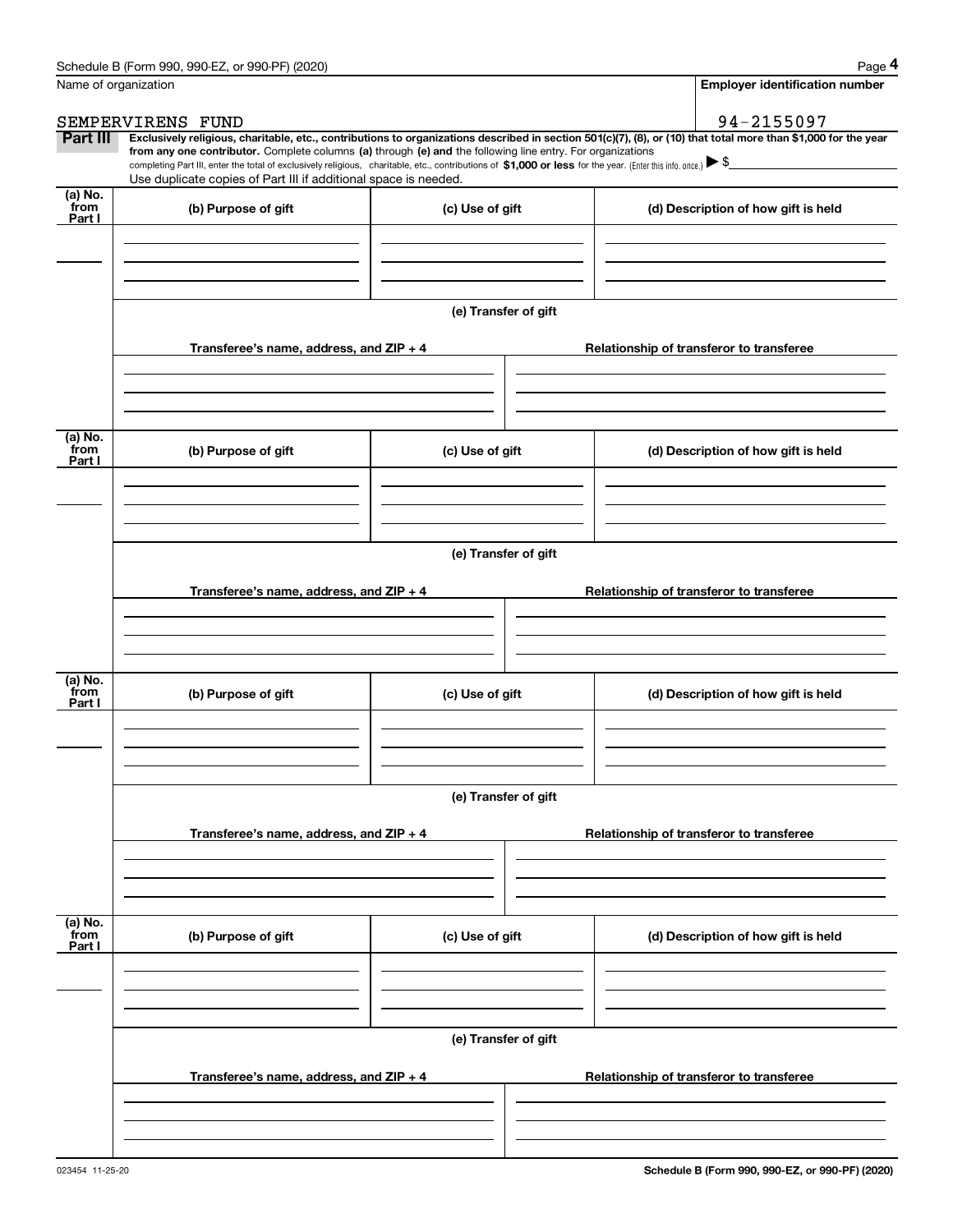| <b>SCHEDULE C</b>                                                                                                                                                                                                                                                                                                                    | <b>Political Campaign and Lobbying Activities</b> |                                                                                                                                                                                                                                                                                                                                                                                                                                                                                                                                                                                                                                                                                                                                                                                                                                                                                                                                                                                                                                                                                                                                                                                                                                                                  |         |                                                                             |                                                                                                         | OMB No. 1545-0047                                                                                                                                           |  |
|--------------------------------------------------------------------------------------------------------------------------------------------------------------------------------------------------------------------------------------------------------------------------------------------------------------------------------------|---------------------------------------------------|------------------------------------------------------------------------------------------------------------------------------------------------------------------------------------------------------------------------------------------------------------------------------------------------------------------------------------------------------------------------------------------------------------------------------------------------------------------------------------------------------------------------------------------------------------------------------------------------------------------------------------------------------------------------------------------------------------------------------------------------------------------------------------------------------------------------------------------------------------------------------------------------------------------------------------------------------------------------------------------------------------------------------------------------------------------------------------------------------------------------------------------------------------------------------------------------------------------------------------------------------------------|---------|-----------------------------------------------------------------------------|---------------------------------------------------------------------------------------------------------|-------------------------------------------------------------------------------------------------------------------------------------------------------------|--|
| (Form 990 or 990-EZ)<br>For Organizations Exempt From Income Tax Under section 501(c) and section 527<br>> Complete if the organization is described below. > Attach to Form 990 or Form 990-EZ.<br>Department of the Treasury<br>Go to www.irs.gov/Form990 for instructions and the latest information.<br>Internal Revenue Service |                                                   |                                                                                                                                                                                                                                                                                                                                                                                                                                                                                                                                                                                                                                                                                                                                                                                                                                                                                                                                                                                                                                                                                                                                                                                                                                                                  |         |                                                                             |                                                                                                         | <b>Open to Public</b><br>Inspection                                                                                                                         |  |
| • Section 527 organizations: Complete Part I-A only.<br>Tax) (See separate instructions), then                                                                                                                                                                                                                                       |                                                   | If the organization answered "Yes," on Form 990, Part IV, line 3, or Form 990-EZ, Part V, line 46 (Political Campaign Activities), then<br>• Section 501(c)(3) organizations: Complete Parts I-A and B. Do not complete Part I-C.<br>• Section 501(c) (other than section 501(c)(3)) organizations: Complete Parts I-A and C below. Do not complete Part I-B.<br>If the organization answered "Yes," on Form 990, Part IV, line 4, or Form 990-EZ, Part VI, line 47 (Lobbying Activities), then<br>• Section 501(c)(3) organizations that have filed Form 5768 (election under section 501(h)): Complete Part II-A. Do not complete Part II-B.<br>• Section 501(c)(3) organizations that have NOT filed Form 5768 (election under section 501(h)): Complete Part II-B. Do not complete Part II-A.<br>If the organization answered "Yes," on Form 990, Part IV, line 5 (Proxy Tax) (See separate instructions) or Form 990-EZ, Part V, line 35c (Proxy                                                                                                                                                                                                                                                                                                            |         |                                                                             |                                                                                                         |                                                                                                                                                             |  |
|                                                                                                                                                                                                                                                                                                                                      |                                                   | • Section 501(c)(4), (5), or (6) organizations: Complete Part III.                                                                                                                                                                                                                                                                                                                                                                                                                                                                                                                                                                                                                                                                                                                                                                                                                                                                                                                                                                                                                                                                                                                                                                                               |         |                                                                             |                                                                                                         |                                                                                                                                                             |  |
| Name of organization                                                                                                                                                                                                                                                                                                                 |                                                   | SEMPERVIRENS FUND                                                                                                                                                                                                                                                                                                                                                                                                                                                                                                                                                                                                                                                                                                                                                                                                                                                                                                                                                                                                                                                                                                                                                                                                                                                |         |                                                                             |                                                                                                         | <b>Employer identification number</b><br>94-2155097                                                                                                         |  |
| Part I-A                                                                                                                                                                                                                                                                                                                             |                                                   | Complete if the organization is exempt under section 501(c) or is a section 527 organization.                                                                                                                                                                                                                                                                                                                                                                                                                                                                                                                                                                                                                                                                                                                                                                                                                                                                                                                                                                                                                                                                                                                                                                    |         |                                                                             |                                                                                                         |                                                                                                                                                             |  |
| <b>2</b> Political campaign activity expenditures<br>Volunteer hours for political campaign activities<br>З                                                                                                                                                                                                                          |                                                   | 1 Provide a description of the organization's direct and indirect political campaign activities in Part IV.                                                                                                                                                                                                                                                                                                                                                                                                                                                                                                                                                                                                                                                                                                                                                                                                                                                                                                                                                                                                                                                                                                                                                      |         |                                                                             | $\blacktriangleright$ \$                                                                                |                                                                                                                                                             |  |
| Part I-B                                                                                                                                                                                                                                                                                                                             |                                                   | Complete if the organization is exempt under section 501(c)(3).                                                                                                                                                                                                                                                                                                                                                                                                                                                                                                                                                                                                                                                                                                                                                                                                                                                                                                                                                                                                                                                                                                                                                                                                  |         |                                                                             |                                                                                                         |                                                                                                                                                             |  |
| <b>b</b> If "Yes," describe in Part IV.<br>Part I-C<br>exempt function activities<br>5.                                                                                                                                                                                                                                              |                                                   | 1 Enter the amount of any excise tax incurred by the organization under section 4955<br>2 Enter the amount of any excise tax incurred by organization managers under section 4955 [11, 11, 11, 11, 11, 11, 11, 12, 13]<br>Complete if the organization is exempt under section 501(c), except section 501(c)(3).<br>1 Enter the amount directly expended by the filing organization for section 527 exempt function activities<br>2 Enter the amount of the filing organization's funds contributed to other organizations for section 527<br>3 Total exempt function expenditures. Add lines 1 and 2. Enter here and on Form 1120-POL,<br>Did the filing organization file Form 1120-POL for this year?<br>Enter the names, addresses and employer identification number (EIN) of all section 527 political organizations to which the filing organization<br>made payments. For each organization listed, enter the amount paid from the filing organization's funds. Also enter the amount of political<br>contributions received that were promptly and directly delivered to a separate political organization, such as a separate segregated fund or a<br>political action committee (PAC). If additional space is needed, provide information in Part IV. |         |                                                                             | $\blacktriangleright$ \$<br>$\blacktriangleright$ \$<br>$\blacktriangleright$ \$<br>$\triangleright$ \$ | Yes<br>No<br>Yes<br>No<br>Yes<br><b>No</b>                                                                                                                  |  |
| (a) Name                                                                                                                                                                                                                                                                                                                             |                                                   | (b) Address                                                                                                                                                                                                                                                                                                                                                                                                                                                                                                                                                                                                                                                                                                                                                                                                                                                                                                                                                                                                                                                                                                                                                                                                                                                      | (c) EIN | (d) Amount paid from<br>filing organization's<br>funds. If none, enter -0-. |                                                                                                         | (e) Amount of political<br>contributions received and<br>promptly and directly<br>delivered to a separate<br>political organization.<br>If none, enter -0-. |  |
|                                                                                                                                                                                                                                                                                                                                      |                                                   |                                                                                                                                                                                                                                                                                                                                                                                                                                                                                                                                                                                                                                                                                                                                                                                                                                                                                                                                                                                                                                                                                                                                                                                                                                                                  |         |                                                                             |                                                                                                         |                                                                                                                                                             |  |
|                                                                                                                                                                                                                                                                                                                                      |                                                   |                                                                                                                                                                                                                                                                                                                                                                                                                                                                                                                                                                                                                                                                                                                                                                                                                                                                                                                                                                                                                                                                                                                                                                                                                                                                  |         |                                                                             |                                                                                                         |                                                                                                                                                             |  |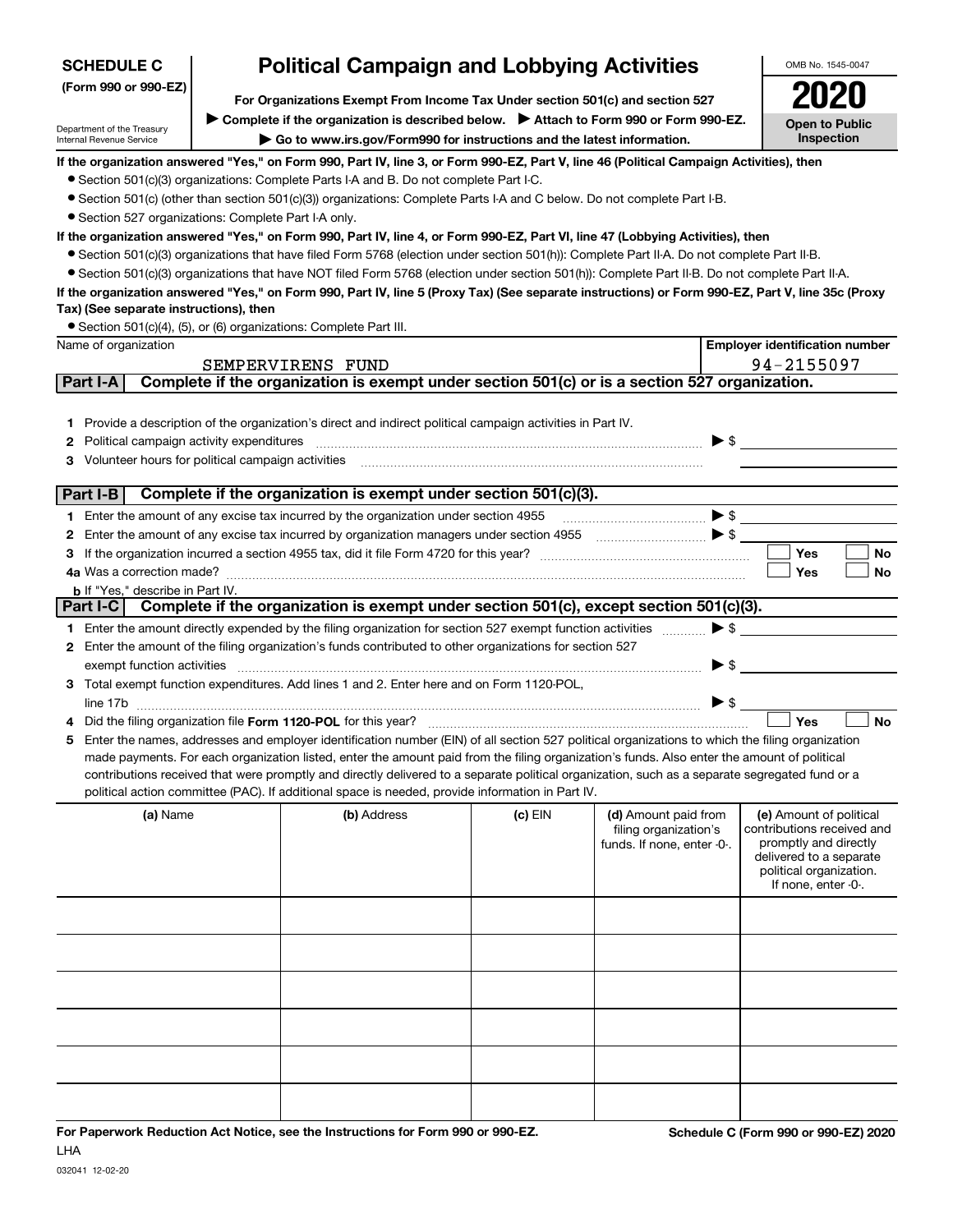| Schedule C (Form 990 or 990-EZ) 2020 SEMPERVIRENS FUND                                                          |                                                       |                                                                                                                                   |            |                                        | 94-2155097 Page 2              |
|-----------------------------------------------------------------------------------------------------------------|-------------------------------------------------------|-----------------------------------------------------------------------------------------------------------------------------------|------------|----------------------------------------|--------------------------------|
| Complete if the organization is exempt under section 501(c)(3) and filed Form 5768 (election under<br>Part II-A |                                                       |                                                                                                                                   |            |                                        |                                |
| section 501(h)).                                                                                                |                                                       |                                                                                                                                   |            |                                        |                                |
| A Check $\blacktriangleright$                                                                                   |                                                       | if the filing organization belongs to an affiliated group (and list in Part IV each affiliated group member's name, address, EIN, |            |                                        |                                |
|                                                                                                                 | expenses, and share of excess lobbying expenditures). |                                                                                                                                   |            |                                        |                                |
| <b>B</b> Check $\blacktriangleright$                                                                            |                                                       | if the filing organization checked box A and "limited control" provisions apply.                                                  |            |                                        |                                |
|                                                                                                                 | <b>Limits on Lobbying Expenditures</b>                | (The term "expenditures" means amounts paid or incurred.)                                                                         |            | (a) Filing<br>organization's<br>totals | (b) Affiliated group<br>totals |
| <b>1a</b> Total lobbying expenditures to influence public opinion (grassroots lobbying)                         |                                                       |                                                                                                                                   |            | 17,500.                                |                                |
| <b>b</b> Total lobbying expenditures to influence a legislative body (direct lobbying)                          |                                                       |                                                                                                                                   |            | 9,750.                                 |                                |
|                                                                                                                 |                                                       |                                                                                                                                   |            | 27,250.                                |                                |
| d Other exempt purpose expenditures                                                                             |                                                       |                                                                                                                                   |            | 2,901,947.                             |                                |
| e Total exempt purpose expenditures (add lines 1c and 1d)                                                       |                                                       |                                                                                                                                   |            | $\overline{2,929},197.$                |                                |
| f Lobbying nontaxable amount. Enter the amount from the following table in both columns.                        |                                                       |                                                                                                                                   |            | 296,460.                               |                                |
| If the amount on line 1e, column $(a)$ or $(b)$ is:                                                             |                                                       | The lobbying nontaxable amount is:                                                                                                |            |                                        |                                |
| Not over \$500,000                                                                                              |                                                       | 20% of the amount on line 1e.                                                                                                     |            |                                        |                                |
| Over \$500,000 but not over \$1,000,000                                                                         |                                                       | \$100,000 plus 15% of the excess over \$500,000.                                                                                  |            |                                        |                                |
| Over \$1,000,000 but not over \$1,500,000                                                                       |                                                       | \$175,000 plus 10% of the excess over \$1,000,000.                                                                                |            |                                        |                                |
| Over \$1,500,000 but not over \$17,000,000                                                                      |                                                       | \$225,000 plus 5% of the excess over \$1,500,000.                                                                                 |            |                                        |                                |
| Over \$17,000,000                                                                                               | \$1,000,000.                                          |                                                                                                                                   |            |                                        |                                |
|                                                                                                                 |                                                       |                                                                                                                                   |            |                                        |                                |
| g Grassroots nontaxable amount (enter 25% of line 1f)                                                           |                                                       |                                                                                                                                   |            | 74,115.                                |                                |
| h Subtract line 1g from line 1a. If zero or less, enter -0-                                                     |                                                       |                                                                                                                                   |            | 0.                                     |                                |
| i Subtract line 1f from line 1c. If zero or less, enter -0-                                                     |                                                       |                                                                                                                                   |            | $\mathbf 0$ .                          |                                |
| j If there is an amount other than zero on either line 1h or line 1i, did the organization file Form 4720       |                                                       |                                                                                                                                   |            |                                        |                                |
| reporting section 4911 tax for this year?                                                                       |                                                       |                                                                                                                                   |            |                                        | Yes<br>No                      |
|                                                                                                                 |                                                       | 4-Year Averaging Period Under Section 501(h)                                                                                      |            |                                        |                                |
| (Some organizations that made a section 501(h) election do not have to complete all of the five columns below.  |                                                       |                                                                                                                                   |            |                                        |                                |
|                                                                                                                 |                                                       | See the separate instructions for lines 2a through 2f.)                                                                           |            |                                        |                                |
|                                                                                                                 |                                                       | Lobbying Expenditures During 4-Year Averaging Period                                                                              |            |                                        |                                |
| Calendar year<br>(or fiscal year beginning in)                                                                  | (a) $2017$                                            | $(b)$ 2018                                                                                                                        | $(c)$ 2019 | $(d)$ 2020                             | (e) Total                      |
| 2a Lobbying nontaxable amount                                                                                   | 287,697.                                              | 321, 356.                                                                                                                         | 334,339.   |                                        | $296, 460.$ 1, 239, 852.       |
| <b>b</b> Lobbying ceiling amount<br>$(150\% \text{ of line } 2a, \text{ column}(e))$                            |                                                       |                                                                                                                                   |            |                                        | 1,859,778.                     |
| c Total lobbying expenditures                                                                                   | 155,000.                                              | 4,500.                                                                                                                            | 13,250.    | 27, 250.                               | 200,000.                       |
| d Grassroots nontaxable amount                                                                                  | 71,924.                                               | 80,339.                                                                                                                           | 83,585.    | 74, 115.                               | 309,963.                       |

**Schedule C (Form 990 or 990-EZ) 2020** 27,000. 4,500. 5,000. 17,500.

464,945.

**e** Grassroots ceiling amount

(150% of line 2d, column (e))

**f** Grassroots lobbying expenditures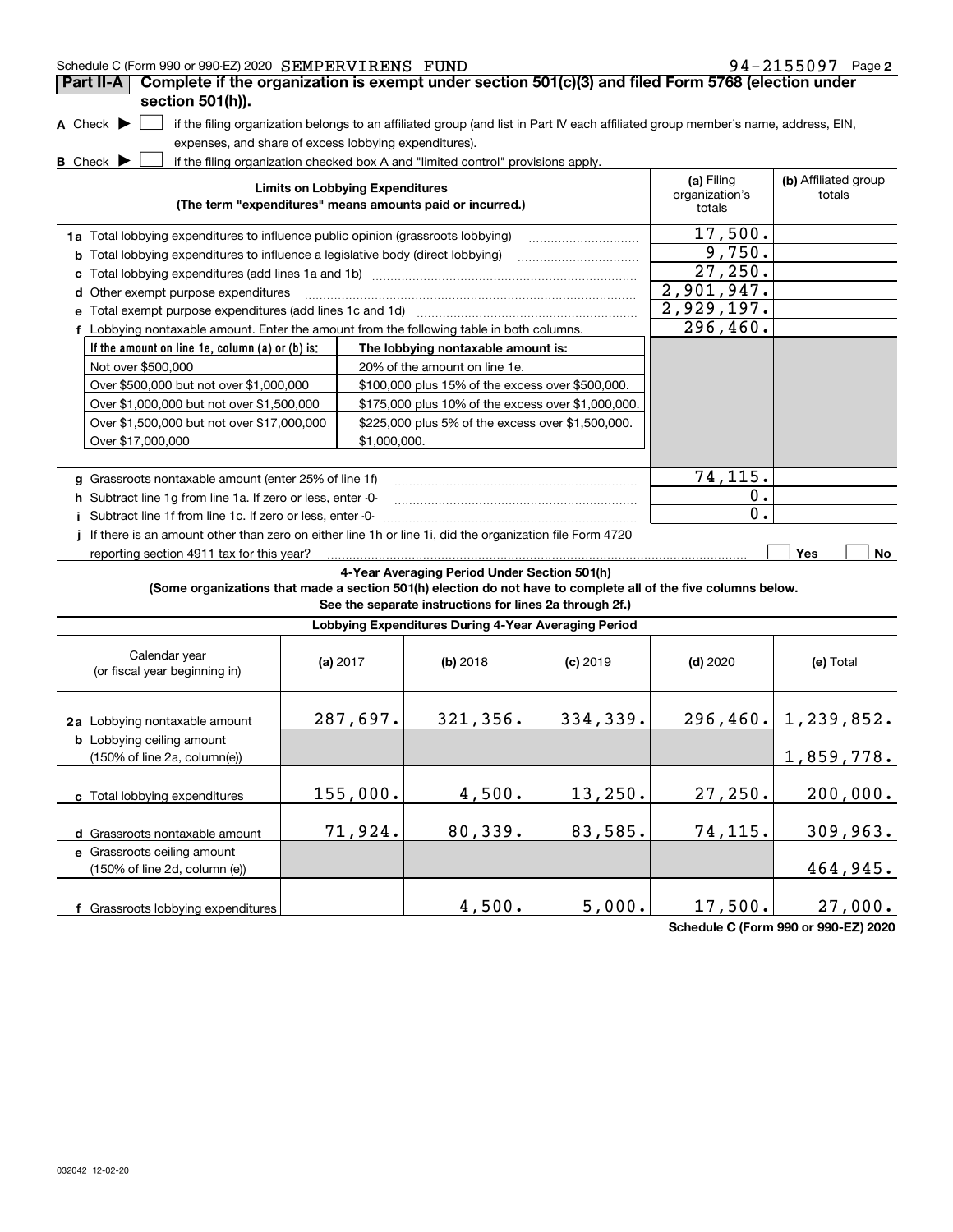### Schedule C (Form 990 or 990-EZ) 2020 Page SEMPERVIRENS FUND 94-2155097

## **3**

# **Part II-B Complete if the organization is exempt under section 501(c)(3) and has NOT filed Form 5768 (election under section 501(h)).**

|              | For each "Yes" response on lines 1a through 1i below, provide in Part IV a detailed description                                                                                                                                      |     |              | (b)    |    |
|--------------|--------------------------------------------------------------------------------------------------------------------------------------------------------------------------------------------------------------------------------------|-----|--------------|--------|----|
|              | of the lobbying activity.                                                                                                                                                                                                            | Yes | No           | Amount |    |
| 1            | During the year, did the filing organization attempt to influence foreign, national, state, or<br>local legislation, including any attempt to influence public opinion on a legislative matter<br>or referendum, through the use of: |     |              |        |    |
|              | <b>b</b> Paid staff or management (include compensation in expenses reported on lines 1c through 1i)?<br>$\mathbf{r}$                                                                                                                |     |              |        |    |
|              |                                                                                                                                                                                                                                      |     |              |        |    |
|              | e Publications, or published or broadcast statements?                                                                                                                                                                                |     |              |        |    |
|              | f Grants to other organizations for lobbying purposes?                                                                                                                                                                               |     |              |        |    |
| g            | Direct contact with legislators, their staffs, government officials, or a legislative body?                                                                                                                                          |     |              |        |    |
|              | h Rallies, demonstrations, seminars, conventions, speeches, lectures, or any similar means?                                                                                                                                          |     |              |        |    |
|              | <i>i</i> Other activities?                                                                                                                                                                                                           |     |              |        |    |
|              |                                                                                                                                                                                                                                      |     |              |        |    |
|              | 2a Did the activities in line 1 cause the organization to be not described in section 501(c)(3)?                                                                                                                                     |     |              |        |    |
|              |                                                                                                                                                                                                                                      |     |              |        |    |
|              | c If "Yes," enter the amount of any tax incurred by organization managers under section 4912                                                                                                                                         |     |              |        |    |
|              | d If the filing organization incurred a section 4912 tax, did it file Form 4720 for this year?<br>Complete if the organization is exempt under section $501(c)(4)$ , section $501(c)(5)$ , or section<br> Part III-A                 |     |              |        |    |
|              | 501(c)(6).                                                                                                                                                                                                                           |     |              |        |    |
|              |                                                                                                                                                                                                                                      |     |              | Yes    | No |
| 1            |                                                                                                                                                                                                                                      |     | 1            |        |    |
| $\mathbf{2}$ | Did the organization make only in house lobbying expenditures of \$2,000 or less?                                                                                                                                                    |     | $\mathbf{2}$ |        |    |
| 3            | Did the organization agree to carry over lobbying and political campaign activity expenditures from the prior year?                                                                                                                  |     | 3            |        |    |
|              | Complete if the organization is exempt under section 501(c)(4), section 501(c)(5), or section<br> Part III-B                                                                                                                         |     |              |        |    |
|              | 501(c)(6) and if either (a) BOTH Part III-A, lines 1 and 2, are answered "No" OR (b) Part III-A, line 3, is                                                                                                                          |     |              |        |    |
|              | answered "Yes."                                                                                                                                                                                                                      |     |              |        |    |
| 1            |                                                                                                                                                                                                                                      |     | 1            |        |    |
| 2            | Section 162(e) nondeductible lobbying and political expenditures (do not include amounts of political                                                                                                                                |     |              |        |    |
|              | expenses for which the section 527(f) tax was paid).                                                                                                                                                                                 |     |              |        |    |
|              |                                                                                                                                                                                                                                      |     | 2a           |        |    |
|              |                                                                                                                                                                                                                                      |     | 2b           |        |    |
|              |                                                                                                                                                                                                                                      |     | 2c           |        |    |
| 3            | Aggregate amount reported in section 6033(e)(1)(A) notices of nondeductible section 162(e) dues                                                                                                                                      |     | 3            |        |    |
| 4            | If notices were sent and the amount on line 2c exceeds the amount on line 3, what portion of the excess                                                                                                                              |     |              |        |    |
|              | does the organization agree to carryover to the reasonable estimate of nondeductible lobbying and political                                                                                                                          |     |              |        |    |
|              | expenditure next year?                                                                                                                                                                                                               |     | 4            |        |    |
| 5            |                                                                                                                                                                                                                                      |     | 5            |        |    |
|              | Part IV <br><b>Supplemental Information</b>                                                                                                                                                                                          |     |              |        |    |
|              | Provide the descriptions required for Part I-A, line 1; Part I-B, line 4; Part I-C, line 5; Part II-A (affiliated group list); Part II-A, lines 1 and 2 (See                                                                         |     |              |        |    |

instructions); and Part II-B, line 1. Also, complete this part for any additional information.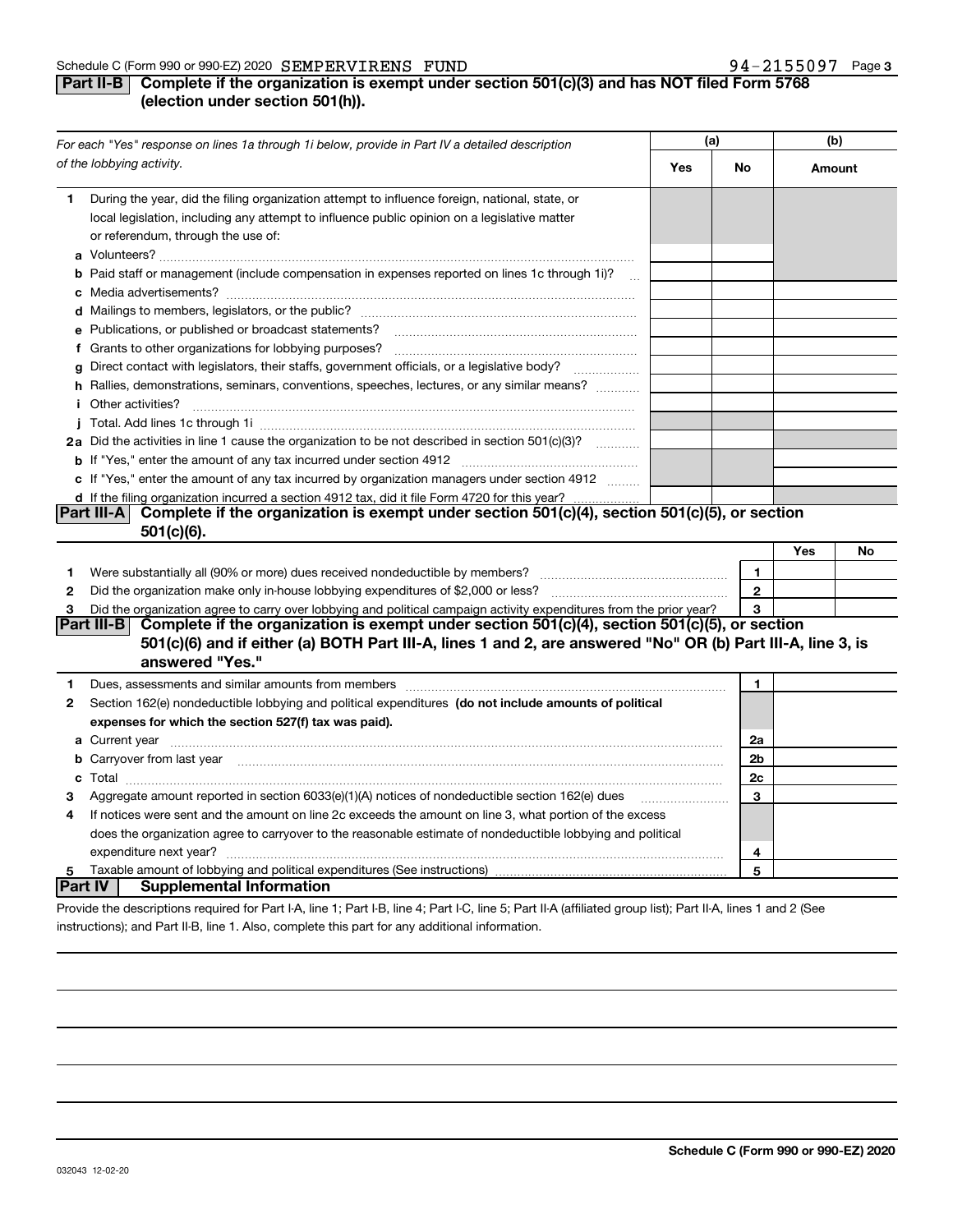|         | <b>SCHEDULE D</b><br>(Form 990)                                                 |                                                                                                        | <b>Supplemental Financial Statements</b><br>Complete if the organization answered "Yes" on Form 990.                                                                                                                           |                | OMB No. 1545-0047                     |
|---------|---------------------------------------------------------------------------------|--------------------------------------------------------------------------------------------------------|--------------------------------------------------------------------------------------------------------------------------------------------------------------------------------------------------------------------------------|----------------|---------------------------------------|
|         | Department of the Treasury                                                      |                                                                                                        | Part IV, line 6, 7, 8, 9, 10, 11a, 11b, 11c, 11d, 11e, 11f, 12a, or 12b.<br>Attach to Form 990.                                                                                                                                |                | <b>Open to Public</b>                 |
|         | Internal Revenue Service                                                        |                                                                                                        | Go to www.irs.gov/Form990 for instructions and the latest information.                                                                                                                                                         |                | <b>Inspection</b>                     |
|         | Name of the organization                                                        |                                                                                                        |                                                                                                                                                                                                                                |                | <b>Employer identification number</b> |
|         | Part I                                                                          | SEMPERVIRENS FUND                                                                                      | Organizations Maintaining Donor Advised Funds or Other Similar Funds or Accounts. Complete if the                                                                                                                              |                | 94-2155097                            |
|         |                                                                                 | organization answered "Yes" on Form 990, Part IV, line 6.                                              |                                                                                                                                                                                                                                |                |                                       |
|         |                                                                                 |                                                                                                        | (a) Donor advised funds                                                                                                                                                                                                        |                | (b) Funds and other accounts          |
| 1       |                                                                                 |                                                                                                        |                                                                                                                                                                                                                                |                |                                       |
| 2       |                                                                                 | Aggregate value of contributions to (during year)                                                      |                                                                                                                                                                                                                                |                |                                       |
| з       |                                                                                 |                                                                                                        |                                                                                                                                                                                                                                |                |                                       |
| 4       |                                                                                 |                                                                                                        |                                                                                                                                                                                                                                |                |                                       |
| 5       |                                                                                 |                                                                                                        | Did the organization inform all donors and donor advisors in writing that the assets held in donor advised funds                                                                                                               |                |                                       |
|         |                                                                                 |                                                                                                        |                                                                                                                                                                                                                                |                | Yes<br>No                             |
| 6       |                                                                                 |                                                                                                        | Did the organization inform all grantees, donors, and donor advisors in writing that grant funds can be used only                                                                                                              |                |                                       |
|         |                                                                                 |                                                                                                        | for charitable purposes and not for the benefit of the donor or donor advisor, or for any other purpose conferring                                                                                                             |                |                                       |
|         | impermissible private benefit?                                                  |                                                                                                        |                                                                                                                                                                                                                                |                | Yes<br>No                             |
| Part II |                                                                                 |                                                                                                        | Conservation Easements. Complete if the organization answered "Yes" on Form 990, Part IV, line 7.                                                                                                                              |                |                                       |
|         | $\mid$ X $\mid$ Protection of natural habitat<br>$X$ Preservation of open space | $\boxed{\textbf{X}}$ Preservation of land for public use (for example, recreation or education)        | Preservation of a historically important land area<br>Preservation of a certified historic structure                                                                                                                           |                |                                       |
| 2       |                                                                                 |                                                                                                        | Complete lines 2a through 2d if the organization held a qualified conservation contribution in the form of a conservation easement on the last                                                                                 |                |                                       |
|         | day of the tax year.                                                            | Total number of conservation easements                                                                 |                                                                                                                                                                                                                                | 2a             | Held at the End of the Tax Year<br>3  |
| b       |                                                                                 | Total acreage restricted by conservation easements                                                     |                                                                                                                                                                                                                                | 2 <sub>b</sub> | 516.00                                |
|         |                                                                                 |                                                                                                        |                                                                                                                                                                                                                                | 2c             |                                       |
| d       |                                                                                 |                                                                                                        | Number of conservation easements included in (c) acquired after 7/25/06, and not on a historic structure                                                                                                                       |                |                                       |
|         |                                                                                 |                                                                                                        | listed in the National Register [[11] matter contract the National Register [11] matter is not all the National Register [11] matter is not all the National Register [11] matter is not all the National Register [11] matter | 2d             |                                       |
| з       |                                                                                 |                                                                                                        | Number of conservation easements modified, transferred, released, extinguished, or terminated by the organization during the tax                                                                                               |                |                                       |
|         | $year \blacktriangleright$                                                      |                                                                                                        |                                                                                                                                                                                                                                |                |                                       |
| 4       |                                                                                 | Number of states where property subject to conservation easement is located $\blacktriangleright$      |                                                                                                                                                                                                                                |                |                                       |
| 5       |                                                                                 | Does the organization have a written policy regarding the periodic monitoring, inspection, handling of |                                                                                                                                                                                                                                |                |                                       |
|         |                                                                                 | violations, and enforcement of the conservation easements it holds?                                    |                                                                                                                                                                                                                                |                | $\boxed{X}$ Yes<br><b>No</b>          |
| 6       |                                                                                 |                                                                                                        | Staff and volunteer hours devoted to monitoring, inspecting, handling of violations, and enforcing conservation easements during the year                                                                                      |                |                                       |
|         |                                                                                 |                                                                                                        |                                                                                                                                                                                                                                |                |                                       |
| 7       | $\blacktriangleright$ \$                                                        |                                                                                                        | Amount of expenses incurred in monitoring, inspecting, handling of violations, and enforcing conservation easements during the year                                                                                            |                |                                       |
| 8       | and section 170(h)(4)(B)(ii)?                                                   |                                                                                                        | Does each conservation easement reported on line 2(d) above satisfy the requirements of section 170(h)(4)(B)(i)                                                                                                                |                | ∣ Yes<br>No                           |
| 9       |                                                                                 |                                                                                                        | In Part XIII, describe how the organization reports conservation easements in its revenue and expense statement and                                                                                                            |                |                                       |
|         |                                                                                 |                                                                                                        | balance sheet, and include, if applicable, the text of the footnote to the organization's financial statements that describes the                                                                                              |                |                                       |
|         | Part III                                                                        | organization's accounting for conservation easements.                                                  | Organizations Maintaining Collections of Art, Historical Treasures, or Other Similar Assets.                                                                                                                                   |                |                                       |
|         |                                                                                 | Complete if the organization answered "Yes" on Form 990, Part IV, line 8.                              |                                                                                                                                                                                                                                |                |                                       |
|         |                                                                                 |                                                                                                        | 1a If the organization elected, as permitted under FASB ASC 958, not to report in its revenue statement and balance sheet works                                                                                                |                |                                       |

| of art, historical treasures, or other similar assets held for public exhibition, education, or research in furtherance of public      |
|----------------------------------------------------------------------------------------------------------------------------------------|
| service, provide in Part XIII the text of the footnote to its financial statements that describes these items.                         |
| <b>b</b> If the organization elected, as permitted under FASB ASC 958, to report in its revenue statement and balance sheet works of   |
| ort biotorical tracquires, ar other similar seeste beld for public exhibition, of usetion, ar research in furthermea of public service |

|   | art, instorted treasures, or other similar assets held for public exhibition, education, or research in furtherance or public service, |  |  |  |  |  |
|---|----------------------------------------------------------------------------------------------------------------------------------------|--|--|--|--|--|
|   | provide the following amounts relating to these items:                                                                                 |  |  |  |  |  |
|   | (i)                                                                                                                                    |  |  |  |  |  |
|   | (ii) Assets included in Form 990, Part X [11] [12] Assets included in Form 990, Part X                                                 |  |  |  |  |  |
| 2 | If the organization received or held works of art, historical treasures, or other similar assets for financial gain, provide           |  |  |  |  |  |
|   | the following amounts required to be reported under FASB ASC 958 relating to these items:                                              |  |  |  |  |  |
|   | <b>a</b> Revenue included on Form 990, Part VIII, line 1                                                                               |  |  |  |  |  |
|   |                                                                                                                                        |  |  |  |  |  |

| <b>b</b> Assets included in Form 990. Part X                               |                            |
|----------------------------------------------------------------------------|----------------------------|
| LHA For Paperwork Reduction Act Notice, see the Instructions for Form 990. | Schedule D (Form 990) 2020 |

 $\overline{\phantom{0}}$ 

032051 12-01-20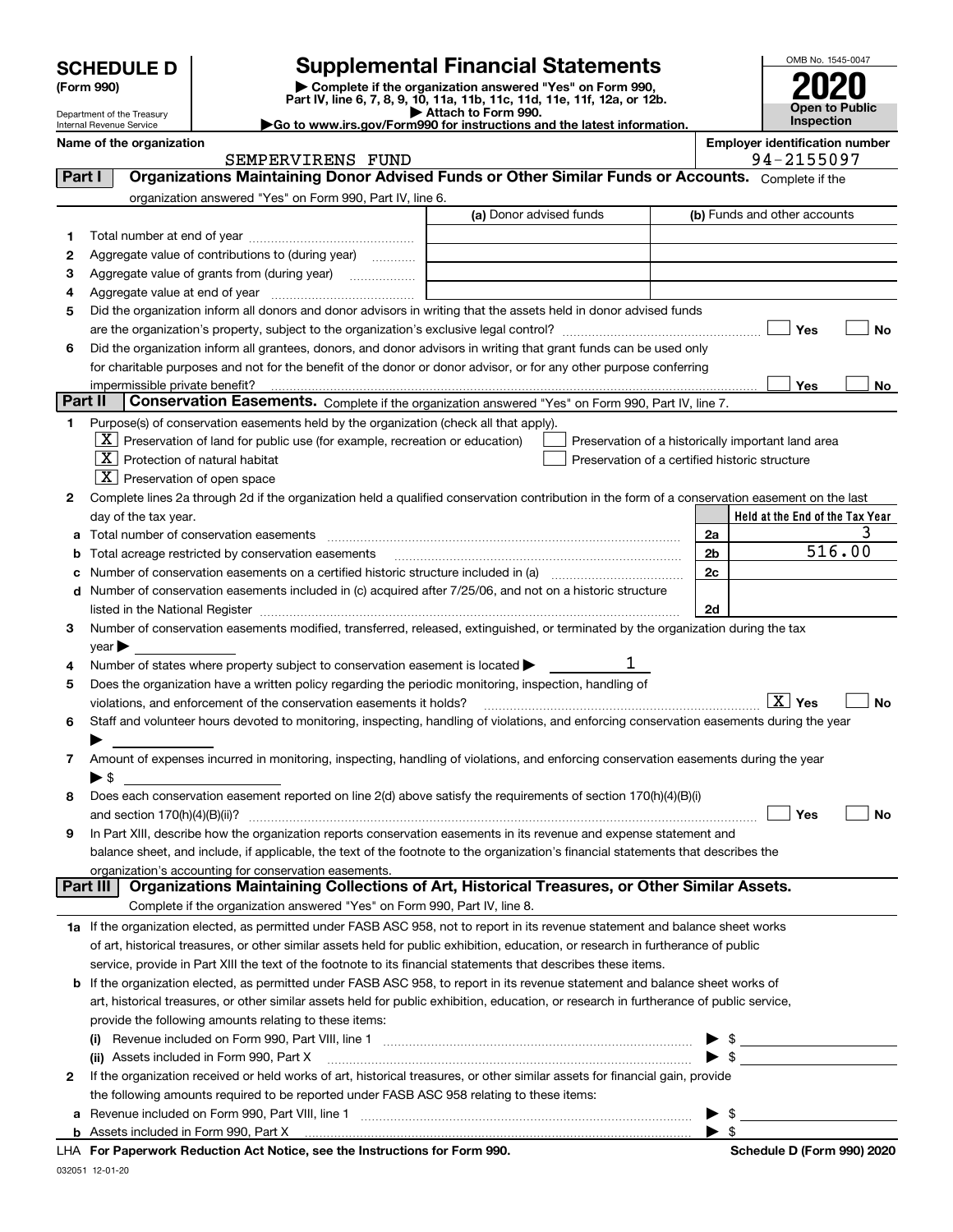|               | Schedule D (Form 990) 2020                                                                                                                                                                                           | SEMPERVIRENS FUND  |                |                    |                      | 94-2155097                 |                     |          | Page 2                   |
|---------------|----------------------------------------------------------------------------------------------------------------------------------------------------------------------------------------------------------------------|--------------------|----------------|--------------------|----------------------|----------------------------|---------------------|----------|--------------------------|
|               | Part III<br>Organizations Maintaining Collections of Art, Historical Treasures, or Other Similar Assets (continued)                                                                                                  |                    |                |                    |                      |                            |                     |          |                          |
| 3             | Using the organization's acquisition, accession, and other records, check any of the following that make significant use of its                                                                                      |                    |                |                    |                      |                            |                     |          |                          |
|               | collection items (check all that apply):                                                                                                                                                                             |                    |                |                    |                      |                            |                     |          |                          |
| a             | Public exhibition<br>Loan or exchange program<br>d                                                                                                                                                                   |                    |                |                    |                      |                            |                     |          |                          |
| b             | Scholarly research                                                                                                                                                                                                   | e                  | Other $_{-}$   |                    |                      |                            |                     |          |                          |
| c             | $X$ Preservation for future generations                                                                                                                                                                              |                    |                |                    |                      |                            |                     |          |                          |
| 4             | Provide a description of the organization's collections and explain how they further the organization's exempt purpose in Part XIII.                                                                                 |                    |                |                    |                      |                            |                     |          |                          |
| 5             | During the year, did the organization solicit or receive donations of art, historical treasures, or other similar assets                                                                                             |                    |                |                    |                      |                            |                     |          |                          |
|               | to be sold to raise funds rather than to be maintained as part of the organization's collection?                                                                                                                     |                    |                |                    |                      |                            | Yes                 |          | $\overline{\text{X}}$ No |
|               | Part IV<br>Escrow and Custodial Arrangements. Complete if the organization answered "Yes" on Form 990, Part IV, line 9, or                                                                                           |                    |                |                    |                      |                            |                     |          |                          |
|               | reported an amount on Form 990, Part X, line 21.                                                                                                                                                                     |                    |                |                    |                      |                            |                     |          |                          |
|               | 1a Is the organization an agent, trustee, custodian or other intermediary for contributions or other assets not included                                                                                             |                    |                |                    |                      |                            |                     |          |                          |
|               |                                                                                                                                                                                                                      |                    |                |                    |                      |                            | Yes                 |          | No                       |
|               | b If "Yes," explain the arrangement in Part XIII and complete the following table:                                                                                                                                   |                    |                |                    |                      |                            |                     |          |                          |
|               |                                                                                                                                                                                                                      |                    |                |                    |                      |                            |                     |          |                          |
|               |                                                                                                                                                                                                                      |                    |                |                    |                      |                            | Amount              |          |                          |
|               | c Beginning balance                                                                                                                                                                                                  |                    |                |                    | 1c                   |                            |                     |          |                          |
|               |                                                                                                                                                                                                                      |                    |                |                    | 1d                   |                            |                     |          |                          |
| е             | Distributions during the year measurement contains and all the year measurement of the year measurement of the                                                                                                       |                    |                |                    | 1e                   |                            |                     |          |                          |
| f             |                                                                                                                                                                                                                      |                    |                |                    | 1f                   |                            |                     |          |                          |
|               | 2a Did the organization include an amount on Form 990, Part X, line 21, for escrow or custodial account liability?                                                                                                   |                    |                |                    |                      |                            | Yes                 |          | No                       |
| <b>Part V</b> | <b>b</b> If "Yes," explain the arrangement in Part XIII. Check here if the explanation has been provided on Part XIII<br>Endowment Funds. Complete if the organization answered "Yes" on Form 990, Part IV, line 10. |                    |                |                    |                      |                            |                     |          |                          |
|               |                                                                                                                                                                                                                      |                    |                |                    |                      |                            |                     |          |                          |
|               |                                                                                                                                                                                                                      | (a) Current year   | (b) Prior year | (c) Two years back | (d) Three years back |                            | (e) Four years back |          |                          |
|               | 739,404.<br>733,129.<br>187,697.<br>263,448.<br>1a Beginning of year balance                                                                                                                                         |                    |                |                    |                      |                            |                     |          | 240,168.                 |
| b             | 900,000.<br>517,087.                                                                                                                                                                                                 |                    |                |                    |                      |                            |                     |          |                          |
|               | 142,969.<br>12,269.<br>33,939.<br>6,835.<br>Net investment earnings, gains, and losses                                                                                                                               |                    |                |                    |                      |                            |                     |          | 23,280.                  |
|               |                                                                                                                                                                                                                      |                    |                |                    |                      |                            |                     |          |                          |
|               | <b>e</b> Other expenditures for facilities                                                                                                                                                                           |                    |                |                    |                      |                            |                     |          |                          |
|               | and programs                                                                                                                                                                                                         | 330,000.           |                |                    |                      | 82,586.                    |                     |          |                          |
| Ť.            | Administrative expenses                                                                                                                                                                                              | 37, 364.           | 5,994.         | 5,594.             |                      |                            |                     |          |                          |
| g             | End of year balance                                                                                                                                                                                                  | 1,415,009.         | 739,404.       | 733,129.           |                      | 187,697.                   |                     | 263,448. |                          |
| 2             | Provide the estimated percentage of the current year end balance (line 1g, column (a)) held as:                                                                                                                      |                    |                |                    |                      |                            |                     |          |                          |
| a             | Board designated or quasi-endowment                                                                                                                                                                                  | 84.7712            | %              |                    |                      |                            |                     |          |                          |
| b             | Permanent endowment > 13.1770                                                                                                                                                                                        | %                  |                |                    |                      |                            |                     |          |                          |
| c             | 2.0517 %<br>Term endowment >                                                                                                                                                                                         |                    |                |                    |                      |                            |                     |          |                          |
|               | The percentages on lines 2a, 2b, and 2c should equal 100%.                                                                                                                                                           |                    |                |                    |                      |                            |                     |          |                          |
|               | 3a Are there endowment funds not in the possession of the organization that are held and administered for the organization                                                                                           |                    |                |                    |                      |                            |                     |          |                          |
|               | by:                                                                                                                                                                                                                  |                    |                |                    |                      |                            |                     | Yes      | No                       |
|               | (i)                                                                                                                                                                                                                  |                    |                |                    |                      |                            | 3a(i)               |          | X                        |
|               | (ii)                                                                                                                                                                                                                 |                    |                |                    |                      |                            | 3a(ii)              |          | X                        |
|               |                                                                                                                                                                                                                      |                    |                |                    |                      |                            | 3b                  |          |                          |
|               | Describe in Part XIII the intended uses of the organization's endowment funds.                                                                                                                                       |                    |                |                    |                      |                            |                     |          |                          |
|               | Land, Buildings, and Equipment.<br><b>Part VI</b>                                                                                                                                                                    |                    |                |                    |                      |                            |                     |          |                          |
|               | Complete if the organization answered "Yes" on Form 990, Part IV, line 11a. See Form 990, Part X, line 10.                                                                                                           |                    |                |                    |                      |                            |                     |          |                          |
|               | Description of property                                                                                                                                                                                              | (a) Cost or other  |                | (b) Cost or other  | (c) Accumulated      |                            | (d) Book value      |          |                          |
|               |                                                                                                                                                                                                                      | basis (investment) | basis (other)  |                    | depreciation         |                            |                     |          |                          |
|               |                                                                                                                                                                                                                      |                    |                |                    |                      |                            |                     |          |                          |
|               |                                                                                                                                                                                                                      |                    |                |                    |                      |                            |                     |          |                          |
|               |                                                                                                                                                                                                                      |                    |                | 96,792.            | 96,792.              |                            |                     |          | $0$ .                    |
|               |                                                                                                                                                                                                                      |                    |                | 153, 467.          | 153,467.             |                            |                     |          | 0.                       |
|               |                                                                                                                                                                                                                      |                    |                | 90, 124.           | 90, 124.             |                            |                     |          | 0.                       |
|               |                                                                                                                                                                                                                      |                    |                |                    |                      |                            |                     |          | 0.                       |
|               |                                                                                                                                                                                                                      |                    |                |                    |                      | Schedule D (Form 990) 2020 |                     |          |                          |
|               |                                                                                                                                                                                                                      |                    |                |                    |                      |                            |                     |          |                          |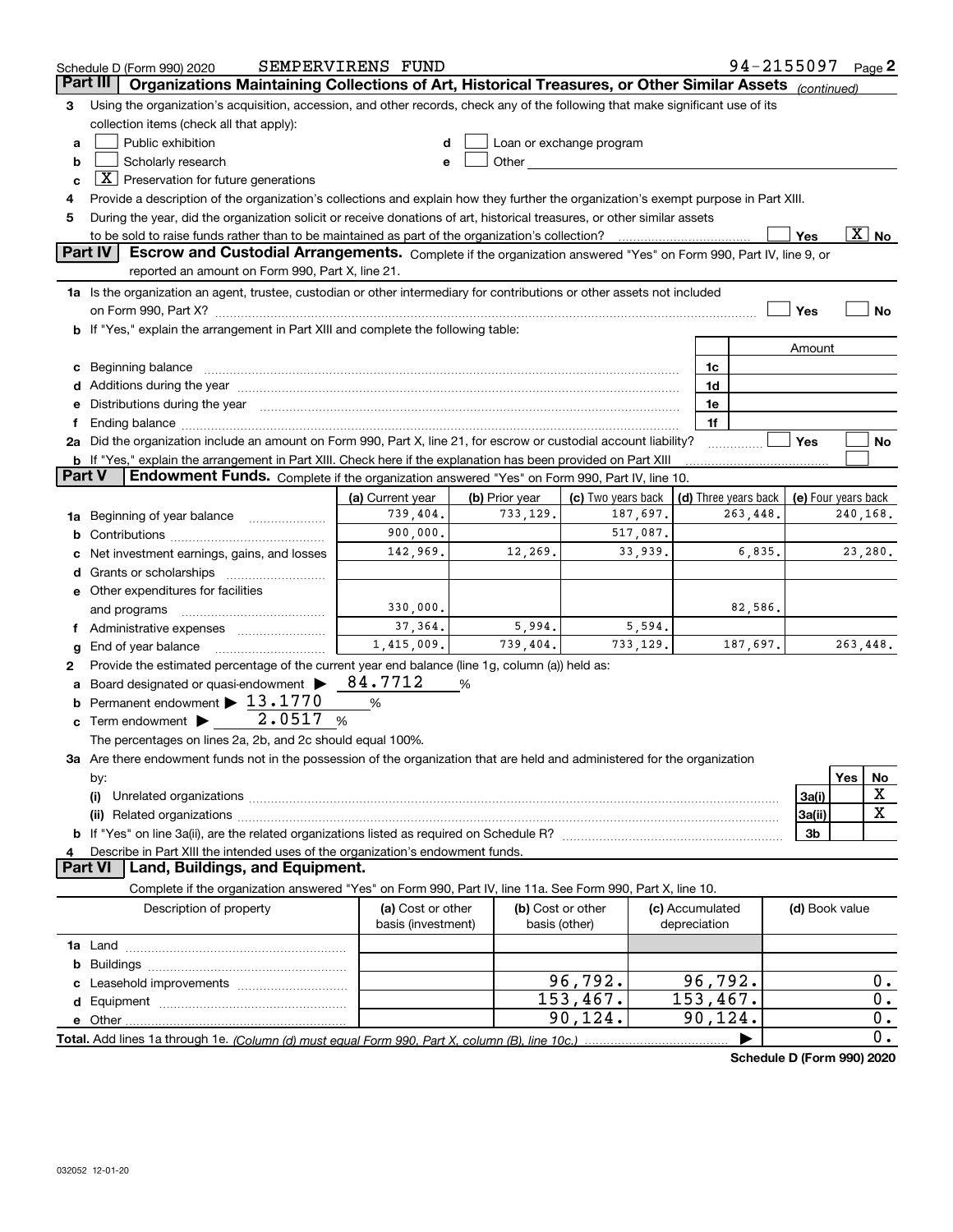| SEMPERVIRENS FUND<br>Schedule D (Form 990) 2020                                                                   |                 |                                                           | 94-2155097<br>Page $3$    |
|-------------------------------------------------------------------------------------------------------------------|-----------------|-----------------------------------------------------------|---------------------------|
| Part VII Investments - Other Securities.                                                                          |                 |                                                           |                           |
| Complete if the organization answered "Yes" on Form 990, Part IV, line 11b. See Form 990, Part X, line 12.        |                 |                                                           |                           |
| (a) Description of security or category (including name of security)                                              | (b) Book value  | (c) Method of valuation: Cost or end-of-year market value |                           |
|                                                                                                                   |                 |                                                           |                           |
|                                                                                                                   |                 |                                                           |                           |
| (3) Other                                                                                                         |                 |                                                           |                           |
| (A)                                                                                                               |                 |                                                           |                           |
| (B)                                                                                                               |                 |                                                           |                           |
| (C)                                                                                                               |                 |                                                           |                           |
| (D)                                                                                                               |                 |                                                           |                           |
| (E)                                                                                                               |                 |                                                           |                           |
| (F)                                                                                                               |                 |                                                           |                           |
| (G)                                                                                                               |                 |                                                           |                           |
| (H)                                                                                                               |                 |                                                           |                           |
| Total. (Col. (b) must equal Form 990, Part X, col. (B) line 12.)                                                  |                 |                                                           |                           |
| Part VIII Investments - Program Related.                                                                          |                 |                                                           |                           |
| Complete if the organization answered "Yes" on Form 990, Part IV, line 11c. See Form 990, Part X, line 13.        |                 |                                                           |                           |
| (a) Description of investment                                                                                     | (b) Book value  | (c) Method of valuation: Cost or end-of-year market value |                           |
| (1)                                                                                                               |                 |                                                           |                           |
| (2)                                                                                                               |                 |                                                           |                           |
| (3)                                                                                                               |                 |                                                           |                           |
| (4)                                                                                                               |                 |                                                           |                           |
| (5)                                                                                                               |                 |                                                           |                           |
| (6)                                                                                                               |                 |                                                           |                           |
| (7)                                                                                                               |                 |                                                           |                           |
| (8)                                                                                                               |                 |                                                           |                           |
| (9)                                                                                                               |                 |                                                           |                           |
| Total. (Col. (b) must equal Form 990, Part X, col. (B) line 13.)                                                  |                 |                                                           |                           |
| <b>Part IX</b><br><b>Other Assets.</b>                                                                            |                 |                                                           |                           |
| Complete if the organization answered "Yes" on Form 990, Part IV, line 11d. See Form 990, Part X, line 15.        |                 |                                                           |                           |
|                                                                                                                   | (a) Description |                                                           | (b) Book value            |
| CONSERVATION LAND AND EASEMENT HOLDINGS<br>(1)                                                                    |                 |                                                           | 27,671,215.               |
| CHARITABLE REMAINDER TRUSTS<br>(2)                                                                                |                 |                                                           | 231, 121.                 |
| OTHER NON-CURRENT ASSETS (ANSEL ADAMS PHOTOGRAPHS)<br>(3)                                                         |                 |                                                           | 52,500.                   |
| (4)                                                                                                               |                 |                                                           |                           |
| (5)                                                                                                               |                 |                                                           |                           |
| (6)                                                                                                               |                 |                                                           |                           |
| (7)                                                                                                               |                 |                                                           |                           |
| (8)                                                                                                               |                 |                                                           |                           |
| (9)                                                                                                               |                 |                                                           |                           |
|                                                                                                                   |                 |                                                           | $\overline{27,954,836}$ . |
| <b>Other Liabilities.</b><br><b>Part X</b>                                                                        |                 |                                                           |                           |
| Complete if the organization answered "Yes" on Form 990, Part IV, line 11e or 11f. See Form 990, Part X, line 25. |                 |                                                           |                           |
| (a) Description of liability<br>1.                                                                                |                 |                                                           | (b) Book value            |
| (1)<br>Federal income taxes                                                                                       |                 |                                                           |                           |
| RENTAL DEPOSITS<br>(2)                                                                                            |                 |                                                           | 4,964.                    |
| (3)                                                                                                               |                 |                                                           |                           |
| (4)                                                                                                               |                 |                                                           |                           |
| (5)                                                                                                               |                 |                                                           |                           |
| (6)                                                                                                               |                 |                                                           |                           |
| (7)                                                                                                               |                 |                                                           |                           |
| (8)                                                                                                               |                 |                                                           |                           |
| (9)                                                                                                               |                 |                                                           |                           |
| Total. (Column (b) must equal Form 990. Part X, col. (B) line 25.)                                                |                 |                                                           | 4,964.                    |
|                                                                                                                   |                 |                                                           |                           |

**Total.**  *(Column (b) must equal Form 990, Part X, col. (B) line 25.)* 

**2.** Liability for uncertain tax positions. In Part XIII, provide the text of the footnote to the organization's financial statements that reports the organization's liability for uncertain tax positions under FASB ASC 740. Check here if the text of the footnote has been provided in Part XIII  $\vert$  X  $\vert$ 

**Schedule D (Form 990) 2020**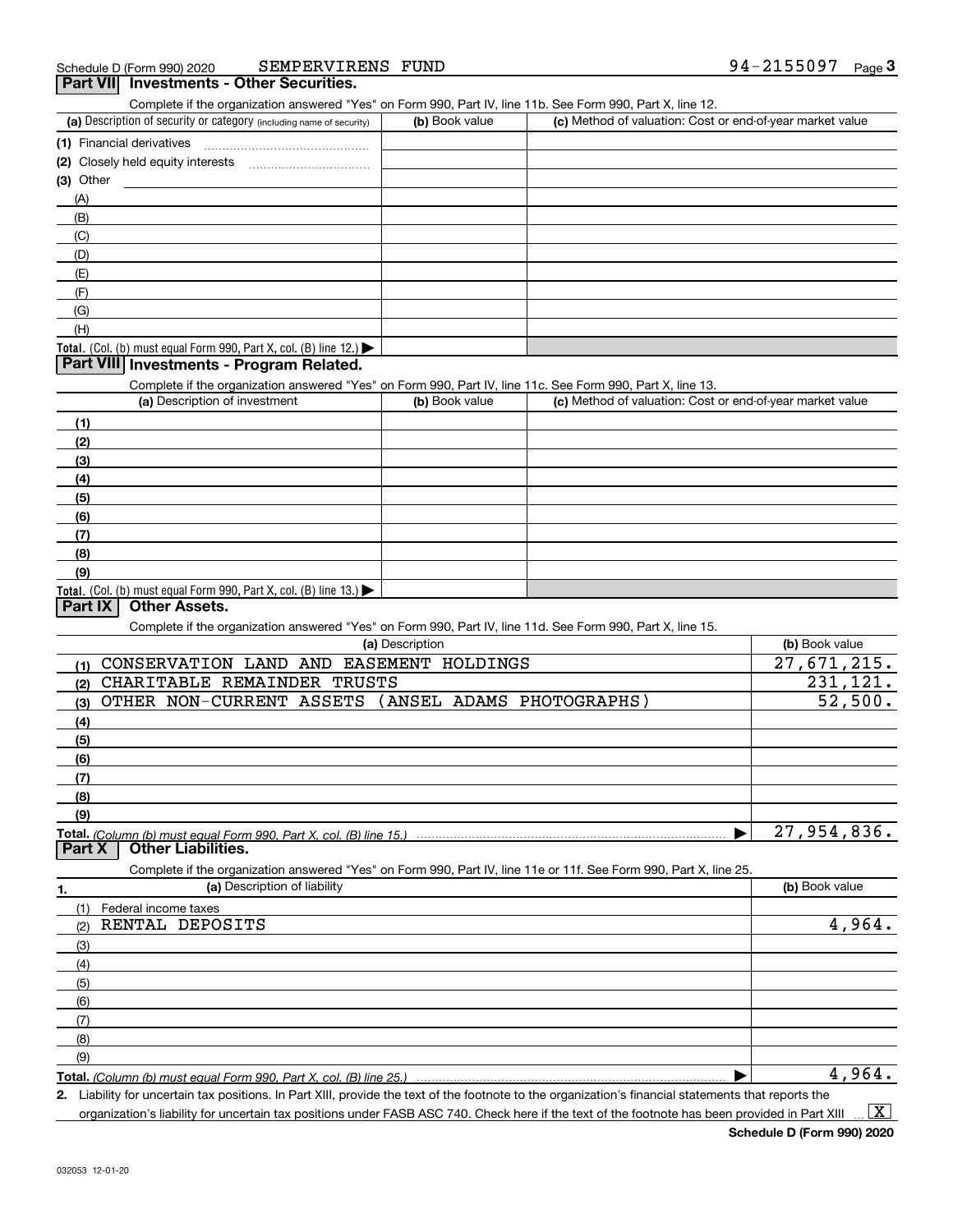|    | SEMPERVIRENS FUND<br>Schedule D (Form 990) 2020                                                                                                                                                                                     |                |         |                | 94-2155097<br>Page $4$       |
|----|-------------------------------------------------------------------------------------------------------------------------------------------------------------------------------------------------------------------------------------|----------------|---------|----------------|------------------------------|
|    | Reconciliation of Revenue per Audited Financial Statements With Revenue per Return.<br>Part XI                                                                                                                                      |                |         |                |                              |
|    | Complete if the organization answered "Yes" on Form 990, Part IV, line 12a.                                                                                                                                                         |                |         |                |                              |
| 1  | Total revenue, gains, and other support per audited financial statements                                                                                                                                                            |                |         | $\blacksquare$ | 11,999,824.                  |
| 2  | Amounts included on line 1 but not on Form 990. Part VIII, line 12:                                                                                                                                                                 |                |         |                |                              |
| a  |                                                                                                                                                                                                                                     | 2a             | 98,488. |                |                              |
|    |                                                                                                                                                                                                                                     | 2 <sub>b</sub> | 31,500. |                |                              |
|    |                                                                                                                                                                                                                                     | 2c             |         |                |                              |
| d  | Other (Describe in Part XIII.) <b>Construction Contract Construction</b> Chemical Construction Chemical Chemical Chemical Chemical Chemical Chemical Chemical Chemical Chemical Chemical Chemical Chemical Chemical Chemical Chemic | 2d             | 34,234. |                |                              |
| е  | Add lines 2a through 2d                                                                                                                                                                                                             |                |         | 2e             | <u> 164,222.</u>             |
| 3  |                                                                                                                                                                                                                                     |                |         | $\mathbf{3}$   | 11,835,602.                  |
| 4  | Amounts included on Form 990, Part VIII, line 12, but not on line 1:                                                                                                                                                                |                |         |                |                              |
|    |                                                                                                                                                                                                                                     | 4a             | 8,077.  |                |                              |
|    |                                                                                                                                                                                                                                     | 4 <sub>h</sub> |         |                |                              |
| c. | Add lines 4a and 4b                                                                                                                                                                                                                 |                |         | 4с             | $\frac{8,077.}{11,843,679.}$ |
|    |                                                                                                                                                                                                                                     |                |         | $\overline{5}$ |                              |
|    |                                                                                                                                                                                                                                     |                |         |                |                              |
|    | Part XII   Reconciliation of Expenses per Audited Financial Statements With Expenses per Return.                                                                                                                                    |                |         |                |                              |
|    | Complete if the organization answered "Yes" on Form 990, Part IV, line 12a.                                                                                                                                                         |                |         |                |                              |
| 1  | Total expenses and losses per audited financial statements [11, 11] manuscription control expenses and losses per audited financial statements [11] manuscription of the statements [11] manuscription of the statements [11]       |                |         | $\mathbf{1}$   | 4,860,917.                   |
| 2  | Amounts included on line 1 but not on Form 990, Part IX, line 25:                                                                                                                                                                   |                |         |                |                              |
| a  |                                                                                                                                                                                                                                     | 2a             | 31,500. |                |                              |
|    |                                                                                                                                                                                                                                     | 2 <sub>b</sub> |         |                |                              |
| c  |                                                                                                                                                                                                                                     | 2c             |         |                |                              |
|    |                                                                                                                                                                                                                                     | 2d             |         |                |                              |
|    | Add lines 2a through 2d <b>contained a contained a contained a contained a</b> contained a contained a contained a contained a contained a contained a contained a contained a contained a contained a contained a contained a cont |                |         | 2e             |                              |
| 3  |                                                                                                                                                                                                                                     |                |         | $\mathbf{3}$   | $\frac{31,500}{4,829,417}$   |
| 4  | Amounts included on Form 990, Part IX, line 25, but not on line 1:                                                                                                                                                                  |                |         |                |                              |
| a  |                                                                                                                                                                                                                                     | 4a             | 8,077.  |                |                              |
| b  | Other (Describe in Part XIII.) <b>Construction Contract Construction</b> Chemical Construction Chemical Chemical Chemical Chemical Chemical Chemical Chemical Chemical Chemical Chemical Chemical Chemical Chemical Chemical Chemic | 4b             |         |                |                              |
|    | Add lines 4a and 4b                                                                                                                                                                                                                 |                |         | 4c             | 8,077.                       |
|    | Part XIII Supplemental Information.                                                                                                                                                                                                 |                |         | 5              | 4,837,494.                   |

Provide the descriptions required for Part II, lines 3, 5, and 9; Part III, lines 1a and 4; Part IV, lines 1b and 2b; Part V, line 4; Part X, line 2; Part XI, lines 2d and 4b; and Part XII, lines 2d and 4b. Also complete this part to provide any additional information.

## PART II, LINE 9:

| ACQUISITIONS OF CONSERVATION, OPEN SPACE, SCENIC, TIMBER OR OTHER SUCH     |
|----------------------------------------------------------------------------|
| PERPETUALLY OBLIGATED AND ENFORCEABLE EASEMENTS SHALL BE RECORDED AS       |
| CONTRIBUTION OF EASEMENT VALUED FROM THE SELLER TO SEMPERVIRENS FUND. ONCE |
| SUCH EASEMENTS HAVE BEEN RECEIVED AND RECORDED BY SEMPERVIRENS FUND SVF.   |
| THEIR VALUE WILL BE WRITTEN DOWN TO \$1.00 WHEN EASEMENT VALUATION IS NOT  |
| ASCERTAINABLE AND NEEDS TO REFLECT THE FACT THAT THEY HAVE NO FUTURE       |
| COMMERCIAL OR OBTAINABLE VALUE.                                            |
|                                                                            |

PART III, LINE 4:

THE ORGANIZATION'S COLLECTION INCLUDES ANSEL ADAMS ARTWORK.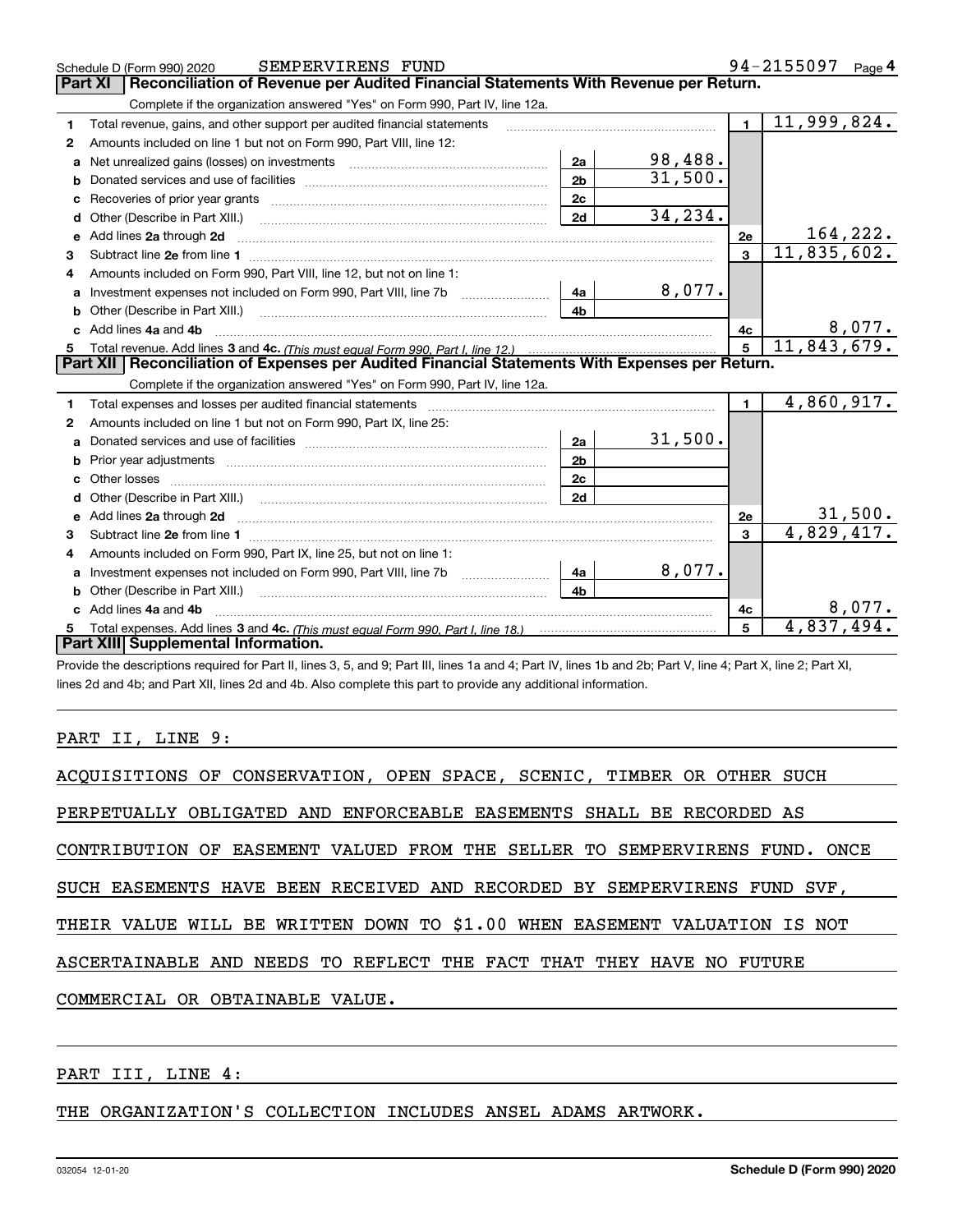PART V, LINE 4:

PERMANENTLY RESTRICTED NET ASSETS REPRESENT ENDOWMENT FUNDS, FOR WHICH THE PRINCIPAL IS TO REMAIN INTACT AND EARNINGS ARE AVAILABLE FOR USE BY SEMPERVIRENS FUND.

THE BOARD OF SEMPERVIRENS FUND HAS INTERPRETED CALIFORNIA'S ADOPTION OF UPMIFA, WHICH BECAME EFFECTIVE JANUARY 1, 2009 AS REQUIRING THE PRESERVATION OF THE FAIR VALUE OF THE ORIGINAL GIFT AS OF THE GIFT DATE OF THE DONOR-RESTRICTED ENDOWMENTS ABSENT EXPLICIT DONOR STIPULATIONS TO THE CONTRARY. AS A RESULT OF THIS INTERPRETATION, SEMPERVIRENS FUND CLASSIFIES AS PERMANENTLY RESTRICTED NET ASSETS (1) THE ORIGINAL VALUE OF GIFTS DONATED TO THE PERMANENT ENDOWMENT, (2) THE ORIGINAL VALUE OF SUBSEQUENT GIFTS DONATED TO THE PERMANENT ENDOWMENT, AND (3) ADDITIONS TO THE PERMANENT ENDOWMENT IN ACCORDANCE WITH DONOR DIRECTIONS. THE REMAINING PORTION OF THE DONOR-RESTRICTED ENDOWMENT FUND THAT IS NOT CLASSIFIED IN PERMANENTLY RESTRICTED NET ASSETS BUT IS CLASSIFIED AS TEMPORARILY RESTRICTED NET ASSETS UNTIL THOSE AMOUNTS ARE APPROPRIATED FOR EXPENDITURE BY THE FUND IN A MANNER CONSISTENT WITH THE STANDARD OF PRUDENCE PRESCRIBED BY CALIFORNIA'S ENACTED VERSION OF UPMIFA.

SEMPERVIRENS FUND'S ENDOWMENT CURRENTLY CONSISTS OF ONE FUND CREATED AS THE RESULT OF A BEQUEST OF \$186,456 RECEIVED WITH THE STIPULATION THAT IT BE USED FOR ENDOWMENT PURPOSES WITH INCOME THEREFROM TO BE USED FOR SEMPERVIRENS FUND'S OPERATIONS. ALL INCOME EARNED ON ENDOWMENT FUND INVESTMENTS IS TREATED AS TEMPORARILY RESTRICTED UNTIL APPROPRIATED BY THE BOARD OF SEMPERVIRENS FUND.

# **Schedule D (Form 990) 2020** THE BOARD OF SEMPERVIRENS FUND CONSIDERS THE FOLLOWING FACTORS IN MAKING A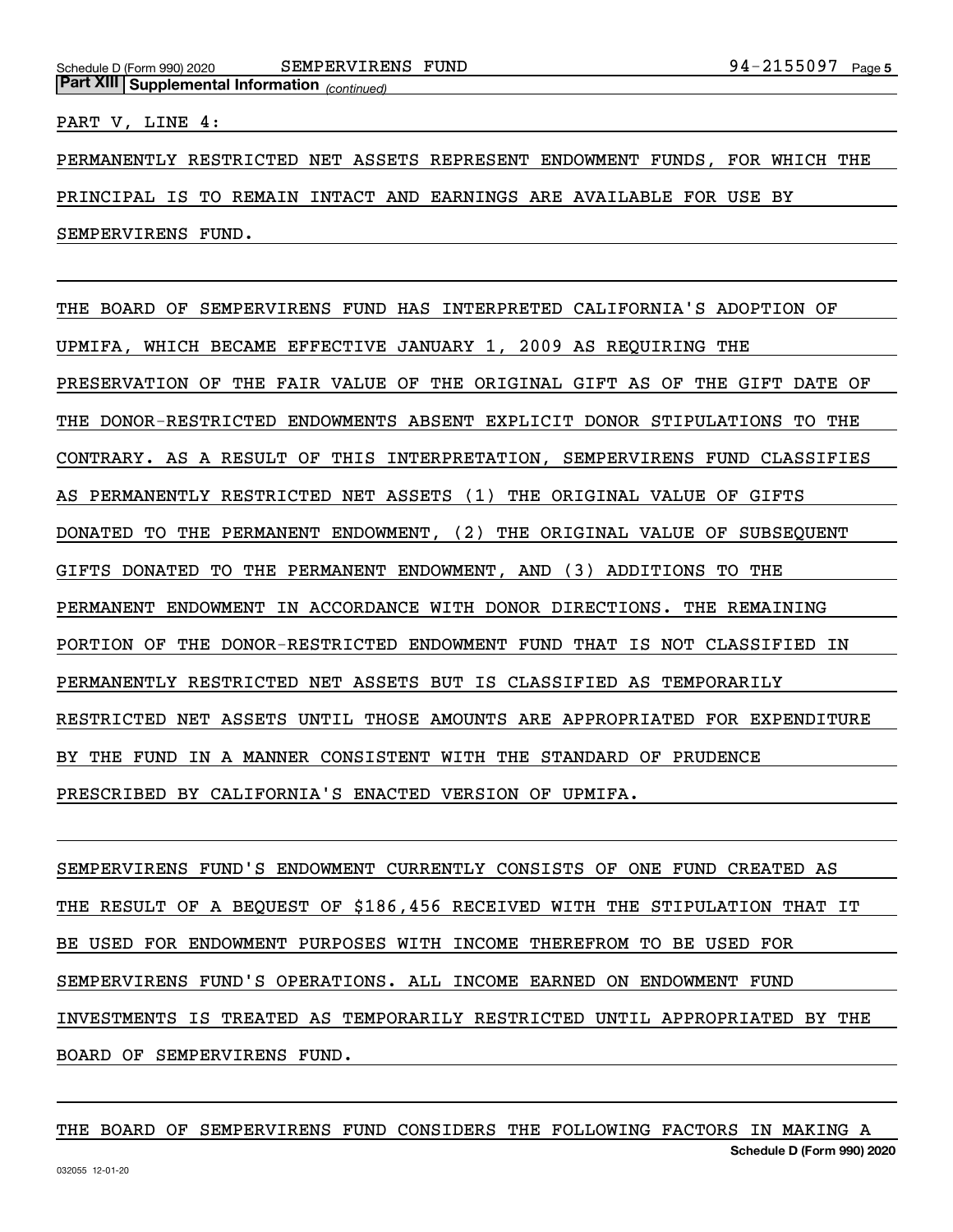Schedule D (Form 990) 2020 SEMPERVIRENS FUND 9 4-2155097 Page

*(continued)* **Part XIII Supplemental Information** 

#### DETERMINATION TO APPROPRIATE OR ACCUMULATE DONOR-RESTRICTED ENDOWMENT

FUNDS:

-THE DURATION AND PRESERVATION OF FUND.

-THE PURPOSES OF FUND AND THE DONOR RESTRICTIONS.

-GENERAL ECONOMIC CONDITIONS.

-THE POSSIBLE EFFECTS OF INFLATION AND DEFLATION.

-THE EXPECTED TOTAL RETURN FROM INCOME AND THE APPRECIATION OF

### INVESTMENTS.

-OTHER RESOURCES OF SEMPERVIRENS FUND.

-THE INVESTMENT POLICIES OF SEMPERVIRENS FUND.

PART X, LINE 2:

THE FUND HAS BEEN GRANTED TAX EXEMPT STATUS UNDER SECTION 501(C)(3) BY THE

INTERNAL REVENUE SERVICE (IRS) AND UNDER SECTION 23701(D) BY THE

CALIFORNIA FRANCHISE TAX BOARD.

EACH YEAR, MANAGEMENT CONSIDERS WHETHER ANY MATERIAL TAX POSITION THE FUND HAS TAKEN IS MORE LIKELY THAN NOT TO BE SUSTAINED UPON EXAMINATION BY THE APPLICABLE TAXING AUTHORITY. MANAGEMENT BELIEVES THAT ANY POSITIONS THE FUND HAS TAKEN ARE SUPPORTED BY SUBSTANTIAL AUTHORITY AND, HENCE, DO NOT NEED TO BE MEASURED OR DISCLOSED IN THESE FINANCIAL STATEMENTS.

PART XI, LINE 2D - OTHER ADJUSTMENTS:

NET CHANGE IN VALUE OF CHARITABLE REMAINDER TRUSTS 34,234.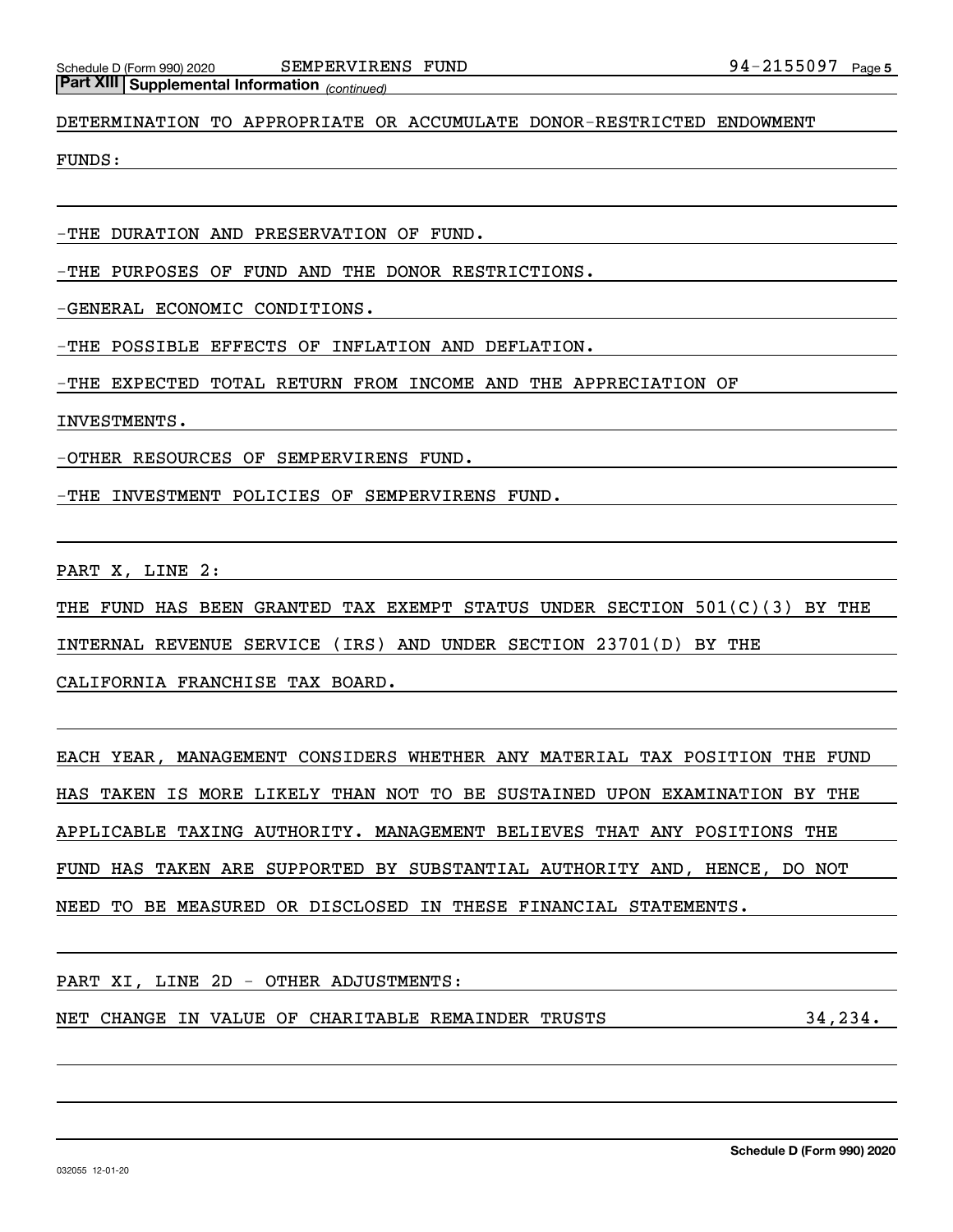| <b>SCHEDULE I</b><br>(Form 990)                                  |                                                                                                                                                                                                                                                                           |           | <b>Grants and Other Assistance to Organizations,</b><br>Governments, and Individuals in the United States |                                                       |                                         |                                                                |                                          | OMB No. 1545-0047<br>2020                           |
|------------------------------------------------------------------|---------------------------------------------------------------------------------------------------------------------------------------------------------------------------------------------------------------------------------------------------------------------------|-----------|-----------------------------------------------------------------------------------------------------------|-------------------------------------------------------|-----------------------------------------|----------------------------------------------------------------|------------------------------------------|-----------------------------------------------------|
|                                                                  |                                                                                                                                                                                                                                                                           |           | Complete if the organization answered "Yes" on Form 990, Part IV, line 21 or 22.                          | Attach to Form 990.                                   |                                         |                                                                |                                          | <b>Open to Public</b>                               |
| Department of the Treasury<br>Internal Revenue Service           |                                                                                                                                                                                                                                                                           |           |                                                                                                           | Go to www.irs.gov/Form990 for the latest information. |                                         |                                                                |                                          | Inspection                                          |
| Name of the organization                                         | SEMPERVIRENS FUND                                                                                                                                                                                                                                                         |           |                                                                                                           |                                                       |                                         |                                                                |                                          | <b>Employer identification number</b><br>94-2155097 |
| Part I                                                           | <b>General Information on Grants and Assistance</b>                                                                                                                                                                                                                       |           |                                                                                                           |                                                       |                                         |                                                                |                                          |                                                     |
| $\mathbf 1$                                                      | Does the organization maintain records to substantiate the amount of the grants or assistance, the grantees' eligibility for the grants or assistance, and the selection                                                                                                  |           |                                                                                                           |                                                       |                                         |                                                                |                                          | $\boxed{\text{X}}$ Yes<br>⊿ No                      |
| $\mathbf{2}$<br>Part II                                          | Describe in Part IV the organization's procedures for monitoring the use of grant funds in the United States.                                                                                                                                                             |           |                                                                                                           |                                                       |                                         |                                                                |                                          |                                                     |
|                                                                  | Grants and Other Assistance to Domestic Organizations and Domestic Governments. Complete if the organization answered "Yes" on Form 990, Part IV, line 21, for any<br>recipient that received more than \$5,000. Part II can be duplicated if additional space is needed. |           |                                                                                                           |                                                       |                                         |                                                                |                                          |                                                     |
|                                                                  | 1 (a) Name and address of organization<br>or government                                                                                                                                                                                                                   | $(b)$ EIN | (c) IRC section<br>(if applicable)                                                                        | (d) Amount of<br>cash grant                           | (e) Amount of<br>non-cash<br>assistance | (f) Method of<br>valuation (book,<br>FMV, appraisal,<br>other) | (g) Description of<br>noncash assistance | (h) Purpose of grant<br>or assistance               |
| CALIFORNIA STATE PARKS<br>303 BIG TREES ROAD<br>FELTON, CA 95018 |                                                                                                                                                                                                                                                                           |           | GOV                                                                                                       | 60,000,                                               | $\mathbf{0}$                            |                                                                |                                          | RECOVERY OF WILDFIRES AT<br>BIG BASIN STATE PARK    |
|                                                                  |                                                                                                                                                                                                                                                                           |           |                                                                                                           |                                                       |                                         |                                                                |                                          |                                                     |
|                                                                  |                                                                                                                                                                                                                                                                           |           |                                                                                                           |                                                       |                                         |                                                                |                                          |                                                     |
|                                                                  |                                                                                                                                                                                                                                                                           |           |                                                                                                           |                                                       |                                         |                                                                |                                          |                                                     |
|                                                                  |                                                                                                                                                                                                                                                                           |           |                                                                                                           |                                                       |                                         |                                                                |                                          |                                                     |
|                                                                  |                                                                                                                                                                                                                                                                           |           |                                                                                                           |                                                       |                                         |                                                                |                                          |                                                     |
| $\mathbf{2}$                                                     | Enter total number of section 501(c)(3) and government organizations listed in the line 1 table                                                                                                                                                                           |           |                                                                                                           |                                                       |                                         |                                                                |                                          | $1$ .                                               |
| 3                                                                | Enter total number of other organizations listed in the line 1 table                                                                                                                                                                                                      |           |                                                                                                           |                                                       |                                         |                                                                |                                          | $\overline{0}$ .                                    |
|                                                                  | LHA For Paperwork Reduction Act Notice, see the Instructions for Form 990.                                                                                                                                                                                                |           |                                                                                                           |                                                       |                                         |                                                                |                                          | Schedule I (Form 990) 2020                          |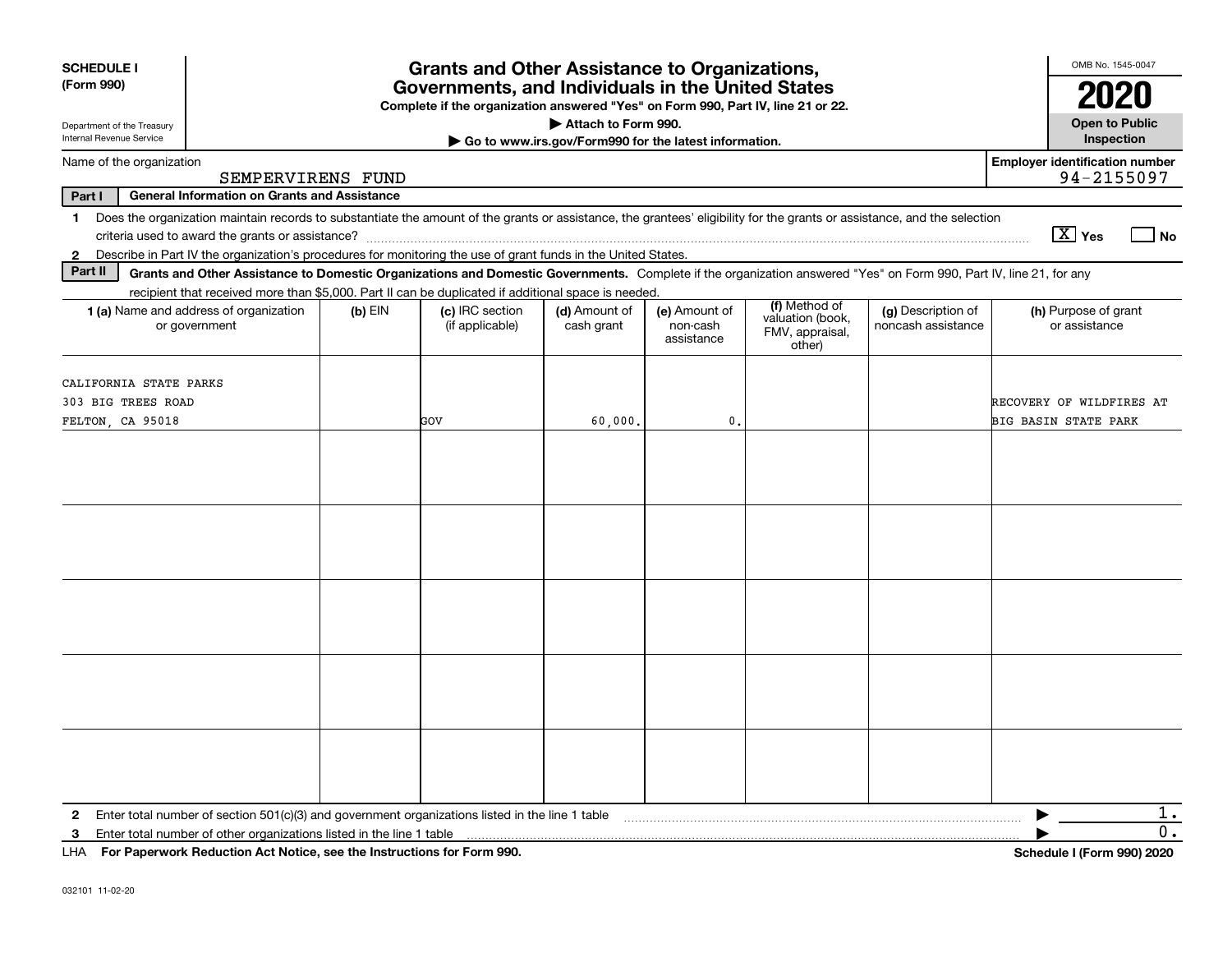**2**Schedule I (Form 990) 2020 **SEMPERVIRENS FUND** 9 4-21550 9 7 Page

**Part III | Grants and Other Assistance to Domestic Individuals. Complete if the organization answered "Yes" on Form 990, Part IV, line 22.** Part III can be duplicated if additional space is needed.

| (a) Type of grant or assistance | (b) Number of<br>recipients | (c) Amount of<br>cash grant | (d) Amount of non-<br>cash assistance | (e) Method of valuation<br>(book, FMV, appraisal, other) | (f) Description of noncash assistance |
|---------------------------------|-----------------------------|-----------------------------|---------------------------------------|----------------------------------------------------------|---------------------------------------|
|                                 |                             |                             |                                       |                                                          |                                       |
|                                 |                             |                             |                                       |                                                          |                                       |
|                                 |                             |                             |                                       |                                                          |                                       |
|                                 |                             |                             |                                       |                                                          |                                       |
|                                 |                             |                             |                                       |                                                          |                                       |
|                                 |                             |                             |                                       |                                                          |                                       |
|                                 |                             |                             |                                       |                                                          |                                       |
|                                 |                             |                             |                                       |                                                          |                                       |
|                                 |                             |                             |                                       |                                                          |                                       |
|                                 |                             |                             |                                       |                                                          |                                       |

Part IV | Supplemental Information. Provide the information required in Part I, line 2; Part III, column (b); and any other additional information.

PART I, LINE 2:

IN THIS FISCAL YEAR, ONLY ONE GRANT WAS MADE TO THE STATE OF

CALIFORNIA,DEPARTMENT OF PARKS AND RECREATION, FROM RESTRICTED FUNDS

DONATED FOR THE RECOVERY OF THE 2020 WILDFIRES AT BIG BASIN STATE PARK. THE

GRANT IS SUBJECT TO A DONATION AGREEMENT AND REPORTING REQUIREMENTS.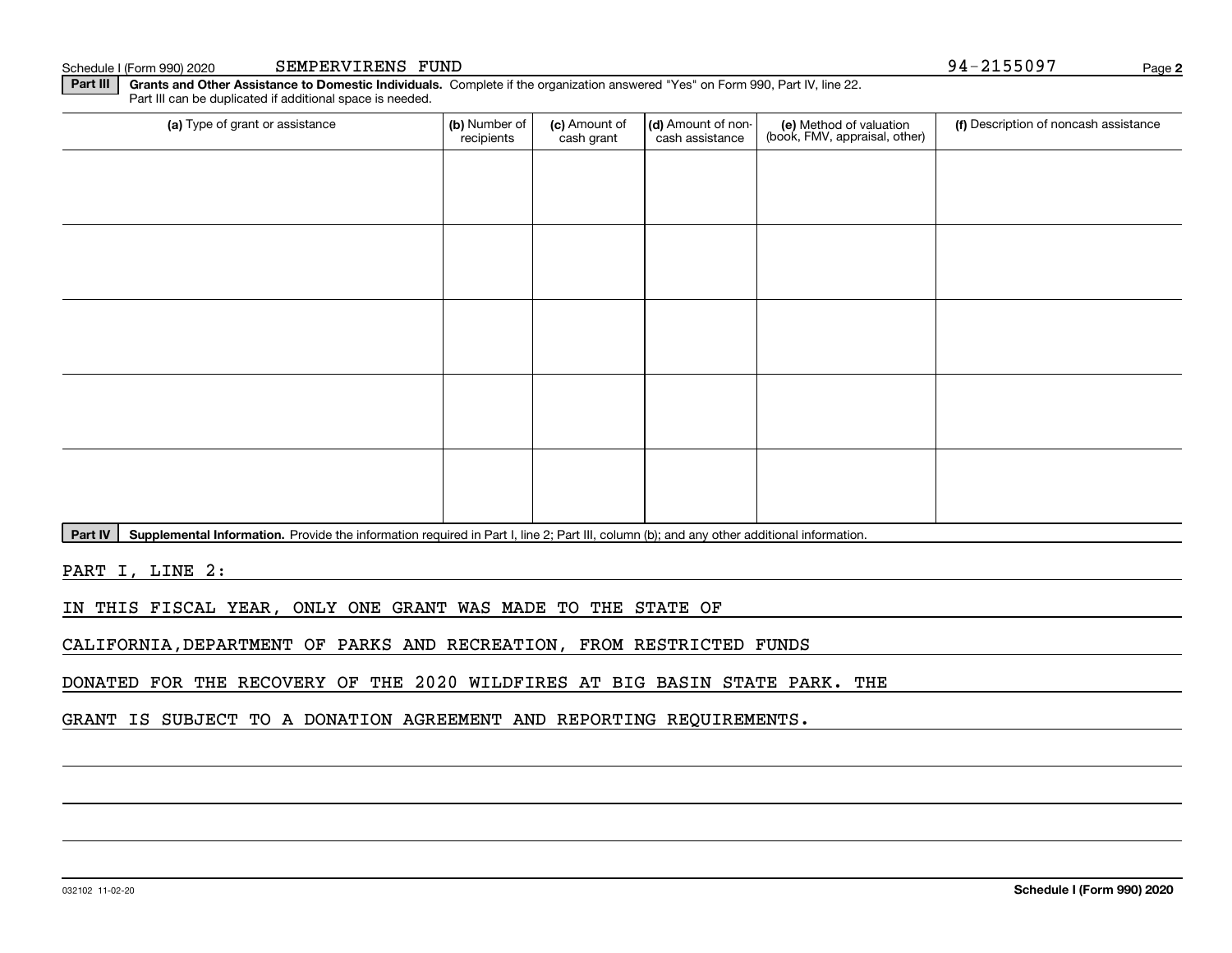|                                                                                                                    | <b>Compensation Information</b><br><b>SCHEDULE J</b>                                                                             |                                                                                                                                                                                                                                      |  |      | OMB No. 1545-0047                     |                       |             |  |
|--------------------------------------------------------------------------------------------------------------------|----------------------------------------------------------------------------------------------------------------------------------|--------------------------------------------------------------------------------------------------------------------------------------------------------------------------------------------------------------------------------------|--|------|---------------------------------------|-----------------------|-------------|--|
|                                                                                                                    | (Form 990)<br>For certain Officers, Directors, Trustees, Key Employees, and Highest                                              |                                                                                                                                                                                                                                      |  |      |                                       |                       |             |  |
|                                                                                                                    | <b>Compensated Employees</b><br>Complete if the organization answered "Yes" on Form 990, Part IV, line 23.                       |                                                                                                                                                                                                                                      |  | 2020 |                                       |                       |             |  |
|                                                                                                                    | Attach to Form 990.                                                                                                              |                                                                                                                                                                                                                                      |  |      |                                       | <b>Open to Public</b> |             |  |
|                                                                                                                    | Department of the Treasury<br>Go to www.irs.gov/Form990 for instructions and the latest information.<br>Internal Revenue Service |                                                                                                                                                                                                                                      |  |      |                                       | Inspection            |             |  |
|                                                                                                                    | Name of the organization                                                                                                         |                                                                                                                                                                                                                                      |  |      | <b>Employer identification number</b> |                       |             |  |
|                                                                                                                    |                                                                                                                                  | SEMPERVIRENS FUND                                                                                                                                                                                                                    |  |      | 94-2155097                            |                       |             |  |
|                                                                                                                    | Part I                                                                                                                           | <b>Questions Regarding Compensation</b>                                                                                                                                                                                              |  |      |                                       |                       |             |  |
|                                                                                                                    |                                                                                                                                  |                                                                                                                                                                                                                                      |  |      |                                       | Yes                   | No          |  |
|                                                                                                                    |                                                                                                                                  | 1a Check the appropriate box(es) if the organization provided any of the following to or for a person listed on Form 990,                                                                                                            |  |      |                                       |                       |             |  |
|                                                                                                                    |                                                                                                                                  | Part VII, Section A, line 1a. Complete Part III to provide any relevant information regarding these items.                                                                                                                           |  |      |                                       |                       |             |  |
|                                                                                                                    | First-class or charter travel                                                                                                    | Housing allowance or residence for personal use                                                                                                                                                                                      |  |      |                                       |                       |             |  |
|                                                                                                                    | Travel for companions                                                                                                            | Payments for business use of personal residence                                                                                                                                                                                      |  |      |                                       |                       |             |  |
|                                                                                                                    |                                                                                                                                  | Health or social club dues or initiation fees<br>Tax indemnification and gross-up payments                                                                                                                                           |  |      |                                       |                       |             |  |
|                                                                                                                    |                                                                                                                                  | Discretionary spending account<br>Personal services (such as maid, chauffeur, chef)                                                                                                                                                  |  |      |                                       |                       |             |  |
|                                                                                                                    |                                                                                                                                  |                                                                                                                                                                                                                                      |  |      |                                       |                       |             |  |
|                                                                                                                    |                                                                                                                                  | <b>b</b> If any of the boxes on line 1a are checked, did the organization follow a written policy regarding payment or                                                                                                               |  |      |                                       |                       |             |  |
|                                                                                                                    |                                                                                                                                  |                                                                                                                                                                                                                                      |  |      | 1b                                    |                       |             |  |
| 2                                                                                                                  |                                                                                                                                  | Did the organization require substantiation prior to reimbursing or allowing expenses incurred by all directors,                                                                                                                     |  |      |                                       |                       |             |  |
|                                                                                                                    |                                                                                                                                  |                                                                                                                                                                                                                                      |  |      | $\mathbf{2}$                          |                       |             |  |
|                                                                                                                    |                                                                                                                                  |                                                                                                                                                                                                                                      |  |      |                                       |                       |             |  |
| З                                                                                                                  |                                                                                                                                  | Indicate which, if any, of the following the organization used to establish the compensation of the organization's                                                                                                                   |  |      |                                       |                       |             |  |
| CEO/Executive Director. Check all that apply. Do not check any boxes for methods used by a related organization to |                                                                                                                                  |                                                                                                                                                                                                                                      |  |      |                                       |                       |             |  |
|                                                                                                                    | establish compensation of the CEO/Executive Director, but explain in Part III.                                                   |                                                                                                                                                                                                                                      |  |      |                                       |                       |             |  |
|                                                                                                                    | $X$ Compensation committee                                                                                                       | Written employment contract                                                                                                                                                                                                          |  |      |                                       |                       |             |  |
|                                                                                                                    |                                                                                                                                  | $X$ Independent compensation consultant<br>$X$ Compensation survey or study                                                                                                                                                          |  |      |                                       |                       |             |  |
|                                                                                                                    | $\boxed{\text{X}}$ Form 990 of other organizations                                                                               | $\lfloor x \rfloor$ Approval by the board or compensation committee                                                                                                                                                                  |  |      |                                       |                       |             |  |
|                                                                                                                    |                                                                                                                                  |                                                                                                                                                                                                                                      |  |      |                                       |                       |             |  |
| 4                                                                                                                  |                                                                                                                                  | During the year, did any person listed on Form 990, Part VII, Section A, line 1a, with respect to the filing                                                                                                                         |  |      |                                       |                       |             |  |
|                                                                                                                    | organization or a related organization:                                                                                          |                                                                                                                                                                                                                                      |  |      |                                       |                       | x           |  |
| а                                                                                                                  |                                                                                                                                  | Receive a severance payment or change-of-control payment?                                                                                                                                                                            |  |      | 4a                                    |                       | X           |  |
|                                                                                                                    | Participate in or receive payment from a supplemental nonqualified retirement plan?<br>b                                         |                                                                                                                                                                                                                                      |  |      | 4b<br>4с                              |                       | $\mathbf X$ |  |
| Participate in or receive payment from an equity-based compensation arrangement?<br>c                              |                                                                                                                                  |                                                                                                                                                                                                                                      |  |      |                                       |                       |             |  |
| If "Yes" to any of lines 4a-c, list the persons and provide the applicable amounts for each item in Part III.      |                                                                                                                                  |                                                                                                                                                                                                                                      |  |      |                                       |                       |             |  |
|                                                                                                                    |                                                                                                                                  | Only section 501(c)(3), 501(c)(4), and 501(c)(29) organizations must complete lines 5-9.                                                                                                                                             |  |      |                                       |                       |             |  |
|                                                                                                                    |                                                                                                                                  | For persons listed on Form 990, Part VII, Section A, line 1a, did the organization pay or accrue any compensation                                                                                                                    |  |      |                                       |                       |             |  |
|                                                                                                                    | contingent on the revenues of:                                                                                                   |                                                                                                                                                                                                                                      |  |      |                                       |                       |             |  |
|                                                                                                                    |                                                                                                                                  | a The organization? <b>With the Constitution of the Constitution</b> of the Constitution of the Constitution of the Constitution of the Constitution of the Constitution of the Constitution of the Constitution of the Constitutio  |  |      | 5а                                    |                       | х           |  |
|                                                                                                                    |                                                                                                                                  |                                                                                                                                                                                                                                      |  |      | 5b                                    |                       | х           |  |
|                                                                                                                    |                                                                                                                                  | If "Yes" on line 5a or 5b, describe in Part III.                                                                                                                                                                                     |  |      |                                       |                       |             |  |
| 6.                                                                                                                 |                                                                                                                                  | For persons listed on Form 990, Part VII, Section A, line 1a, did the organization pay or accrue any compensation                                                                                                                    |  |      |                                       |                       |             |  |
|                                                                                                                    | contingent on the net earnings of:                                                                                               |                                                                                                                                                                                                                                      |  |      |                                       |                       |             |  |
| a                                                                                                                  |                                                                                                                                  | The organization? <b>With the contract of the contract of the contract of the contract of the contract of the contract of the contract of the contract of the contract of the contract of the contract of the contract of the co</b> |  |      | 6a                                    |                       | х           |  |
|                                                                                                                    |                                                                                                                                  |                                                                                                                                                                                                                                      |  |      | 6b                                    |                       | X           |  |
|                                                                                                                    |                                                                                                                                  | If "Yes" on line 6a or 6b, describe in Part III.                                                                                                                                                                                     |  |      |                                       |                       |             |  |
|                                                                                                                    |                                                                                                                                  | 7 For persons listed on Form 990, Part VII, Section A, line 1a, did the organization provide any nonfixed payments                                                                                                                   |  |      |                                       |                       |             |  |
|                                                                                                                    |                                                                                                                                  |                                                                                                                                                                                                                                      |  |      | 7                                     |                       | х           |  |
| 8                                                                                                                  |                                                                                                                                  | Were any amounts reported on Form 990, Part VII, paid or accrued pursuant to a contract that was subject to the                                                                                                                      |  |      |                                       |                       |             |  |
|                                                                                                                    |                                                                                                                                  | initial contract exception described in Regulations section 53.4958-4(a)(3)? If "Yes," describe in Part III                                                                                                                          |  |      | 8                                     |                       | x           |  |
| 9                                                                                                                  |                                                                                                                                  | If "Yes" on line 8, did the organization also follow the rebuttable presumption procedure described in                                                                                                                               |  |      |                                       |                       |             |  |
|                                                                                                                    | 9                                                                                                                                |                                                                                                                                                                                                                                      |  |      |                                       |                       |             |  |
|                                                                                                                    |                                                                                                                                  | concepts Depleration. And National one that Instrumations for Forms 000.                                                                                                                                                             |  |      |                                       |                       |             |  |

LHA For Paperwork Reduction Act Notice, see the Instructions for Form 990. Schedule J (Form 990) 2020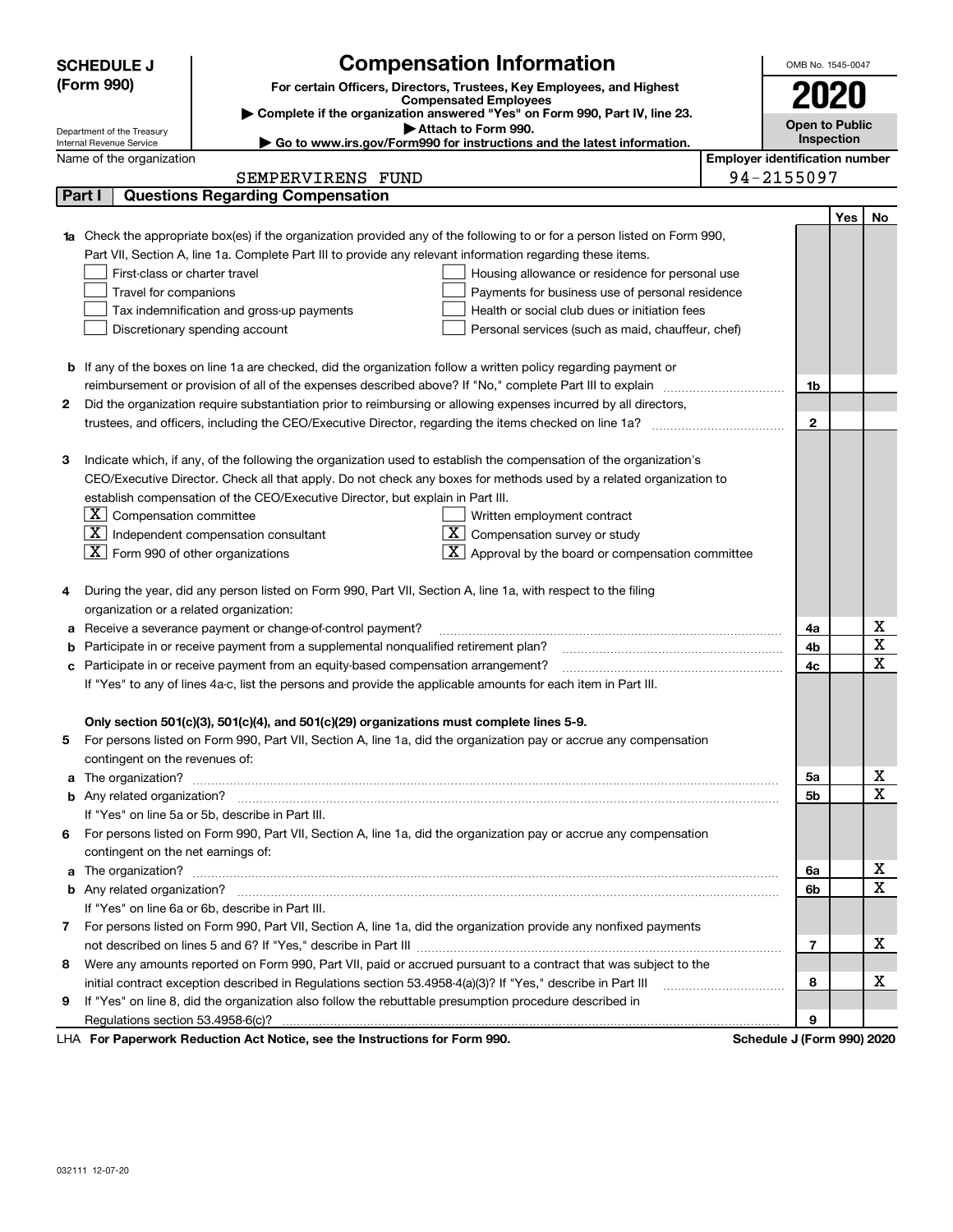# **Part II Officers, Directors, Trustees, Key Employees, and Highest Compensated Employees.**  Schedule J (Form 990) 2020 Page Use duplicate copies if additional space is needed.

For each individual whose compensation must be reported on Schedule J, report compensation from the organization on row (i) and from related organizations, described in the instructions, on row (ii). Do not list any individuals that aren't listed on Form 990, Part VII.

**Note:**  The sum of columns (B)(i)-(iii) for each listed individual must equal the total amount of Form 990, Part VII, Section A, line 1a, applicable column (D) and (E) amounts for that individual.

|                         |      |                          | (B) Breakdown of W-2 and/or 1099-MISC compensation |                                           | (C) Retirement and<br>other deferred | (D) Nontaxable<br>benefits | (E) Total of columns<br>$(B)(i)-(D)$ | (F) Compensation<br>in column (B)         |  |
|-------------------------|------|--------------------------|----------------------------------------------------|-------------------------------------------|--------------------------------------|----------------------------|--------------------------------------|-------------------------------------------|--|
| (A) Name and Title      |      | (i) Base<br>compensation | (ii) Bonus &<br>incentive<br>compensation          | (iii) Other<br>reportable<br>compensation | compensation                         |                            |                                      | reported as deferred<br>on prior Form 990 |  |
| SARA BARTH<br>(1)       | (i)  | 220,008.                 | 0.                                                 | 0.                                        | 12, 120.                             | 2,292.                     | 234,420.                             | 0.                                        |  |
| EXECUTIVE DIRECTOR      | (ii) | 0.                       | 0.                                                 | $\overline{0}$ .                          | $\overline{0}$ .                     | 0.                         | 0.                                   | $\overline{0}$ .                          |  |
| PATRICK GIBBONS<br>(2)  | (i)  | 144,000.                 | $\overline{0}$ .                                   | 0.                                        | 11,520.                              | 16,944.                    | 172,464.                             | $\overline{0}$ .                          |  |
| CHIEF FINANCIAL OFFICER | (ii) | 0.                       | $\overline{0}$ .                                   | 0.                                        | 0.                                   | 0.                         | 0.                                   | $\overline{\mathbf{0}}$ .                 |  |
| MICHAEL KAWALEK<br>(3)  | (i)  | $140,056$ .              | $\overline{0}$ .                                   | $\overline{0}$ .                          | 11,520.                              | 18,696.                    | 170, 272.                            | $\overline{\mathbf{0}}$ .                 |  |
| DEPUTY DIRECTOR         | (ii) | 0.                       | $\overline{0}$ .                                   | 0.                                        | 0.                                   | 0.                         | 0.                                   | $\overline{\mathbf{0}}$ .                 |  |
| JULIE SEELEN<br>(4)     | (i)  | 139,008.                 | $\overline{0}$ .                                   | $\overline{0}$ .                          | 8,376.                               | 13,392.                    | 160, 776.                            | $\overline{\mathbf{0}}$ .                 |  |
| CHIEF OF PHILANTHROPY   | (ii) | 0.                       | 0.                                                 | 0.                                        | 0.                                   | 0.                         | 0.                                   | $\overline{0}$ .                          |  |
|                         | (i)  |                          |                                                    |                                           |                                      |                            |                                      |                                           |  |
|                         | (ii) |                          |                                                    |                                           |                                      |                            |                                      |                                           |  |
|                         | (i)  |                          |                                                    |                                           |                                      |                            |                                      |                                           |  |
|                         | (ii) |                          |                                                    |                                           |                                      |                            |                                      |                                           |  |
|                         | (i)  |                          |                                                    |                                           |                                      |                            |                                      |                                           |  |
|                         | (ii) |                          |                                                    |                                           |                                      |                            |                                      |                                           |  |
|                         | (i)  |                          |                                                    |                                           |                                      |                            |                                      |                                           |  |
|                         | (ii) |                          |                                                    |                                           |                                      |                            |                                      |                                           |  |
|                         | (i)  |                          |                                                    |                                           |                                      |                            |                                      |                                           |  |
|                         | (ii) |                          |                                                    |                                           |                                      |                            |                                      |                                           |  |
|                         | (i)  |                          |                                                    |                                           |                                      |                            |                                      |                                           |  |
|                         | (ii) |                          |                                                    |                                           |                                      |                            |                                      |                                           |  |
|                         | (i)  |                          |                                                    |                                           |                                      |                            |                                      |                                           |  |
|                         | (ii) |                          |                                                    |                                           |                                      |                            |                                      |                                           |  |
|                         | (i)  |                          |                                                    |                                           |                                      |                            |                                      |                                           |  |
|                         | (ii) |                          |                                                    |                                           |                                      |                            |                                      |                                           |  |
|                         | (i)  |                          |                                                    |                                           |                                      |                            |                                      |                                           |  |
|                         | (ii) |                          |                                                    |                                           |                                      |                            |                                      |                                           |  |
|                         | (i)  |                          |                                                    |                                           |                                      |                            |                                      |                                           |  |
|                         | (ii) |                          |                                                    |                                           |                                      |                            |                                      |                                           |  |
|                         | (i)  |                          |                                                    |                                           |                                      |                            |                                      |                                           |  |
|                         | (ii) |                          |                                                    |                                           |                                      |                            |                                      |                                           |  |
|                         | (i)  |                          |                                                    |                                           |                                      |                            |                                      |                                           |  |
|                         | (ii) |                          |                                                    |                                           |                                      |                            |                                      |                                           |  |

94-2155097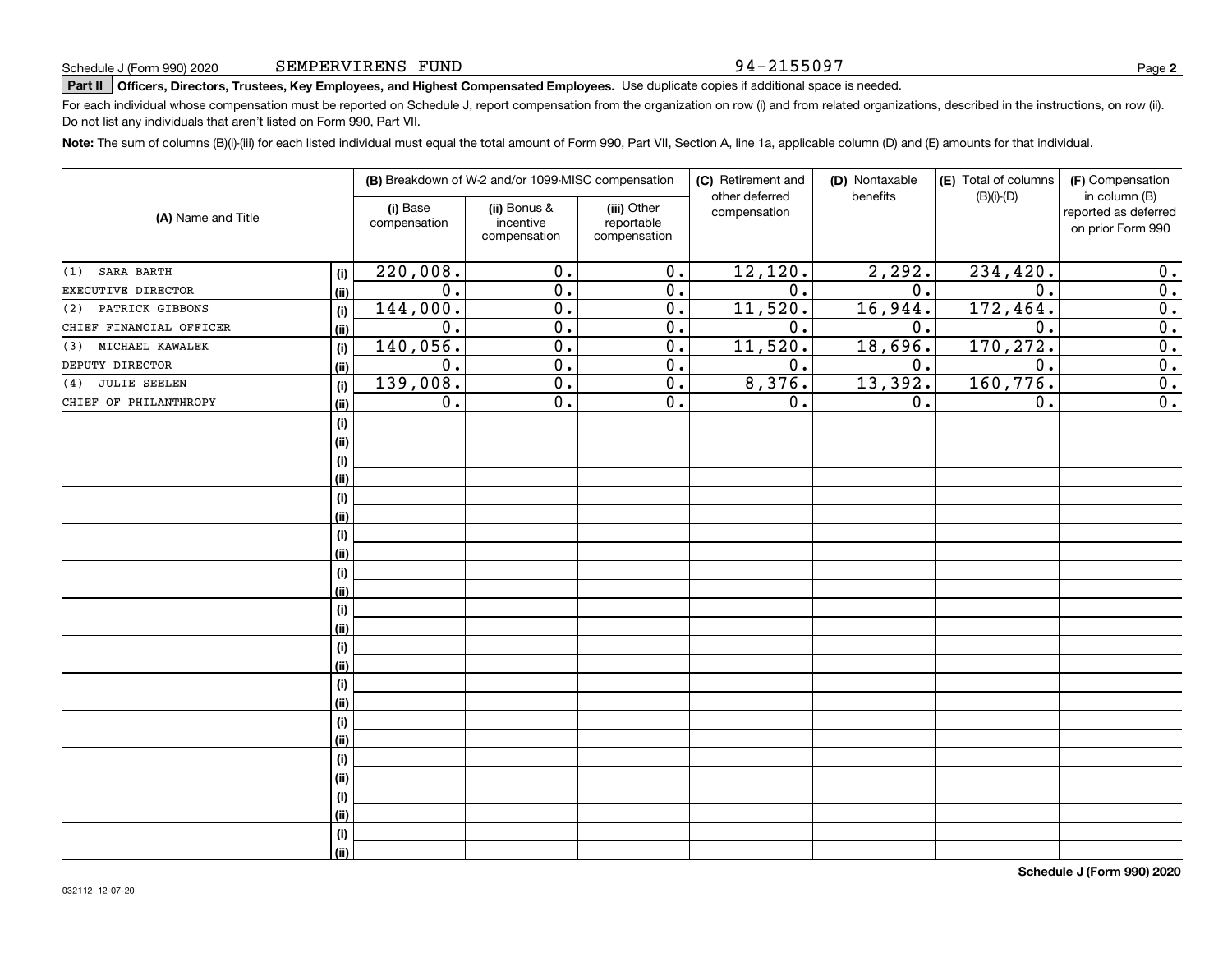# **Part III Supplemental Information**

Schedule J (Form 990) 2020 SEMPERVIRENS FUND<br>Part III Supplemental Information<br>Provide the information, explanation, or descriptions required for Part I, lines 1a, 1b, 3, 4a, 4b, 4c, 5a, 5b, 6a, 6b, 7, and 8, and for Part

**Schedule J (Form 990) 2020**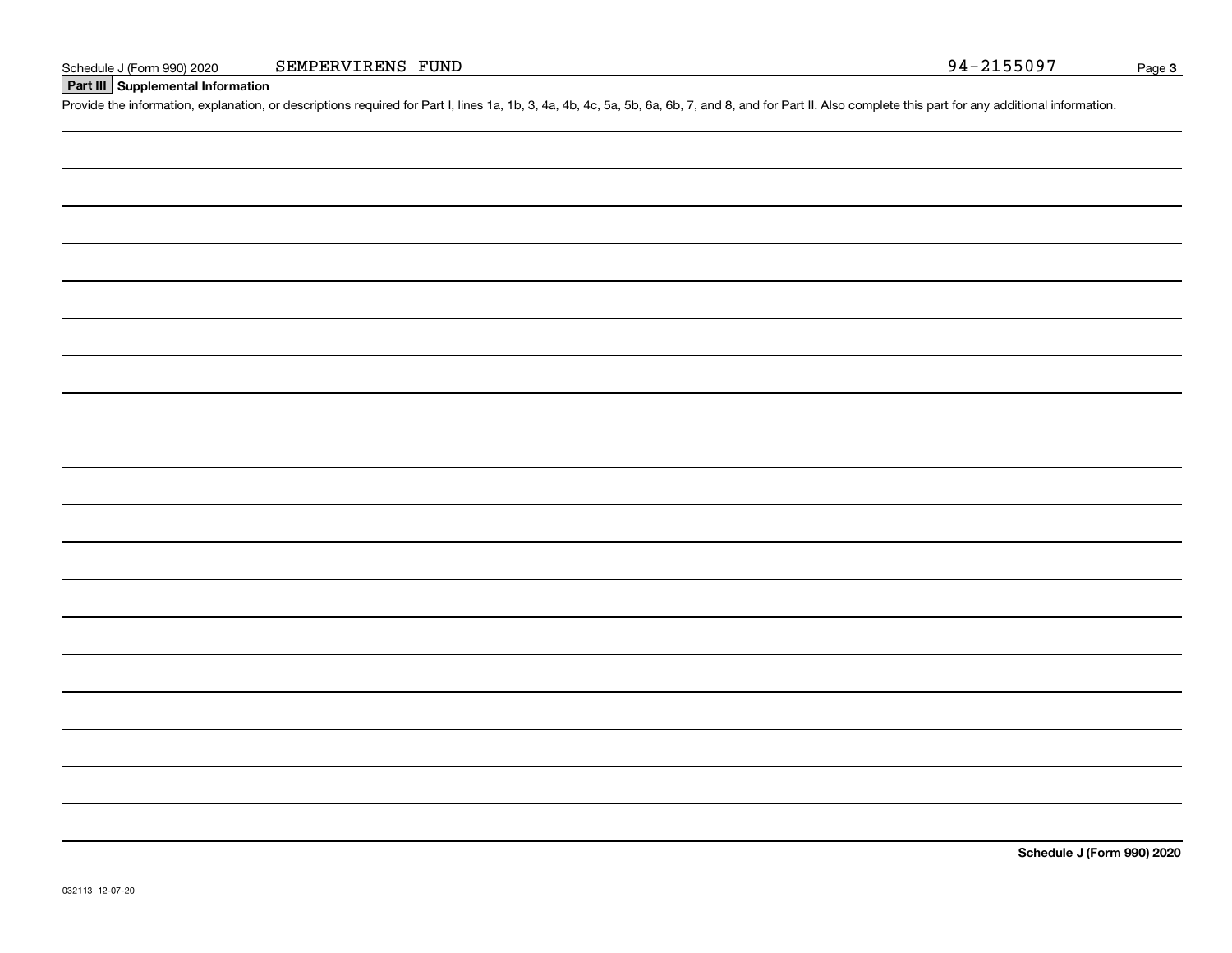## **SCHEDULE M (Form 990)**

# **Noncash Contributions**

OMB No. 1545-0047

Department of the Treasury Internal Revenue Service

**Complete if the organizations answered "Yes" on Form 990, Part IV, lines 29 or 30.** <sup>J</sup>**2020 Attach to Form 990.** J

 **Go to www.irs.gov/Form990 for instructions and the latest information.** J

**Open to Public Inspection**

| Name of the organization |
|--------------------------|
|--------------------------|

| SEMPERVIRENS FUND |
|-------------------|
|-------------------|

| <b>Employer identification number</b> |
|---------------------------------------|
| 94-2155097                            |

| Part I | <b>Types of Property</b>                                                                                                                                                 |                               |                                      |                                                                                                      |                                                              |     |     |    |
|--------|--------------------------------------------------------------------------------------------------------------------------------------------------------------------------|-------------------------------|--------------------------------------|------------------------------------------------------------------------------------------------------|--------------------------------------------------------------|-----|-----|----|
|        |                                                                                                                                                                          | (a)<br>Check if<br>applicable | (b)<br>Number of<br>contributions or | (c)<br>Noncash contribution<br>amounts reported on<br>items contributed Form 990, Part VIII, line 1g | (d)<br>Method of determining<br>noncash contribution amounts |     |     |    |
| 1      |                                                                                                                                                                          |                               |                                      |                                                                                                      |                                                              |     |     |    |
| 2      | Art - Historical treasures                                                                                                                                               |                               |                                      |                                                                                                      |                                                              |     |     |    |
| 3      | Art - Fractional interests                                                                                                                                               |                               |                                      |                                                                                                      |                                                              |     |     |    |
| 4      | Books and publications                                                                                                                                                   |                               |                                      |                                                                                                      |                                                              |     |     |    |
| 5      | Clothing and household goods                                                                                                                                             |                               |                                      |                                                                                                      |                                                              |     |     |    |
| 6      |                                                                                                                                                                          |                               |                                      |                                                                                                      |                                                              |     |     |    |
| 7      |                                                                                                                                                                          |                               |                                      |                                                                                                      |                                                              |     |     |    |
| 8      | Intellectual property                                                                                                                                                    |                               |                                      |                                                                                                      |                                                              |     |     |    |
| 9      | Securities - Publicly traded                                                                                                                                             | $\mathbf X$                   | 33                                   |                                                                                                      | 444, 244. STOCK SALE PROCEEDS                                |     |     |    |
| 10     | Securities - Closely held stock                                                                                                                                          |                               |                                      |                                                                                                      |                                                              |     |     |    |
| 11     | Securities - Partnership, LLC, or                                                                                                                                        |                               |                                      |                                                                                                      |                                                              |     |     |    |
|        | trust interests                                                                                                                                                          |                               |                                      |                                                                                                      |                                                              |     |     |    |
| 12     | Securities - Miscellaneous                                                                                                                                               |                               |                                      |                                                                                                      |                                                              |     |     |    |
| 13     | Qualified conservation contribution -                                                                                                                                    |                               |                                      |                                                                                                      |                                                              |     |     |    |
|        | Historic structures                                                                                                                                                      |                               |                                      |                                                                                                      |                                                              |     |     |    |
| 14     | Qualified conservation contribution - Other                                                                                                                              |                               |                                      |                                                                                                      |                                                              |     |     |    |
| 15     |                                                                                                                                                                          |                               |                                      |                                                                                                      |                                                              |     |     |    |
| 16     | Real estate - Commercial                                                                                                                                                 |                               |                                      |                                                                                                      |                                                              |     |     |    |
| 17     |                                                                                                                                                                          |                               |                                      |                                                                                                      |                                                              |     |     |    |
| 18     |                                                                                                                                                                          |                               |                                      |                                                                                                      |                                                              |     |     |    |
| 19     |                                                                                                                                                                          |                               |                                      |                                                                                                      |                                                              |     |     |    |
| 20     | Drugs and medical supplies                                                                                                                                               |                               |                                      |                                                                                                      |                                                              |     |     |    |
| 21     |                                                                                                                                                                          |                               |                                      |                                                                                                      |                                                              |     |     |    |
| 22     | Historical artifacts                                                                                                                                                     |                               |                                      |                                                                                                      |                                                              |     |     |    |
| 23     |                                                                                                                                                                          |                               |                                      |                                                                                                      |                                                              |     |     |    |
| 24     |                                                                                                                                                                          |                               |                                      |                                                                                                      |                                                              |     |     |    |
| 25     | Other $\blacktriangleright$                                                                                                                                              |                               |                                      |                                                                                                      |                                                              |     |     |    |
|        |                                                                                                                                                                          |                               |                                      |                                                                                                      |                                                              |     |     |    |
| 26     | Other<br>$\overline{\phantom{a}}$ )                                                                                                                                      |                               |                                      |                                                                                                      |                                                              |     |     |    |
| 27     | Other<br>$\overline{\phantom{a}}$ ( )<br>▸                                                                                                                               |                               |                                      |                                                                                                      |                                                              |     |     |    |
| 28     | Other                                                                                                                                                                    |                               |                                      |                                                                                                      |                                                              |     |     |    |
| 29     | Number of Forms 8283 received by the organization during the tax year for contributions<br>for which the organization completed Form 8283, Part V, Donee Acknowledgement |                               |                                      | 29                                                                                                   |                                                              |     | 0   |    |
|        |                                                                                                                                                                          |                               |                                      | .                                                                                                    |                                                              |     | Yes |    |
|        | 30a During the year, did the organization receive by contribution any property reported in Part I, lines 1 through 28, that it                                           |                               |                                      |                                                                                                      |                                                              |     |     | No |
|        |                                                                                                                                                                          |                               |                                      |                                                                                                      |                                                              |     |     |    |
|        | must hold for at least three years from the date of the initial contribution, and which isn't required to be used for<br>exempt purposes for the entire holding period?  |                               |                                      |                                                                                                      |                                                              |     |     | x  |
|        |                                                                                                                                                                          |                               |                                      |                                                                                                      |                                                              | 30a |     |    |
|        | If "Yes," describe the arrangement in Part II.<br>b                                                                                                                      |                               |                                      |                                                                                                      |                                                              |     |     |    |
|        | Does the organization have a gift acceptance policy that requires the review of any nonstandard contributions?<br>31<br>.                                                |                               |                                      |                                                                                                      |                                                              |     |     |    |
|        | 32a Does the organization hire or use third parties or related organizations to solicit, process, or sell noncash                                                        |                               |                                      |                                                                                                      |                                                              |     |     |    |
|        | contributions?<br>32a                                                                                                                                                    |                               |                                      |                                                                                                      |                                                              |     |     | x  |
| b      | If "Yes," describe in Part II.                                                                                                                                           |                               |                                      |                                                                                                      |                                                              |     |     |    |
| 33     | If the organization didn't report an amount in column (c) for a type of property for which column (a) is checked,                                                        |                               |                                      |                                                                                                      |                                                              |     |     |    |
|        | describe in Part II.                                                                                                                                                     |                               |                                      |                                                                                                      |                                                              |     |     |    |
| LHA    | For Paperwork Reduction Act Notice, see the Instructions for Form 990.                                                                                                   |                               |                                      |                                                                                                      | Schedule M (Form 990) 2020                                   |     |     |    |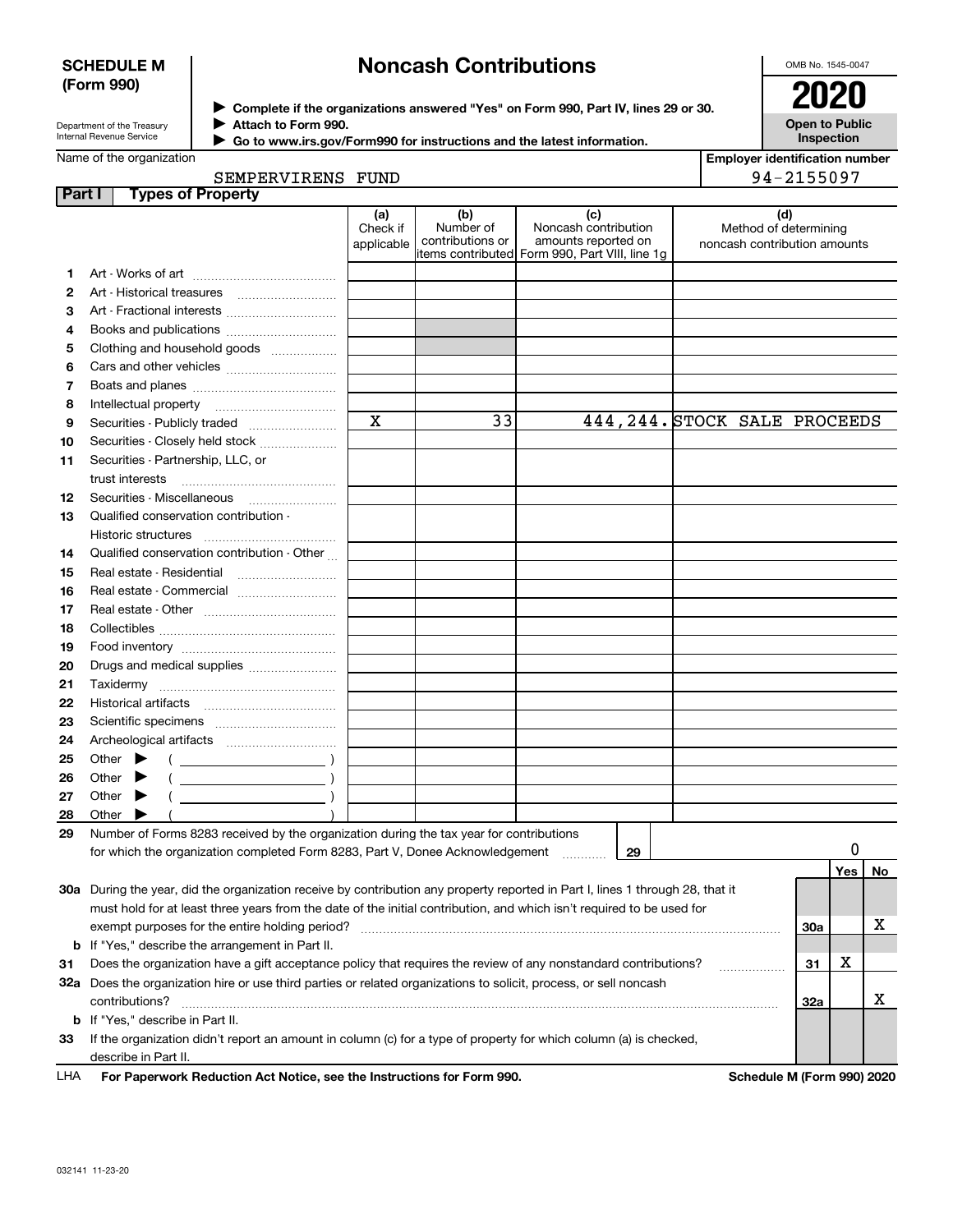**2**

Part II | Supplemental Information. Provide the information required by Part I, lines 30b, 32b, and 33, and whether the organization is reporting in Part I, column (b), the number of contributions, the number of items received, or a combination of both. Also complete this part for any additional information.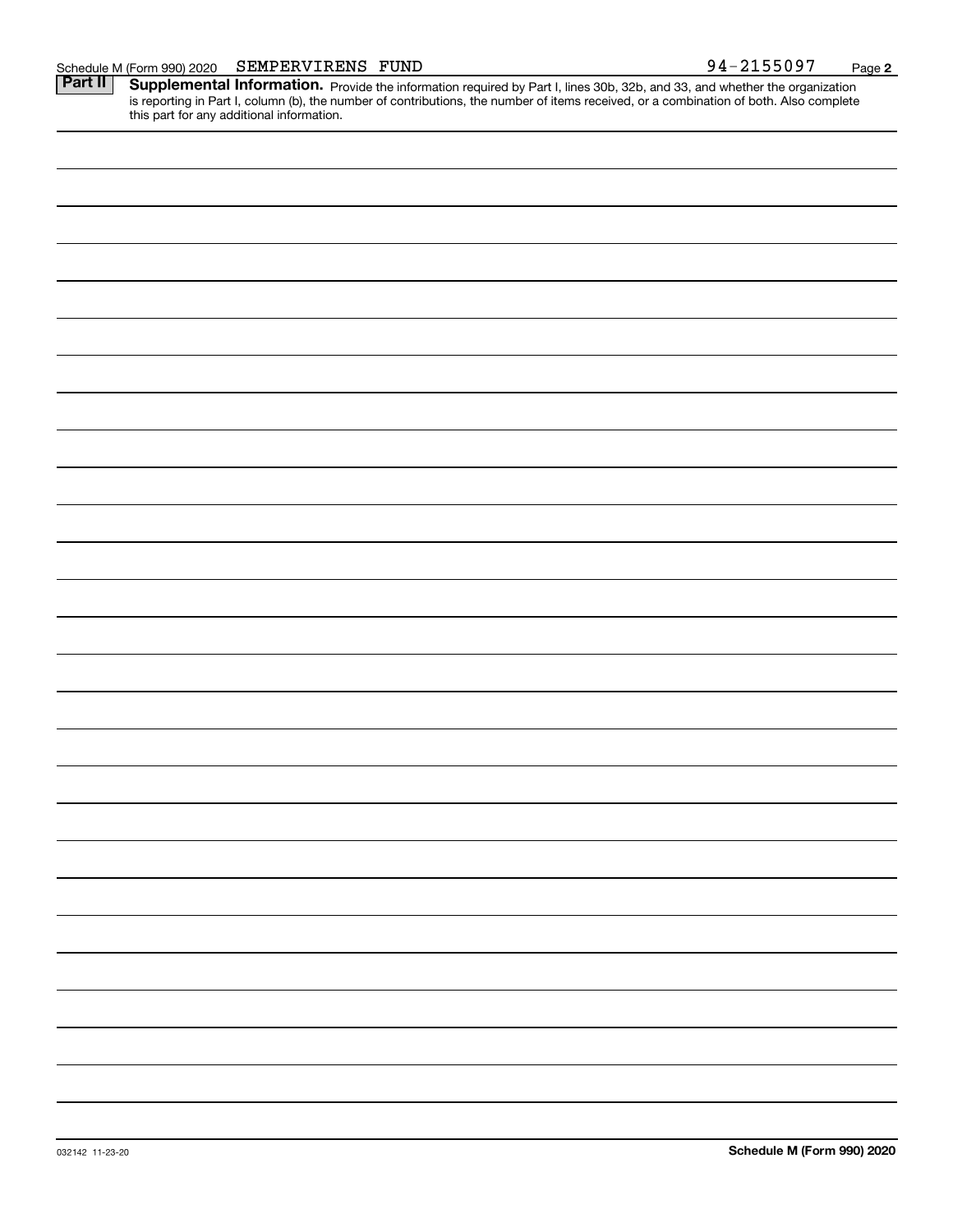**(Form 990 or 990-EZ)**

Department of the Treasury Internal Revenue Service Name of the organization

**Complete to provide information for responses to specific questions on Form 990 or 990-EZ or to provide any additional information. SCHEDULE O Supplemental Information to Form 990 or 990-EZ**

**| Attach to Form 990 or 990-EZ. | Go to www.irs.gov/Form990 for the latest information.**

**Employer identification number** SEMPERVIRENS FUND 84-2155097

OMB No. 1545-0047

**2020**

**Open to Public Inspection**

FORM 990, PART III, LINE 4A, PROGRAM SERVICE ACCOMPLISHMENTS:

CONSERVATION PROJECTS. THE FUND'S PARTICIPATION APPEARS AS DIRECT

EXPENSES WITHIN LAND PROGRAM EXPENSES.

IN NOVEMBER 2019 SEMPERVIRENS FUND BECAME THE OWNER OF THE 320-ACRE

GAZOS PROPERTY. THIS IS A STRATEGIC ACQUISITION AS THIS REDWOOD

PROPERTY'S LOCATION IS AN INHOLDING TO BUTANO STATE PARK AND HAS HIGH

ECOLOGICAL VALUES OF OLD-GROWTH - I.E. REDWOOD TREES THAT ARE SEVERAL

CENTURIES OLD - AND OLDER SECOND GROWTH, AS WELL AS ENDANGERED MARBLED

MURRELET HABITAT. TO ACQUIRE THIS PROPERTY, WE COLLABORATED WITH

PENINSULA OPEN SPACE TRUST (POST) WHO NEGOTIATED A LAND SWAP WITH BIG

CREEK LUMBER AS PART OF THE PURCHASE. SEMPERVIRENS FUND WILL CARE FOR

THE PROPERTY UNTIL IT CAN BE TRANSFERRED TO STATE PARKS.

LHA For Paperwork Reduction Act Notice, see the Instructions for Form 990 or 990-EZ. Schedule O (Form 990 or 990-EZ) 2020 FORM 990, PART III, LINE 4B, PROGRAM SERVICE ACCOMPLISHMENTS: IN THE FALL OF 2020, AFTER THE CZU COMPLEX LIGHTNING WILDFIRE, SEMPERVIRENS FUND INCREASED OUR ASSISTANCE TO STATE PARKS TO HELP WITH RESTORATION EFFORTS AT BIG BASIN STATE PARK. THIS ALLOWED PARK STAFF TO GO ABOVE AND BEYOND TO IMPLEMENT TASKS TO BENEFIT BOTH THE FOREST AND FUTURE VISITORS, EFFORTS NOT COVERED BY STATE FUNDING. FOR INSTANCE, PARKS USED DONATED FUNDS TO ENGAGE FORESTERS TO WORK WITH CALTRANS TO REMOVE ONLY NECESSARY TREES AND REMOVE THE CUT TREES AND STUMPS, CREATING A MUCH MORE PLEASING EXPERIENCE AS ONE DRIVES INTO THE PARK WHILE MINIMIZING THE IMPACT ON THE BIG BASIN FOREST. SEMPERVIRENS ALSO PROVIDED WATER TANKS THAT WERE PLACED STRATEGICALLY AROUND THE PARK TO PROVIDE EASILY ACCESSIBLE WATER FOR THE ONGOING NEED TO ADDRESS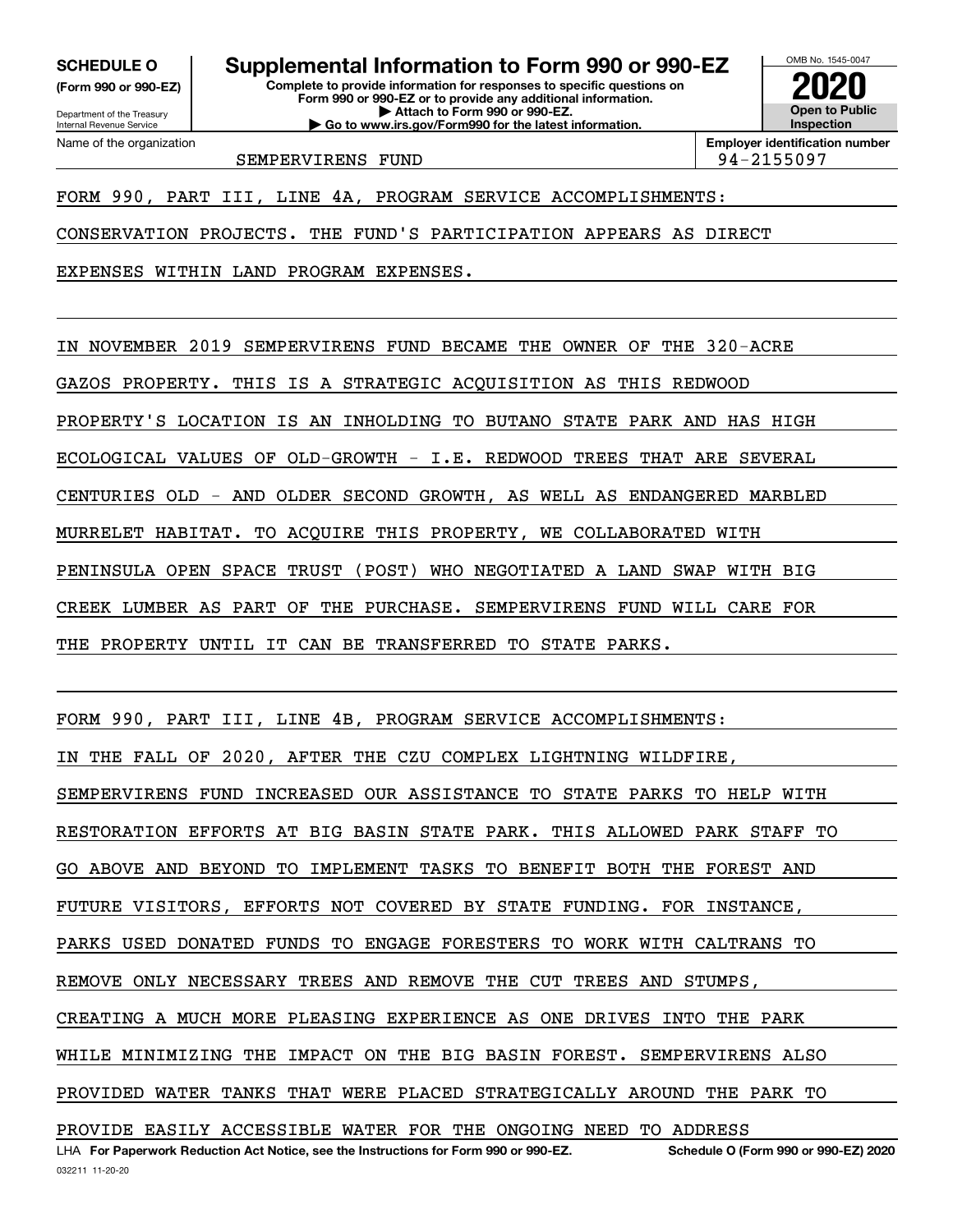SEMPERVIRENS FUND 94-2155097

**2**

REKINDLED FIRE STARTS. THEY WILL ALSO SUPPORT ACTIVITIES LIKE FUTURE PRESCRIBED FIRE MANAGEMENT ACTIONS IN THE PARK.

FORM 990, PART III, LINE 4C, PROGRAM SERVICE ACCOMPLISHMENTS:

AND DIVERSE PERSPECTIVES.

IN AUGUST 2019 SEMPERVIRENS FUND, IN PARTNERSHIP WITH STATE PARKS AND FRIENDS OF THE SANTA CRUZ MOUNTAINS, OPENED THE NEW ROBERT C. KIRKWOOD ENTRANCE TO CASTLE ROCK STATE PARK. THE ROBERT C. KIRKWOOD ENTRANCE, IS A 21ST CENTURY PARK ENTRANCE FEATURING ACCESSIBLE PATHWAYS AND PICNIC AREAS, INTERPERTIVE PANELS, A 90-CAR PARKING LOT, 60-SEAT AMPHITHEATER, FLUSHABLE TOILETS, WIFI, AND MORE. IN THE FIRST FEW MONTHS VISITATION LEVELS AT THE PARK DOUBLED, AND ENTRANCE RECEIPTS TRIPLED. IN ADDITION, THE ENTRANCE HAS BEEN A CATALYST FOR SEVERAL NEW PARTNERSHIPS, BETWEEN STATE PARKS AND ORGANIZATIONS LIKE LATINO OUTDOORS AND SAVED BY NATURE, THAT ARE BRINGING CHILDREN FROM UNDERSERVED COMMUNITIES TO CASTLE ROCK MANY FOR THE FIRST TIME.

FORM 990, PART III, LINE 4D, OTHER PROGRAM SERVICES:

TREES AND GROVES

SEMPERVIRENS FUND PROVIDES THE OPPORTUNITY FOR ITS DONORS TO DEDICATE A TREE OR GROVE LOCATED WITHIN ONE OF THE STATE PARKS OF THE SANTA CRUZ MOUNTAINS. SEMPERVIRENS FUND HAS ENTERED INTO AN AGREEMENT WITH CALIFORNIA STATE PARKS WHEREBY THE FUND IS PERMITTED TO SELL THE NAMING RIGHTS TO THE TREES.

EXPENSES \$ 97,350. INCLUDING GRANTS OF \$ 0. REVENUE \$ 0.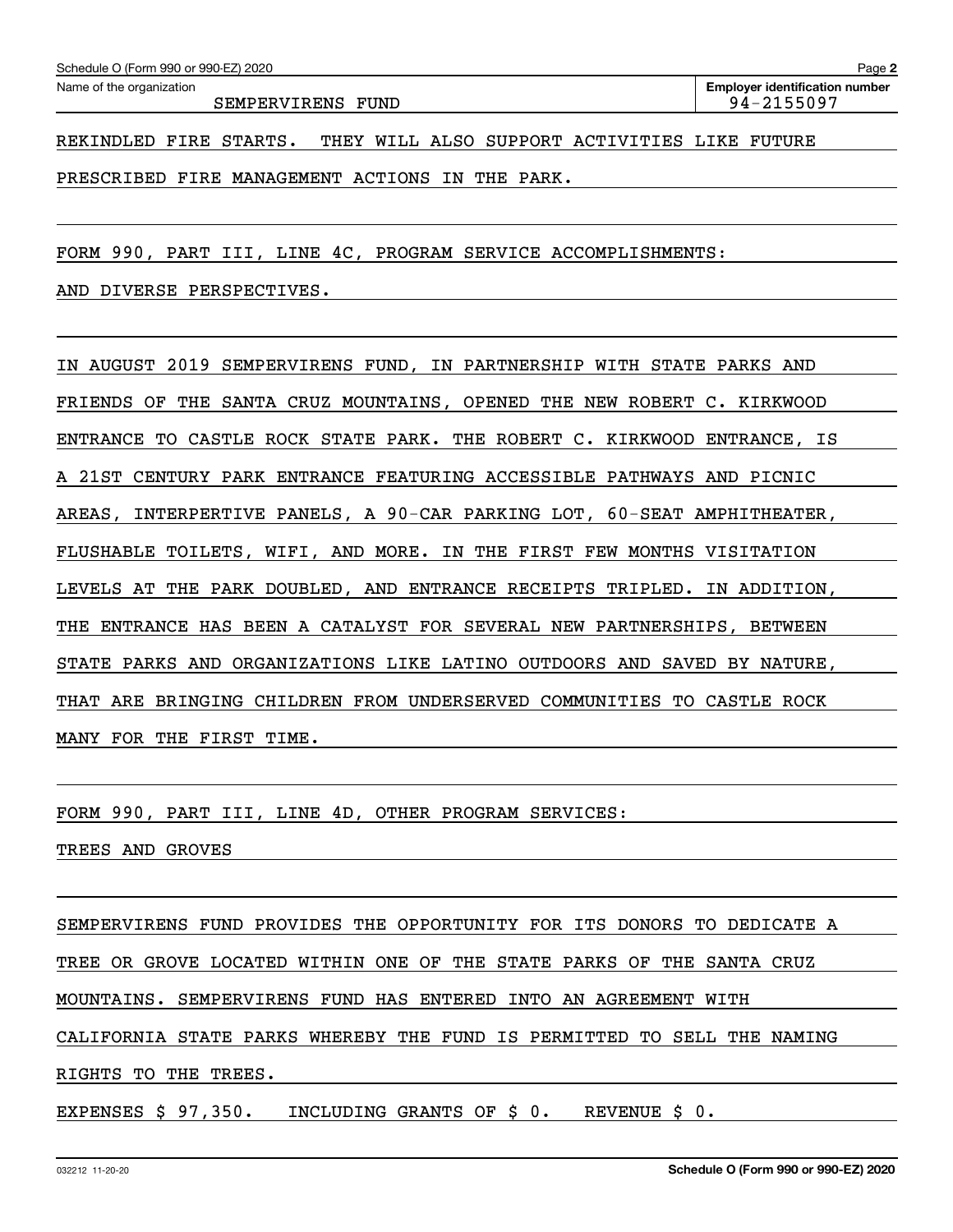FORM 990, PART VI, SECTION B, LINE 11B:

THE ORGANIZATION RETAINS A PROFESSIONAL CPA FIRM TO WORK CLOSELY WITH THE

FINANCE DIRECTOR TO PREPARE FORM 990. PRIOR TO FILING, THE FORM IS

REVIEWED AND APPROVED BY THE AUDIT COMMITTEE, WITH COPIES TO THE FULL BOARD

OF DIRECTORS.

FORM 990, PART VI, SECTION B, LINE 12C:

BOARD MEMBERS AND STAFF ANNUALLY PREPARE EXECUTIVE DISCLOSURE LETTERS

DESCRIBING ANY CURRENT OR PROPOSED TRANSACTIONS THAT MAY POSE A CONFLICT.

THE DISCLOSURES ARE RETAINED ON FILE. THE EXECUTIVE DIRECTOR ALSO MONITORS

BOARD MEMBER INVOLVEMENT WITH ANY LAND TRANSACTIONS.

FORM 990, PART VI, SECTION B, LINE 15:

COMPENSATION FOR ALL EMPLOYEES, INCLUDING THE EXECUTIVE DIRECTOR, IS BASED

ON THE FOLLOWING DATA WHICH IS UPDATED ANNUALLY:

- MARKET DATA GENERATED BY AN INDEPENDENT THIRD PARTY; AND

- ACCOUNTING AND SALARY SURVEYS.

AN INDEPENDENT COMPENSATION CONSULTANT PROVIDED ADDITIONAL ASSISTANCE

SETTING THE EXECUTIVE DIRECTOR'S COMPENSATION.

FORM 990, PART VI, SECTION C, LINE 18:

ORGANIZATIONAL DOCUMENTS, THE CONFLICT OF INTEREST POLICY, THE MOST RECENT

FINANCIAL STATEMENT, FORM 1023 AND THREE YEARS' OF FORM 990 ARE AVAILABLE

FOR INSPECTION AT OUR OFFICES, OR ON OUR WEBSITE.

FORM 990, PART VI, SECTION C, LINE 19:

032212 11-20-20 **Schedule O (Form 990 or 990-EZ) 2020** ORGANIZATIONAL DOCUMENTS, THE CONFLICT OF INTEREST POLICY, THE MOST RECENT